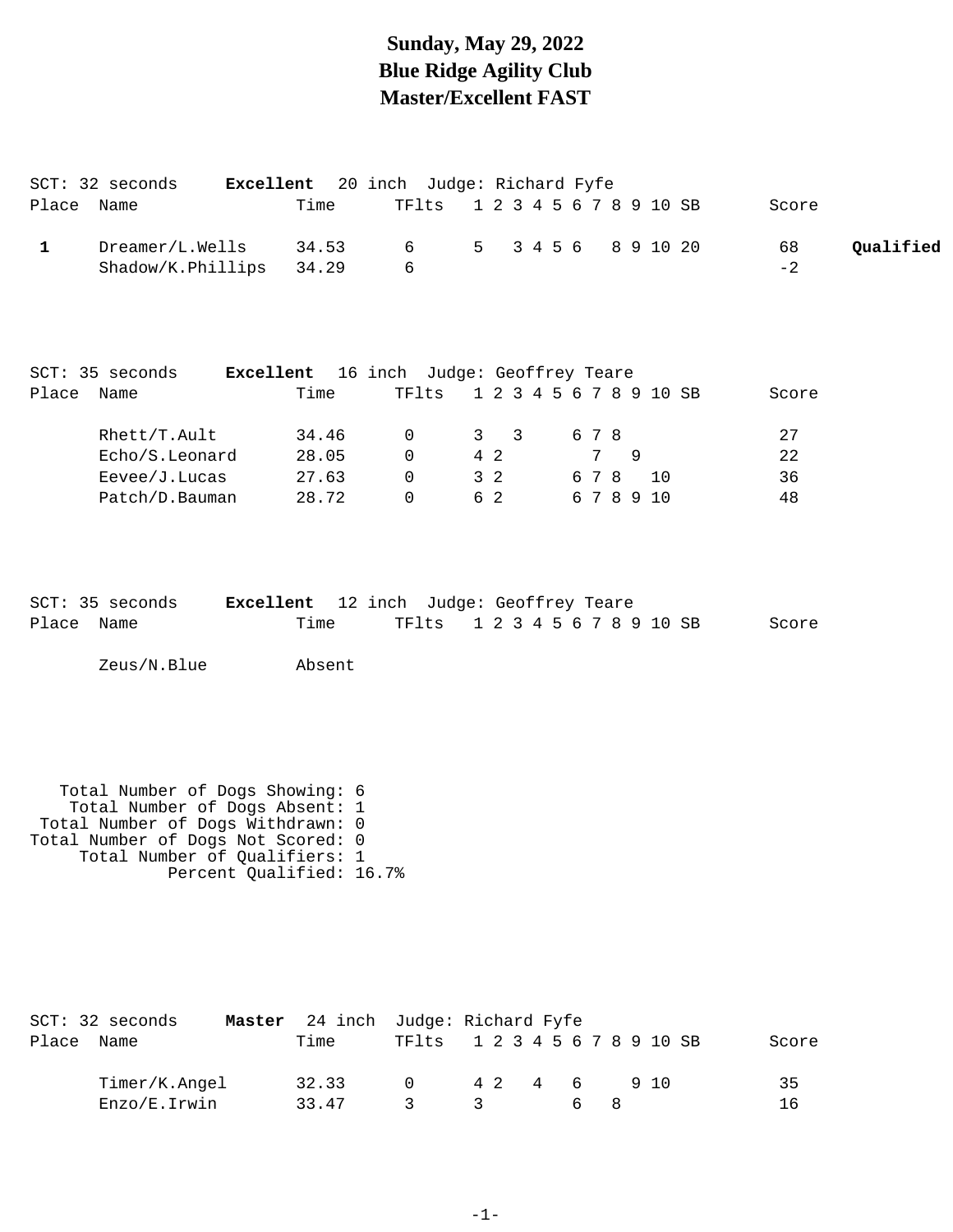| Tekla/C.Williams | 31.81  |    |  |  | 6 2 4 6 7 8 9 10 20 | 72 | Oualified |
|------------------|--------|----|--|--|---------------------|----|-----------|
| Nolan/B.Kennedy  | 34.89  | 6  |  |  | 6 2 4 5 6 8 9 10 20 | 68 | Qualified |
| Luke/C.McClunq   | 40.62  | 24 |  |  | 3 2 3 4 5 6 8 10    | 33 |           |
| Dooley/A.Stipe   | Absent |    |  |  |                     |    |           |

|              | $SCT: 32$ seconds<br>Master | 20<br>inch |       | Judge: Richard Fyfe     |                |   |    |                   |       |           |
|--------------|-----------------------------|------------|-------|-------------------------|----------------|---|----|-------------------|-------|-----------|
| Place        | Name                        | Time       | TFlts | 1 2 3 4 5 6 7 8 9 10 SB |                |   |    |                   | Score |           |
|              | Rhys/E.Posey                |            | 0     | 5.                      | $\overline{4}$ | 6 | 89 |                   | 32    |           |
|              | Elsa/S.Green                | 28.93      | 0     | 4 2                     |                |   |    | 4 5 6 7 8 9 10 20 | 75    | Oualified |
|              | Rain/D.Rose                 | 37.44      | 15    | $3 \t2$                 | 456            |   | 8  | 10 20             | 53    |           |
| $\mathbf{2}$ | Dooley/F.Wade               | 33.26      | 3     | 6 2 3 4 5 6             |                |   |    | 8 9 10 20         | 72    | Oualified |
|              | Sport/J.Lambert             | 36.01      | 12    |                         |                |   |    |                   | $-4$  |           |
| 3            | Rosa/D.Puckett              | 32.79      | 0     | 6 2 3 4 5 6             |                |   | 89 | 20                | 63    | Oualified |
|              | Zelda/P.Oberst              | 36.13      | 12    |                         |                |   |    |                   | $-4$  |           |

|       | SCT: 35 seconds<br>Master | 16 inch | Judge: Geoffrey Teare |       |                |  |      |  |                         |       |           |
|-------|---------------------------|---------|-----------------------|-------|----------------|--|------|--|-------------------------|-------|-----------|
| Place | Name                      | Time    | TFlts                 |       |                |  |      |  | 1 2 3 4 5 6 7 8 9 10 SB | Score |           |
|       | Maverick/N.Jenkins 22.22  |         |                       | 3 2   |                |  | 6789 |  |                         | 35    |           |
|       | Clam Chowdah/G.Chap 41.66 |         | 18                    | 4 2   |                |  |      |  | 4568910                 | 42    |           |
|       | Sara/A.Hartman            | Absent  |                       |       |                |  |      |  |                         |       |           |
|       | Lizzy/R.Hollada           | 32.80   | $\Omega$              | 4 2 3 |                |  |      |  | 678910                  | 49    |           |
|       | Surfer/N.Jenkins          | 26.35   | $\Omega$              | 4 2   |                |  |      |  | 4 5 6 7 8 9 10 20       | 75    | Oualified |
|       | Jubilee/T.Eastman         | 26.46   |                       | 62    | $\overline{4}$ |  | 6789 |  |                         | 42    |           |

| $SCT$ :      | 35 seconds<br>Master      | 12 inch | Judge: Geoffrey Teare |    |                |                    |         |     |    |                 |    |    |                 |      |       |           |
|--------------|---------------------------|---------|-----------------------|----|----------------|--------------------|---------|-----|----|-----------------|----|----|-----------------|------|-------|-----------|
| Place        | Name                      | Time    | TFlts                 |    |                | $1\;\;2\;\;3\;\;4$ |         |     |    |                 |    |    | 5 6 7 8 9 10 SB |      | Score |           |
|              | Ruth/M.Dolan              | 34.54   | 0                     |    | 6 2            |                    |         |     |    |                 |    |    | 6 7 8 9 10      |      | 48    |           |
|              | Madame Bovary/R.Cox 31.48 |         | 0                     | 4  |                |                    |         |     |    |                 |    |    | 5 6 7 8 9 10    |      | 49    |           |
|              | Jolene Rose/M.Liebh 37.66 |         | 6                     | 5  |                |                    | 3 4 5 6 |     |    |                 |    | 89 |                 | 20   | 58    |           |
|              | Lucky/A.Stipe             | Absent  |                       |    |                |                    |         |     |    |                 |    |    |                 |      |       |           |
|              | Trixie/S.Lucas            | 33.84   | $\Omega$              |    | 4 2            |                    |         |     |    |                 |    |    | 4 5 6 7 8 9 10  |      | 55    |           |
|              | Zig Zag/S.Peterson        | 35.97   | $\Omega$              | 5. |                |                    | 3 4 5 6 |     |    |                 |    |    | 8910            |      | 50    |           |
| 3            | AJ/J.Kaufman              | 27.77   | $\Omega$              |    |                | 3 2 3              | 456     |     |    | 78              |    |    | 1 Q             | 20   | 68    | Oualified |
|              | Vandy/B.White             | 29.98   | $\Omega$              |    |                | 6 2 3              |         |     |    | 4 5 6 7 8       |    | -9 | 10 20           |      | 80    | Oualified |
|              | Bolt/M.Dolan              | 34.30   | $\Omega$              |    | 5 <sub>2</sub> |                    |         |     | 56 | -7              |    |    | 10              |      | 35    |           |
| $\mathbf{2}$ | Mia/J.Shields             | 25.59   |                       |    | $4\quad2$      |                    | 4       | . 5 | 6  | $7\overline{ }$ | -8 | 9  | 1 Q             | - 20 | 75    | Oualified |

|              | SCT: 38 seconds |       | Master 8 inch Judge: Geoffrey Teare |                 |
|--------------|-----------------|-------|-------------------------------------|-----------------|
| Place Name   |                 | Time  | TF1ts 1 2 3 4 5 6 7 8 9 10 SB       | Score           |
| $\mathbf{1}$ | Blaze/R.Hutson  | 37.59 | 0 6 2 3 4 5 6 7 8 9 10 20           | Oualified<br>80 |
|              |                 |       | $-2-$                               |                 |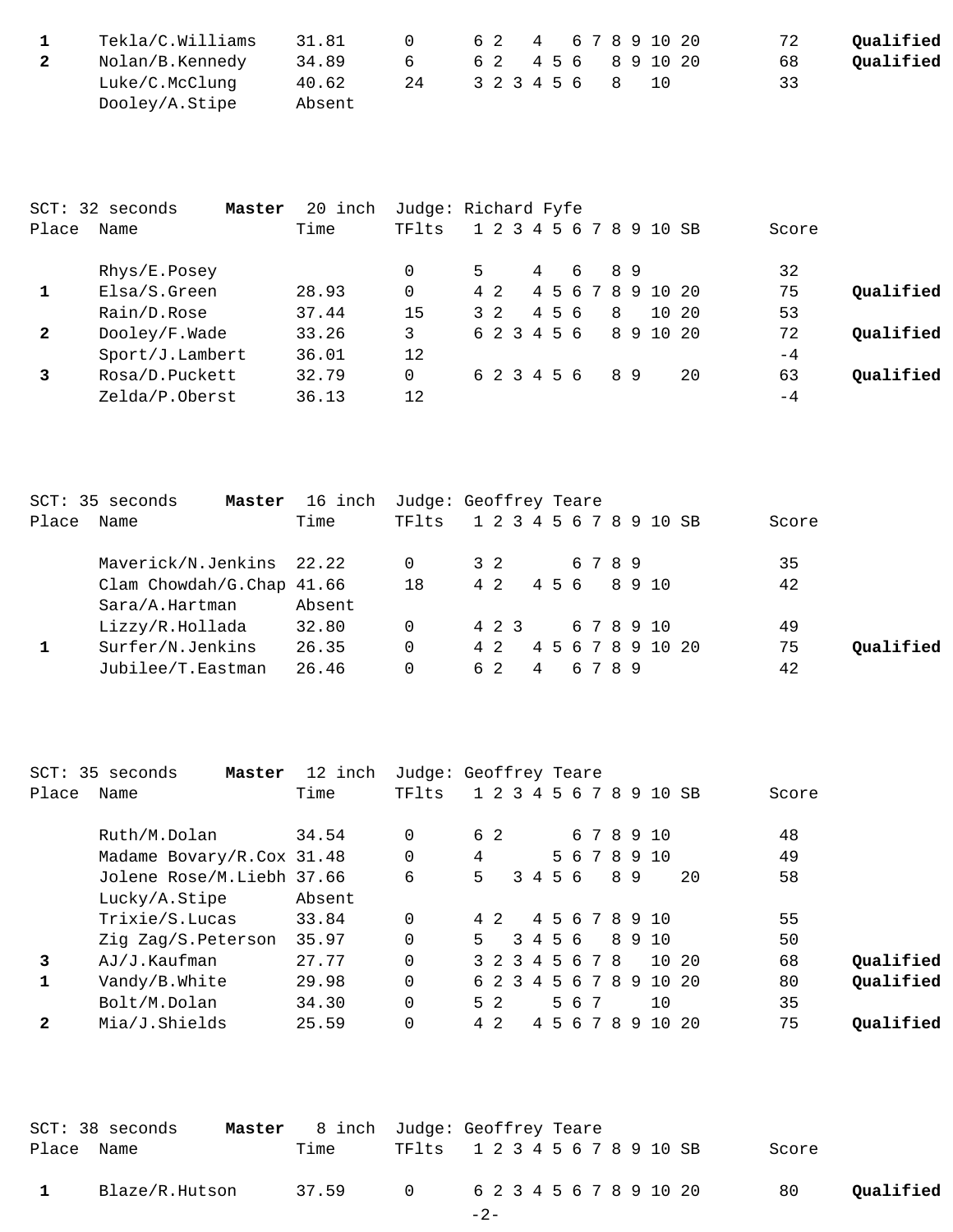| Harper/C.Fowler | Absent |       |                              |             |           |
|-----------------|--------|-------|------------------------------|-------------|-----------|
| Toby/R.Hutson   | 36.89  | 5 2 3 | 5 6 7 8 9 10                 | 55          |           |
| Saga/M.LeRoy    |        |       | $\mathsf{R}$<br><sub>b</sub> | 22          |           |
| Lilas/S.Raheja  | 32.48  | 62    | 4 5 6 7 8 9 10 20            | 77          | Qualified |
| Ripple/D.Haddy  | 29.64  | 5 2   | 4 5 6 7 8 9 10 20            | 76          | Oualified |
| Chase/R.Hutson  | 27.18  | 42    | 4567<br>- R                  | 66<br>10 20 | Oualified |

 Total Number of Dogs Showing: 32 Total Number of Dogs Absent: 4 Total Number of Dogs Withdrawn: 0 Total Number of Dogs Not Scored: 0 Total Number of Qualifiers: 13 Percent Qualified: 40.6%

|            | SCT: 35 seconds | <b>Excellent Pref</b> 20 inch Judge: Richard Fyfe |                               |  |  |  |  |  |       |  |
|------------|-----------------|---------------------------------------------------|-------------------------------|--|--|--|--|--|-------|--|
| Place Name |                 | Time                                              | TF1ts 1 2 3 4 5 6 7 8 9 10 SB |  |  |  |  |  | Score |  |
|            | Apollo/S.Apple  | 36.35                                             |                               |  |  |  |  |  | $-1$  |  |

|                         | SCT: 35 seconds | <b>Excellent Pref</b> 16 inch Judge: Geoffrey Teare |                               |  |  |  |  |       |           |
|-------------------------|-----------------|-----------------------------------------------------|-------------------------------|--|--|--|--|-------|-----------|
| Place Name              |                 | Time                                                | TF1ts 1 2 3 4 5 6 7 8 9 10 SB |  |  |  |  | Score |           |
|                         | Jayci/J.Baiocco | 33.11                                               | 0 52 4567891020               |  |  |  |  | 76    | Qualified |
| $\overline{\mathbf{2}}$ | Party/M.Burton  | 24.49                                               | 0 4 2 4 5 6 7 8 9 10 20       |  |  |  |  | 75    | Qualified |

|            | $SCT: 38$ seconds | <b>Excellent Pref</b> 12 inch Judge: Geoffrey Teare |                               |  |  |  |  |  |       |
|------------|-------------------|-----------------------------------------------------|-------------------------------|--|--|--|--|--|-------|
| Place Name |                   | Time                                                | TF1ts 1 2 3 4 5 6 7 8 9 10 SB |  |  |  |  |  | Score |
|            | Kip/J.Hopson      | Absent                                              |                               |  |  |  |  |  |       |

|            | SCT: 38 seconds  | <b>Excellent Pref</b> 8 inch Judge: Geoffrey Teare |                               |  |  |  |       |
|------------|------------------|----------------------------------------------------|-------------------------------|--|--|--|-------|
| Place Name |                  | Time                                               | TF1ts 1 2 3 4 5 6 7 8 9 10 SB |  |  |  | Score |
|            | Roxie/C.McCorkle | 33.76                                              | 0 32 45 6 7 8 10              |  |  |  | 45    |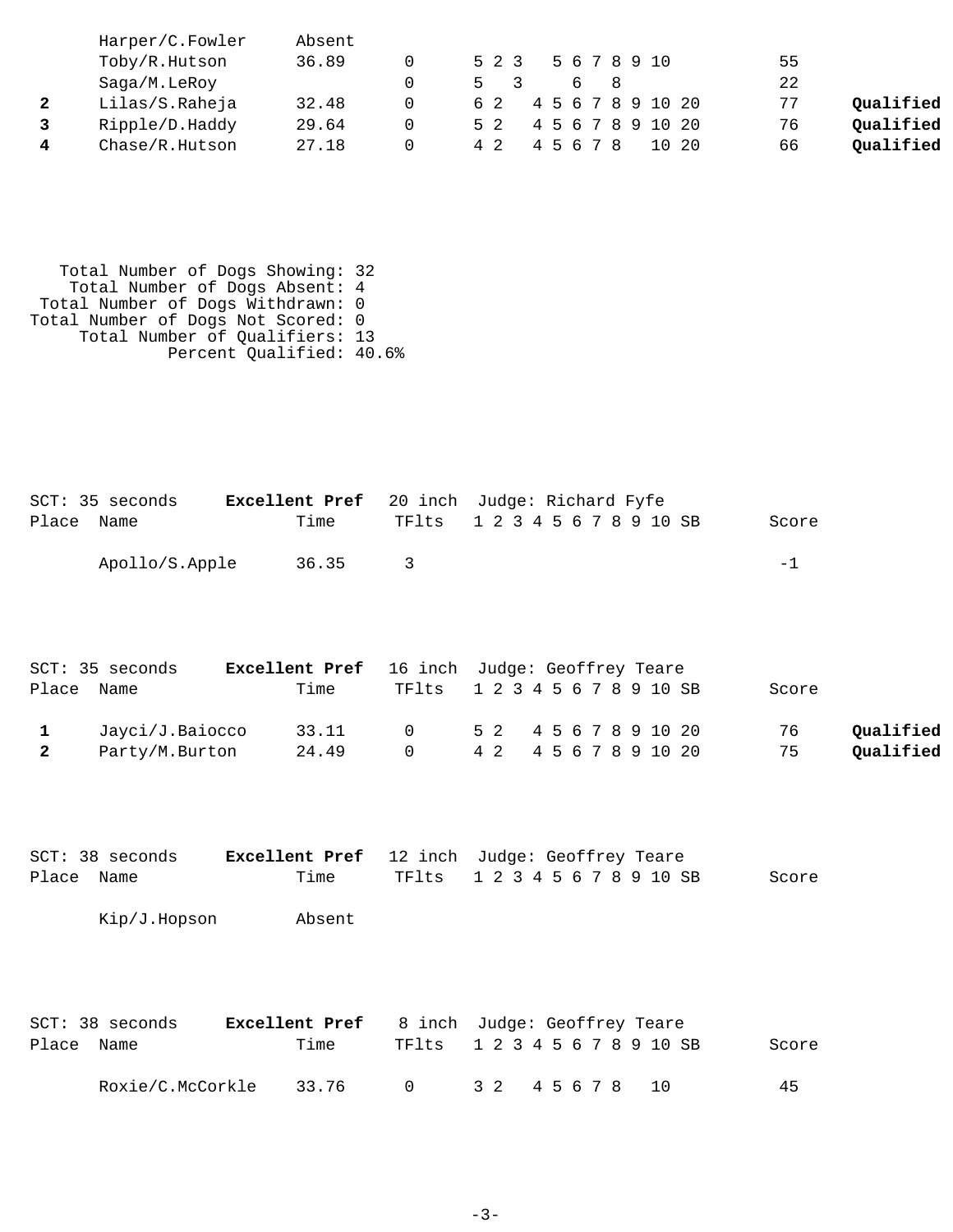| Total Number of Dogs Showing: 4    |  |
|------------------------------------|--|
| Total Number of Dogs Absent: 1     |  |
| Total Number of Dogs Withdrawn: 0  |  |
| Total Number of Dogs Not Scored: 0 |  |
| Total Number of Qualifiers: 2      |  |
| Percent Qualified: 50.0%           |  |

| SCT: 35 seconds | Master Pref 20 inch Judge: Richard Fyfe |        |                               |                 |
|-----------------|-----------------------------------------|--------|-------------------------------|-----------------|
| Place Name      | Time                                    |        | TF1ts 1 2 3 4 5 6 7 8 9 10 SB | Score           |
| Potter/A.Sohn   |                                         |        | 5 4 6 8 9                     | 32              |
| Cody/K.Angel    | 25.05                                   | $\cap$ | 4 2 4 5 6 7 9 10 20           | Qualified<br>67 |

|       | SCT: 38 seconds | Master Pref |       | 12 inch Judge: Geoffrey Teare |     |   |  |      |                         |  |       |
|-------|-----------------|-------------|-------|-------------------------------|-----|---|--|------|-------------------------|--|-------|
| Place | Name            |             | Time  | TF1ts                         |     |   |  |      | 1 2 3 4 5 6 7 8 9 10 SB |  | Score |
|       | Waldo/S.Green   |             | 33.18 | $\Omega$                      |     |   |  |      | 4 2 4 5 6 7 8 9 10      |  | 55    |
|       | Jackson/D.Hamm  |             | 33.59 | $\Omega$                      | 4 2 |   |  |      | 4 5 7 8 9 10            |  | 49    |
|       | Ryze/D.Lambert  |             | 30.93 | $\Omega$                      | 32  |   |  | 6789 |                         |  | 35    |
|       | Henna/J.Baiocco |             | 36.69 | $\Omega$                      |     | 4 |  |      | 678910                  |  | 47    |
|       |                 |             |       |                               |     |   |  |      |                         |  |       |

|            | $SCT: 38$ seconds | <b>Master Pref</b> 8 inch Judge: Geoffrey Teare |                               |  |     |  |  |  |         |  |       |
|------------|-------------------|-------------------------------------------------|-------------------------------|--|-----|--|--|--|---------|--|-------|
| Place Name |                   | Time                                            | TF1ts 1 2 3 4 5 6 7 8 9 10 SB |  |     |  |  |  |         |  | Score |
|            | Tucket/D.McOueen  | 29.94                                           | $\bigcap$                     |  | 3 2 |  |  |  | 5678 10 |  | 41    |

 Total Number of Dogs Showing: 7 Total Number of Dogs Absent: 0 Total Number of Dogs Withdrawn: 0 Total Number of Dogs Not Scored: 0 Total Number of Qualifiers: 1 Percent Qualified: 14.3%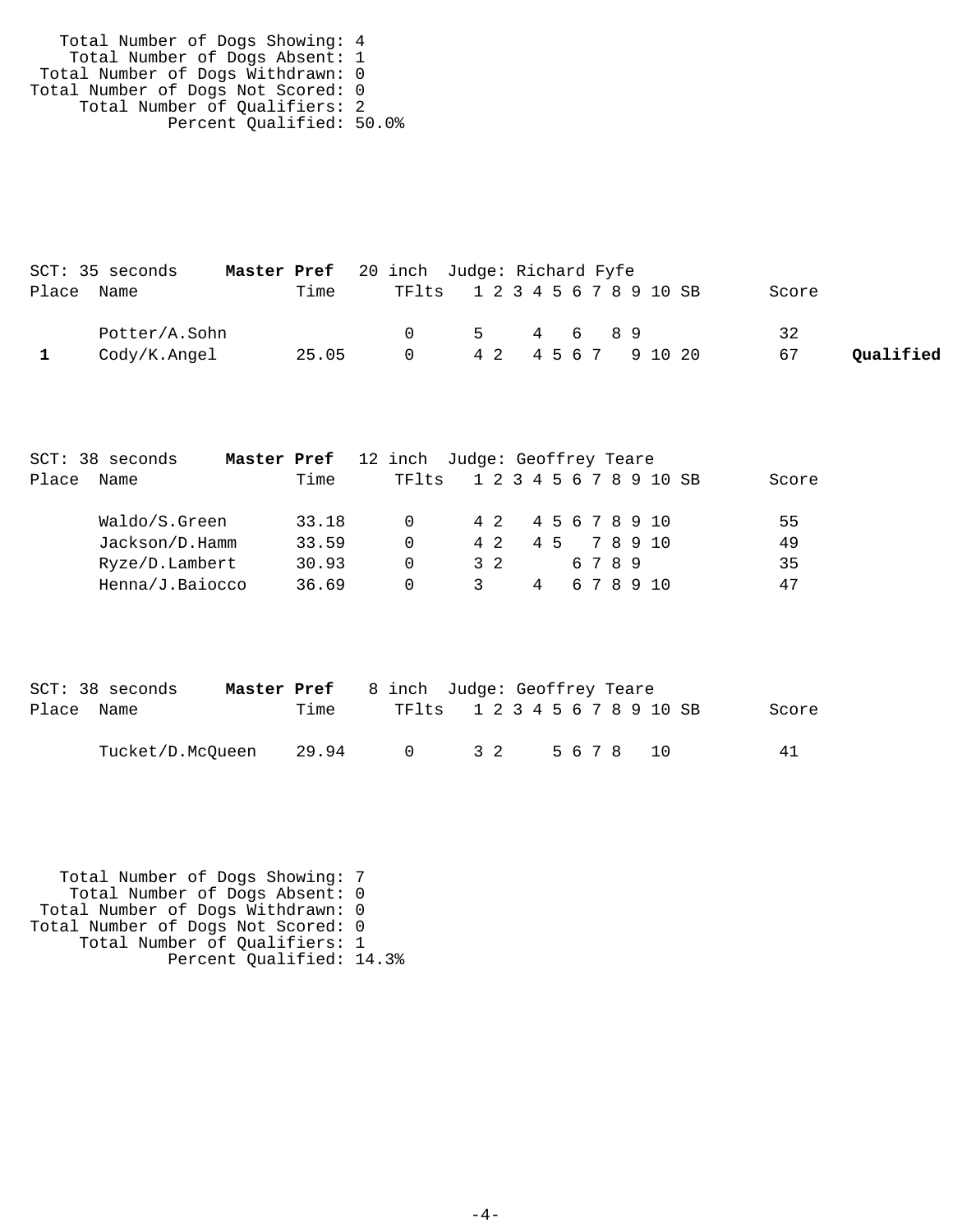# **Sunday, May 29, 2022 Blue Ridge Agility Club Open FAST**

|                               | SCT: 32 seconds                                                                                                                                                               | Open | 24 inch                  | Judge: Geoffrey Teare          |                         |     |     |       |     |                                      |    |                               |                        |
|-------------------------------|-------------------------------------------------------------------------------------------------------------------------------------------------------------------------------|------|--------------------------|--------------------------------|-------------------------|-----|-----|-------|-----|--------------------------------------|----|-------------------------------|------------------------|
| Place Name                    |                                                                                                                                                                               |      | Time                     | TFlts                          | 1 2 3 4 5 6 7 8 9 10 SB |     |     |       |     |                                      |    | Score                         |                        |
| 1                             | Sierra/J.Parker                                                                                                                                                               |      | 34.93                    | $\overline{4}$                 | 5 <sub>2</sub>          |     | 4 5 |       |     | 8 9 10 20                            |    | 61                            | Qualified              |
|                               | SCT: 32 seconds                                                                                                                                                               | Open | 20 inch                  | Judge: Geoffrey Teare          |                         |     |     |       |     |                                      |    |                               |                        |
| Place Name                    |                                                                                                                                                                               |      | Time                     | TFlts                          | 1 2 3 4 5 6 7 8 9 10 SB |     |     |       |     |                                      |    | Score                         |                        |
| $\mathbf 1$<br>$\overline{2}$ | Vie/J.Kopp<br>Joss/C.Motheral-Lyn 20.98<br>Vahni/J.Chaet<br>Beauvais/P.Wrzeszcz                                                                                               |      | 24.33<br>28.36           | 0<br>0<br>$\mathbf 0$<br>0     | 4 2<br>$4\quad2$<br>6 2 |     |     | 5 6 7 |     | 4 5 6 7 8 9 10 20<br>5 6 7 8 9 10 20 | 20 | 75<br>71<br>46<br>$\mathbf 0$ | Qualified<br>Qualified |
| Place                         | SCT: 35 seconds<br>Name                                                                                                                                                       |      | Open 16 inch<br>Time     | Judge: Geoffrey Teare<br>TFlts | 1 2 3 4 5 6 7 8 9 10 SB |     |     |       |     |                                      |    | Score                         |                        |
|                               |                                                                                                                                                                               |      |                          |                                |                         |     |     |       |     |                                      |    |                               |                        |
| $\mathbf{2}$<br>$\mathbf{1}$  | Firefly/K.Bremser<br>Kola/J.Kopp                                                                                                                                              |      | 32.37<br>22.96           | $\mathsf{O}$<br>$\Omega$       | 6 2<br>4 2              | 4 5 |     |       | 789 | 4 5 6 7 8 9 10 20                    | 20 | 61<br>75                      | Qualified<br>Qualified |
| Place                         | SCT: 38 seconds<br>Name                                                                                                                                                       | Open | 8 inch<br>Time           | Judge: Geoffrey Teare<br>TFlts | 1 2 3 4 5 6 7 8 9 10 SB |     |     |       |     |                                      |    | Score                         |                        |
|                               | Makenzie/D.Watkins                                                                                                                                                            |      | Absent                   |                                |                         |     |     |       |     |                                      |    |                               |                        |
|                               | Total Number of Dogs Showing: 7<br>Total Number of Dogs Absent: 1<br>Total Number of Dogs Withdrawn: 0<br>Total Number of Dogs Not Scored: 0<br>Total Number of Qualifiers: 5 |      | Percent Qualified: 71.4% |                                |                         |     |     |       |     |                                      |    |                               |                        |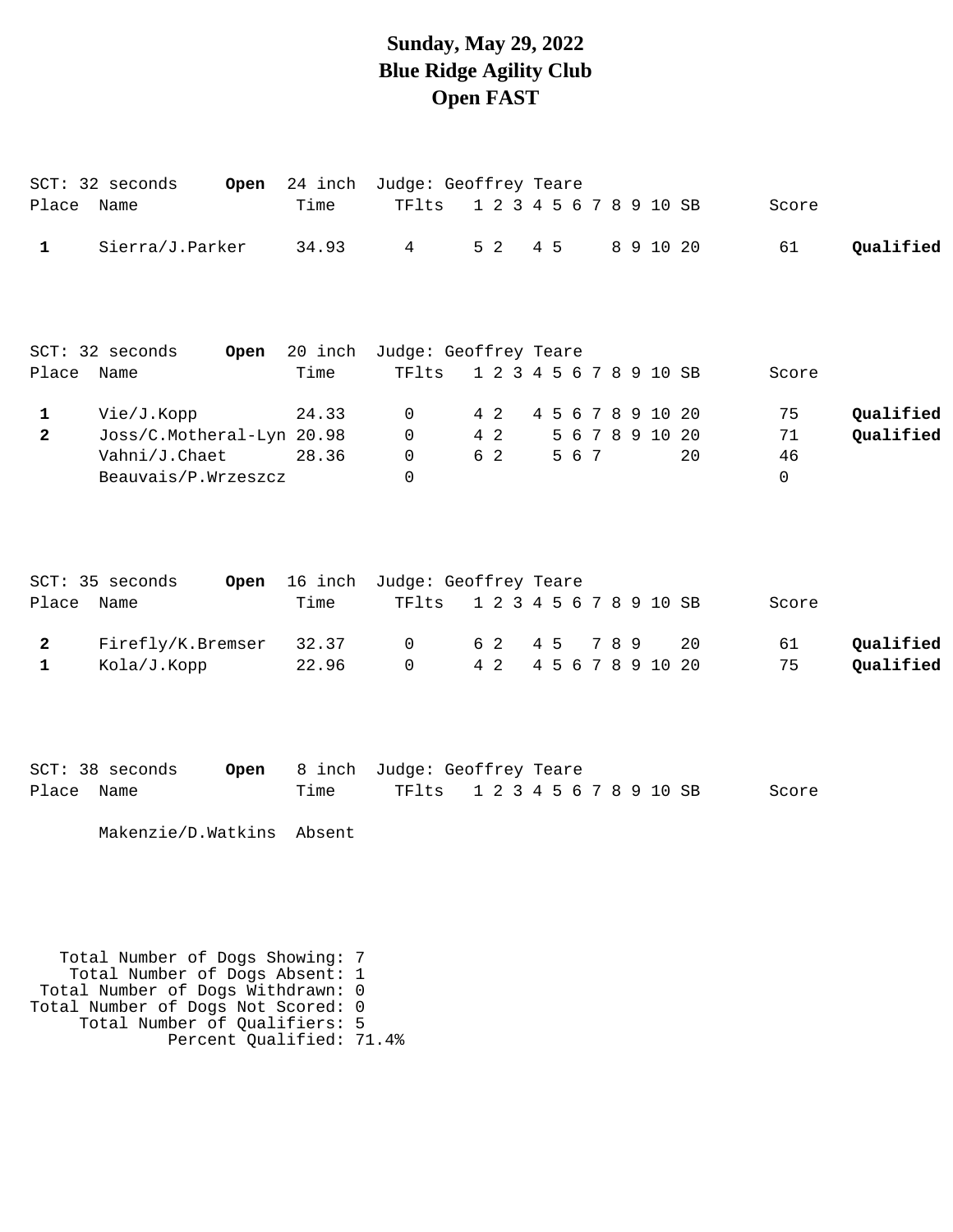|            | SCT: 35 seconds                                 | <b>Open Pref</b> 20 inch Judge: Geoffrey Teare |  |                               |  |  |  |  |  |                 |       |           |
|------------|-------------------------------------------------|------------------------------------------------|--|-------------------------------|--|--|--|--|--|-----------------|-------|-----------|
| Place Name |                                                 | Time                                           |  | TF1ts 1 2 3 4 5 6 7 8 9 10 SB |  |  |  |  |  |                 | Score |           |
|            | Murphy/M.Kemmer 27.02 0 52<br>Mission/J.Hamblin | Absent                                         |  |                               |  |  |  |  |  | 5 6 7 8 9 10 20 | 72    | Oualified |

| $SCT: 35$ seconds       | <b>Open Pref</b> 16 inch Judge: Geoffrey Teare |           |                               |                       |  |  |  |              |       |           |
|-------------------------|------------------------------------------------|-----------|-------------------------------|-----------------------|--|--|--|--------------|-------|-----------|
| Place Name              | Time                                           |           | TF1ts 1 2 3 4 5 6 7 8 9 10 SB |                       |  |  |  |              | Score |           |
| Brighton/M.Burton 23.31 |                                                | $\bigcap$ |                               | 4 2 4 5 6 7 8 9 10 20 |  |  |  |              | 75    | Oualified |
| Finley/D.Host           | 30.34                                          | $\cap$    |                               | 3 2                   |  |  |  | 5 6 7 8 9 10 | 50    |           |

 Total Number of Dogs Showing: 3 Total Number of Dogs Absent: 1 Total Number of Dogs Withdrawn: 0 Total Number of Dogs Not Scored: 0 Total Number of Qualifiers: 2 Percent Qualified: 66.7%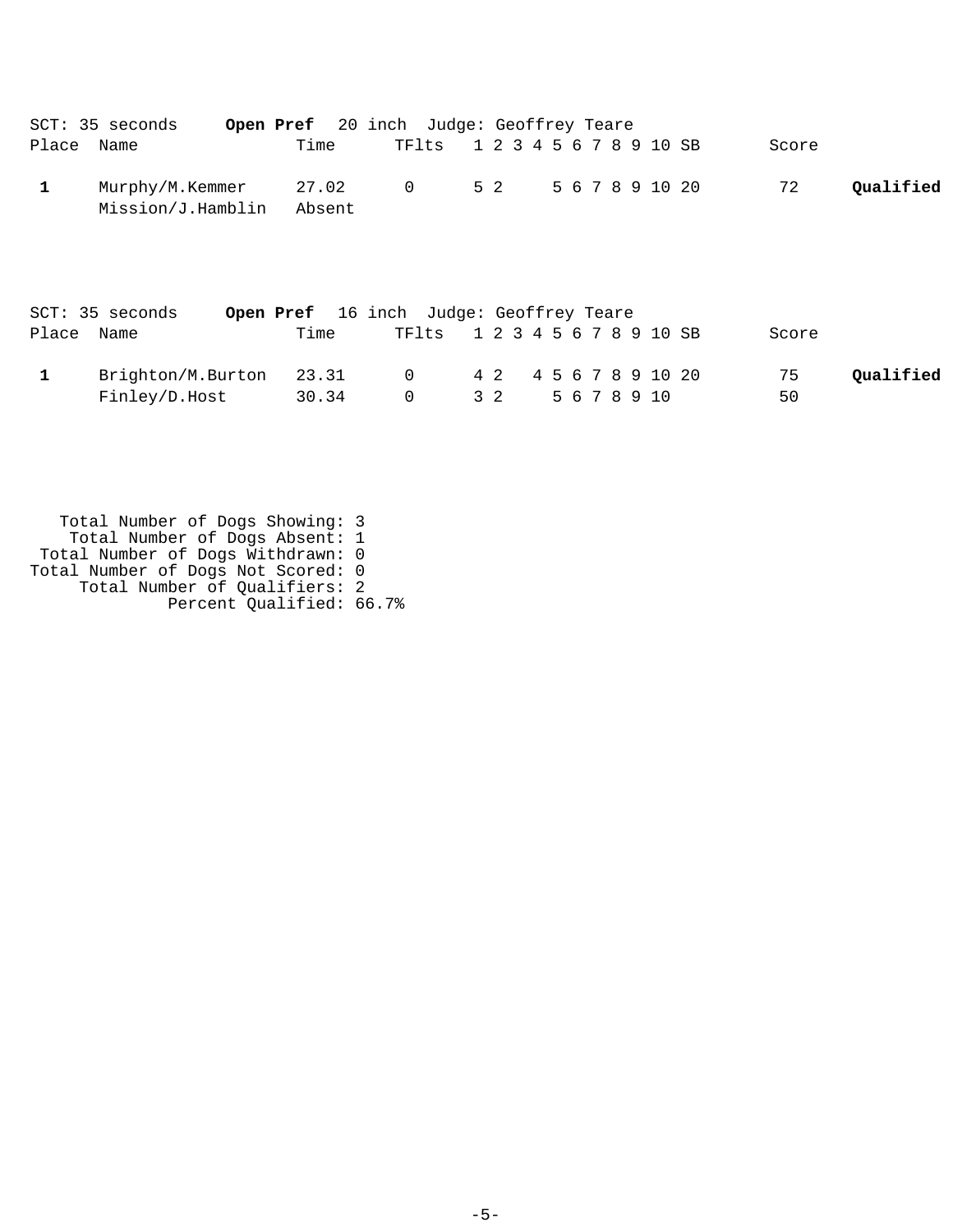#### **Sunday, May 29, 2022 Blue Ridge Agility Club Novice FAST**

|              | SCT: 35 seconds                                                                                                                                                               | Novice A 16 inch Judge: Geoffrey Teare |           |                |     |                         |     |  |  |             |                 |       |           |
|--------------|-------------------------------------------------------------------------------------------------------------------------------------------------------------------------------|----------------------------------------|-----------|----------------|-----|-------------------------|-----|--|--|-------------|-----------------|-------|-----------|
| Place Name   |                                                                                                                                                                               |                                        | Time      | TFlts          |     | 1 2 3 4 5 6 7 8 9 10 SB |     |  |  |             |                 | Score |           |
| 1            | Chai/K.Diedrick                                                                                                                                                               |                                        | $31.13$ 0 |                | 5 2 |                         |     |  |  |             | 5 6 7 8 9 10 20 | 72    | Qualified |
| Place Name   | SCT: 38 seconds    Novice A    8 inch    Judge: Geoffrey Teare                                                                                                                |                                        | Time      | TFlts          |     | 1 2 3 4 5 6 7 8 9 10 SB |     |  |  |             |                 | Score |           |
| $\mathbf{1}$ | Jazz/J.Bowman                                                                                                                                                                 |                                        | 24.79     | $\overline{0}$ | 4 2 |                         |     |  |  |             | 5 6 7 8 9 10 20 | 71    | Qualified |
|              | Total Number of Dogs Showing: 2<br>Total Number of Dogs Absent: 0<br>Total Number of Dogs Withdrawn: 0<br>Total Number of Dogs Not Scored: 0<br>Total Number of Qualifiers: 2 | Percent Qualified: 100.0%              |           |                |     |                         |     |  |  |             |                 |       |           |
| Place Name   | SCT: 32 seconds Novice B 24 inch Choice Judge: Geoffrey Teare                                                                                                                 |                                        | Time      | TFlts          |     | 1 2 3 4 5 6 7 8 9 10 SB |     |  |  |             |                 | Score |           |
| 1            | Antoine/K.Kulewski 31.33                                                                                                                                                      |                                        |           | $\overline{0}$ |     | 6 2 3 4 5 6 7 8 9       |     |  |  |             | 20              | 70    | Qualified |
| Place Name   | SCT: 32 seconds Novice B 24 inch Judge: Geoffrey Teare                                                                                                                        |                                        | Time      | TFlts          |     | 1 2 3 4 5 6 7 8 9 10 SB |     |  |  |             |                 | Score |           |
|              | Keeper/S.Nation                                                                                                                                                               |                                        |           | 0              |     |                         |     |  |  |             |                 | 0     |           |
| Place Name   | SCT: 32 seconds Novice B 20 inch Judge: Geoffrey Teare                                                                                                                        |                                        | Time      | TFlts          |     | 1 2 3 4 5 6 7 8 9 10 SB |     |  |  |             |                 | Score |           |
| 3            | Justin/J.Eizember                                                                                                                                                             |                                        | 27.79     | 0              | 6 2 |                         | 4 5 |  |  | 7 8 9 10 20 |                 | 71    | Qualified |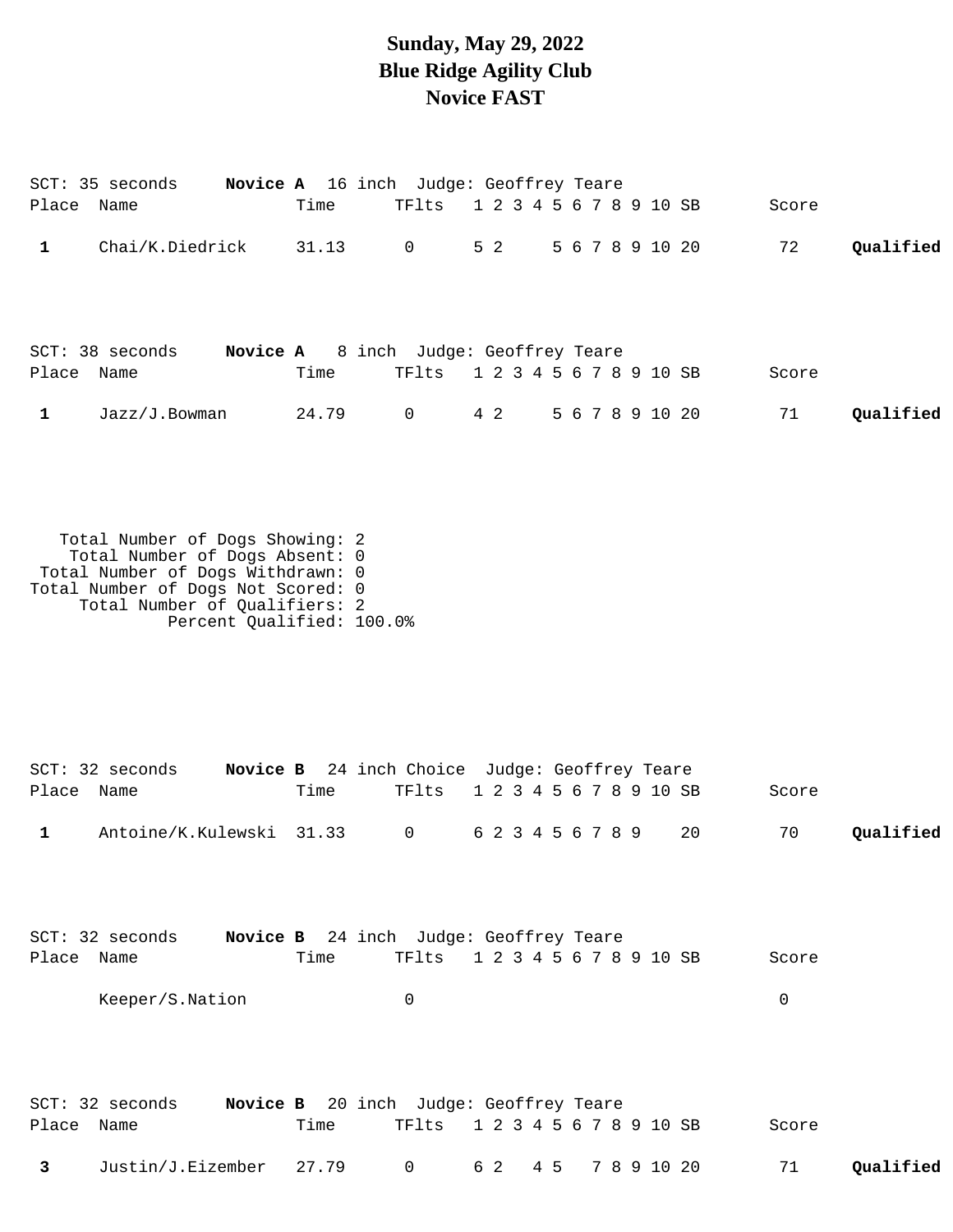|              | Hamilton/B.Vogel  | 34.08  | 2        | 4 2            |             |   |     | 56 |   | 8  |    | 10 20 |      | 53 | Oualified |
|--------------|-------------------|--------|----------|----------------|-------------|---|-----|----|---|----|----|-------|------|----|-----------|
|              | Cava/T.Einspanjer |        | 0        |                |             |   |     |    |   |    |    |       |      | 0  |           |
|              | Miller/B.Kortze   | Absent |          |                |             |   |     |    |   |    |    |       |      |    |           |
|              | Indigo/M.Wosnak   | 34.12  | 2        | $3\quad2$      |             |   |     | 56 |   | 8  |    |       | 20   | 42 |           |
|              | Sparrow/M.Cox     | Absent |          |                |             |   |     |    |   |    |    |       |      |    |           |
|              | Molly/A.Torrey    |        |          |                |             |   |     |    |   |    |    |       |      | 0  |           |
|              | Spec/F.Jessen     | 38.23  | 6        | 5 <sub>2</sub> |             |   | 456 |    |   |    | 89 |       | 20   | 53 | Qualified |
|              | Taco/A.Alfonso    | 32.96  | 0        | 6 2            |             |   | 456 |    |   |    | 89 |       | 20   | 60 | Qualified |
| $\mathbf{2}$ | Endeavour/R.Early | 29.34  | $\Omega$ |                | $3 \t2 \t3$ |   |     | 56 | 7 | -8 | 9  | 10 20 |      | 73 | Oualified |
|              | Waze/J.Eizember   | 20.93  | $\Omega$ | 4 2            |             | 4 | -5  | 6  | 7 | -8 | 9  | 1 Q   | -20  | 75 | Qualified |
| 4            | Mercy/J.Kopp      | 35.57  | 3        |                |             | 4 |     | 56 |   | 8  | -9 | 1 N   | - 20 | 67 | Qualified |

|       | SCT: 35 seconds   | <b>Novice B</b> 16 inch Judge: Geoffrey Teare |      |  |        |                               |  |  |  |  |  |  |       |
|-------|-------------------|-----------------------------------------------|------|--|--------|-------------------------------|--|--|--|--|--|--|-------|
| Place | Name              |                                               | Time |  |        | TF1ts 1 2 3 4 5 6 7 8 9 10 SB |  |  |  |  |  |  | Score |
|       | Zenyatta/S.Wilson |                                               |      |  | $\cap$ |                               |  |  |  |  |  |  |       |
|       | Razor/D.Krause    |                                               |      |  |        |                               |  |  |  |  |  |  |       |

|                | SCT: 35 seconds           |       | <b>Novice B</b> 12 inch Judge: Geoffrey Teare |                |     |    |  |  |                         |                   |                 |  |
|----------------|---------------------------|-------|-----------------------------------------------|----------------|-----|----|--|--|-------------------------|-------------------|-----------------|--|
| Place          | Name                      | Time  | TFlts                                         |                |     |    |  |  | 1 2 3 4 5 6 7 8 9 10 SB |                   | Score           |  |
| $\overline{2}$ | Rylee/K.Ferquson          | 24.12 | $\Omega$ and $\Omega$                         |                |     |    |  |  |                         | 4 2 4 5 7 8 10 20 | Qualified<br>60 |  |
|                | Fry/G.Chapman             | 39.20 | 4                                             | $\overline{2}$ |     | 45 |  |  | 891020                  |                   | Qualified<br>54 |  |
|                | Zip-A-Dee/S.Peterso 37.18 |       |                                               |                | 4 3 |    |  |  | 5 6 8 9 10 20           |                   | Qualified<br>63 |  |

| SCT: 38 seconds  |        | <b>Novice B</b> 8 inch Judge: Geoffrey Teare |               |                               |       |
|------------------|--------|----------------------------------------------|---------------|-------------------------------|-------|
| Place Name       | Time   |                                              |               | TF1ts 1 2 3 4 5 6 7 8 9 10 SB | Score |
| Bop/K.Wlodarski  |        |                                              | and the state |                               |       |
| Brodie/D.Watkins | Absent |                                              |               |                               |       |

 Total Number of Dogs Showing: 18 Total Number of Dogs Absent: 3 Total Number of Dogs Withdrawn: 0 Total Number of Dogs Not Scored: 0 Total Number of Qualifiers: 11 Percent Qualified: 61.1%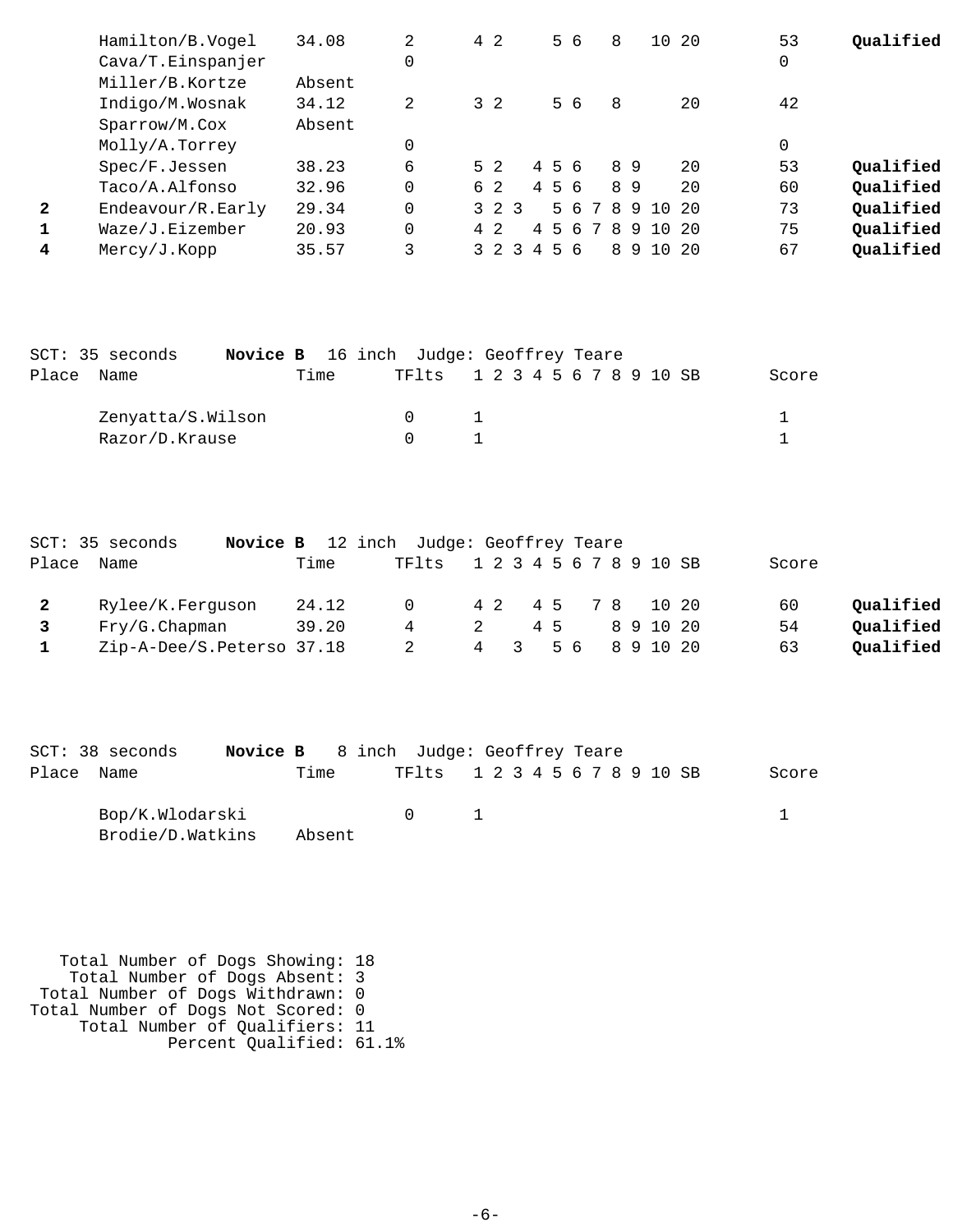|              | SCT: 35 seconds | <b>Novice Pref</b> 20 inch Judge: Geoffrey Teare |       |                               |     |  |    |  |         |  |       |           |
|--------------|-----------------|--------------------------------------------------|-------|-------------------------------|-----|--|----|--|---------|--|-------|-----------|
|              | Place Name      |                                                  | Time  | TF1ts 1 2 3 4 5 6 7 8 9 10 SB |     |  |    |  |         |  | Score |           |
|              | Finley/D.Wilson |                                                  | 26.17 | 0 2 2 3 5 6 7 8 10 20         |     |  |    |  |         |  | 63    | Qualified |
| $\mathbf{2}$ | Mister/B.Waites |                                                  | 24.30 | $\overline{0}$                | 4 2 |  | 56 |  | 9 10 20 |  | 56    | Qualified |

|            | SCT: 35 seconds | <b>Novice Pref</b> 16 inch Judge: Geoffrey Teare |                       |  |                               |       |           |
|------------|-----------------|--------------------------------------------------|-----------------------|--|-------------------------------|-------|-----------|
| Place Name |                 | Time                                             |                       |  | TF1ts 1 2 3 4 5 6 7 8 9 10 SB | Score |           |
|            | Milo/M.Lenell   |                                                  | 39.37 4 52 56 8 10 20 |  |                               | 52    | Qualified |

 Total Number of Dogs Showing: 3 Total Number of Dogs Absent: 0 Total Number of Dogs Withdrawn: 0 Total Number of Dogs Not Scored: 0 Total Number of Qualifiers: 3 Percent Qualified: 100.0%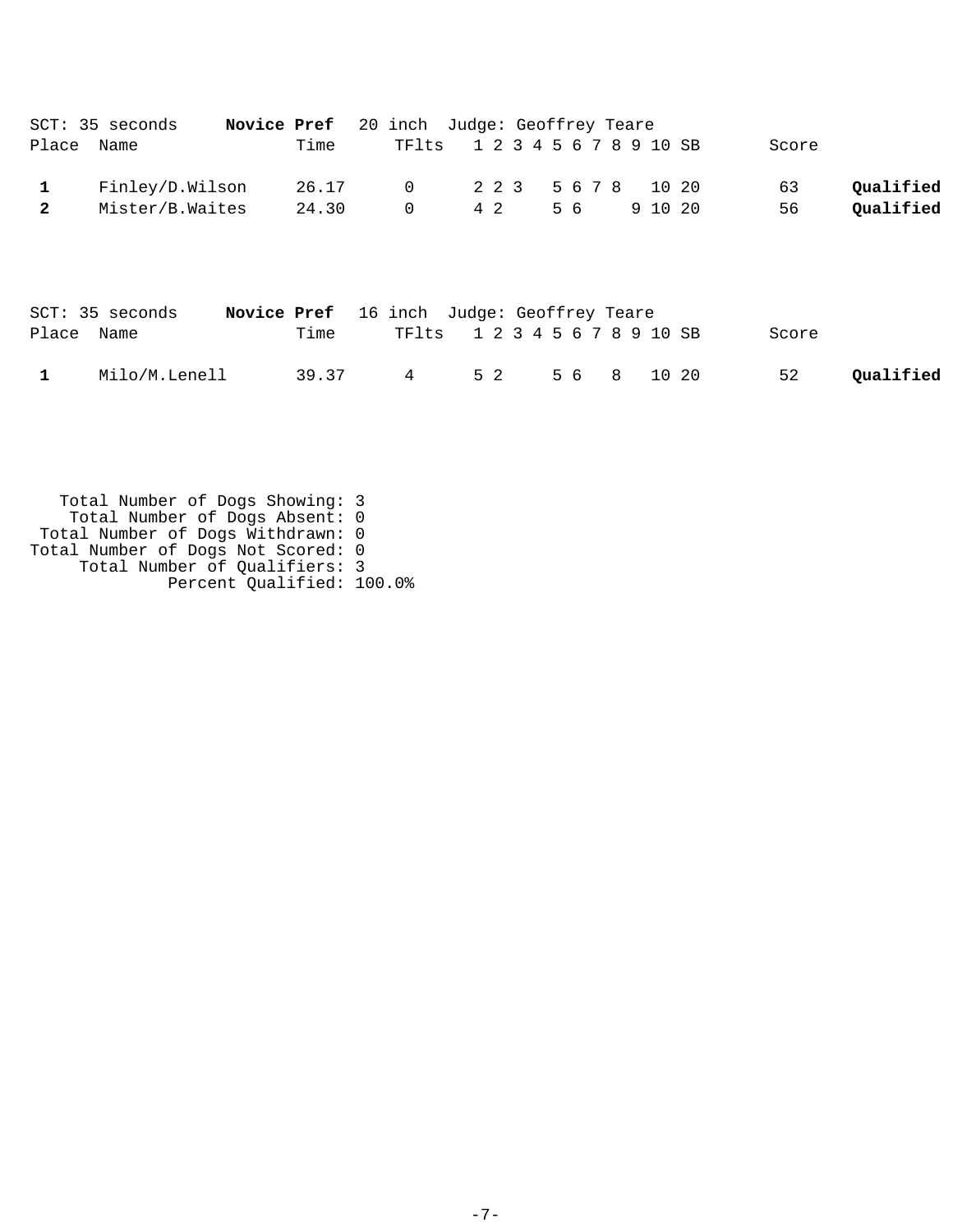## **Sunday, May 29, 2022 Blue Ridge Agility Club Novice JWW**

| Place Name   | Distance: 120 yards SCT: 43 seconds Novice A 24 inch Judge: Geoffrey Teare                                                                                                    | Time    |   |              | TFlts RFlts WCFlts TblFlts E/F |              |              | Score |           |
|--------------|-------------------------------------------------------------------------------------------------------------------------------------------------------------------------------|---------|---|--------------|--------------------------------|--------------|--------------|-------|-----------|
|              | Luna/C.Stroud                                                                                                                                                                 | Absent  |   |              |                                |              |              |       |           |
| Place Name   | Distance: 120 yards SCT: 40 seconds Novice A 20 inch Judge: Geoffrey Teare                                                                                                    | Time    |   |              | TFlts RFlts WCFlts TblFlts E/F |              |              | Score |           |
| $\mathbf{1}$ | Sky/D.Eckert                                                                                                                                                                  | 38.99 0 |   | $\mathbf{1}$ | $\mathsf{O}$                   | 0            | $\mathsf{O}$ | 95    | Qualified |
| Place Name   | Distance: 118 yards SCT: 43 seconds Novice A 16 inch Judge: Geoffrey Teare                                                                                                    | Time    |   |              | TFlts RFlts WCFlts TblFlts E/F |              |              | Score |           |
| $\mathbf{1}$ | Chai/K.Diedrick                                                                                                                                                               | 24.38 0 |   | $\mathbf{1}$ | $\mathsf{O}$                   | 0            | $\mathsf{O}$ | 95 7  | Qualified |
| Place Name   | Distance: 116 yards SCT: 50 seconds Novice A 8 inch Judge: Geoffrey Teare                                                                                                     | Time    |   |              | TFlts RFlts WCFlts TblFlts E/F |              |              | Score |           |
|              | $Jazz/J$ . Bowman                                                                                                                                                             | 57.75   | 7 | $4\degree$   | $\mathsf{3}$                   | $\mathsf{O}$ | 2            | Elim  |           |
|              | Total Number of Dogs Showing: 3<br>Total Number of Dogs Absent: 1<br>Total Number of Dogs Withdrawn: 0<br>Total Number of Dogs Not Scored: 0<br>Total Number of Qualifiers: 2 |         |   |              |                                |              |              |       |           |

|            | Distance: 120 yards SCT: 43 seconds |  |                                | <b>Novice B</b> 24 inch Judge: Geoffrey Teare |
|------------|-------------------------------------|--|--------------------------------|-----------------------------------------------|
| Place Name | Time                                |  | TFlts RFlts WCFlts TblFlts E/F | Score                                         |

Percent Qualified: 66.7%

|  | Ryngo!/A.Jenkins | 25.05 |  |  |  |  |  |  | Qualified |
|--|------------------|-------|--|--|--|--|--|--|-----------|
|--|------------------|-------|--|--|--|--|--|--|-----------|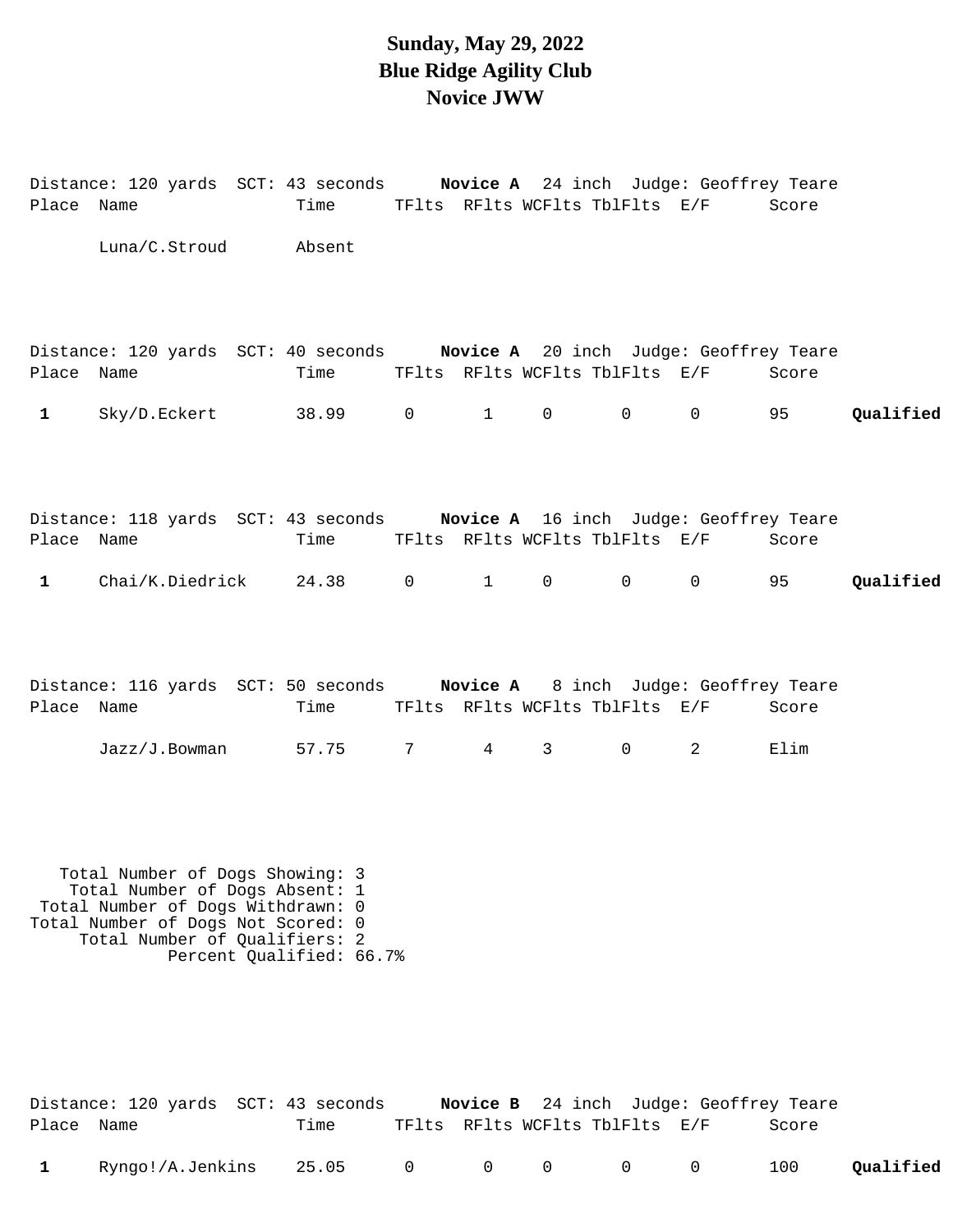|              | Distance: 120 yards SCT: 40 seconds |         |          | Novice B |             | 20 inch Judge: Geoffrey Teare |                   |       |           |
|--------------|-------------------------------------|---------|----------|----------|-------------|-------------------------------|-------------------|-------|-----------|
| Place        | Name                                | Time    | TFlts    |          |             | RFlts WCFlts TblFlts          | $\rm E$ / $\rm F$ | Score |           |
|              | Hamilton/B.Vogel                    | 16.46   | $\Omega$ | $\Omega$ | $\mathbf 0$ | $\Omega$                      |                   | Elim  |           |
|              | Taco/A.Alfonso                      | 16.35   | $\Omega$ | $\Omega$ | $\Omega$    | $\Omega$                      |                   | Elim  |           |
|              | Vahni/J.Chaet                       | 24.71   | 0        | $\Omega$ |             | $\Omega$                      | $\Omega$          | Elim  |           |
|              | Miller/B.Kortze                     | 36.03   | $\Omega$ |          |             |                               | $\Omega$          | Elim  |           |
|              | Indigo/M.Wosnak                     | 50.98   | 10       |          | 3           | $\Omega$                      |                   | Elim  |           |
|              |                                     |         | $\Omega$ | 0        |             | $\Omega$                      |                   |       |           |
|              | Suzy $Q/C$ . Lang                   | 16.68   |          |          | $\mathbf 0$ |                               |                   | Elim  |           |
| $\mathbf{2}$ | MaeBee/K.Rueschenbe 18.74           |         | 0        | 0        | $\mathbf 0$ | $\Omega$                      | $\Omega$          | 100   | Qualified |
|              | Samee/D.Puckett                     | 28.51   | 0        |          | 2           | $\Omega$                      |                   | Elim  |           |
| 3            | Molly/A.Torrey                      | 21.83   | $\Omega$ | $\Omega$ | $\Omega$    | $\Omega$                      | $\Omega$          | 100   | Qualified |
|              | Flynt/K.Lawson                      | No Time |          | 2        | 1           | $\Omega$                      | 4                 | Elim  |           |
|              | Amy/J.Hicks                         | 20.91   | $\Omega$ | 0        |             | $\Omega$                      |                   | Elim  |           |
|              | Cali/S.Nation                       | 29.03   | 0        |          |             | $\Omega$                      | 3                 | Elim  |           |
| 1            | Spec/F.Jessen                       | 17.73   | $\Omega$ | 0        | $\Omega$    | $\Omega$                      | $\Omega$          | 100   | Qualified |
|              | Endeavour/R.Early                   | No Time |          |          | $\mathbf 0$ | $\Omega$                      | 1                 | Elim  |           |
|              | Charlotte/K.Dyson                   | 18.00   | $\Omega$ | 0        | $\mathbf 0$ | $\Omega$                      |                   | Elim  |           |
|              | Shadow/K.Phillips                   | 26.46   | $\Omega$ |          |             | 0                             | $\Omega$          | Elim  |           |
|              | Neon/H.Livaccari                    | No Time |          |          |             | $\Omega$                      | 2                 | Elim  |           |

|       | Distance: 118 yards SCT: 43 seconds |      |                |                        |           |                                | Novice B 16 inch Judge: Geoffrey Teare |
|-------|-------------------------------------|------|----------------|------------------------|-----------|--------------------------------|----------------------------------------|
| Place | Name                                | Time |                |                        |           | TFlts RFlts WCFlts TblFlts E/F | Score                                  |
|       |                                     |      |                |                        |           |                                |                                        |
|       | Zenyatta/S.Wilson 31.26 0 1 3       |      |                |                        |           | $\Omega$                       | Elim                                   |
|       | Winnie/M.Gushchina 22.01            |      | $\Omega$       | $\Omega$               | $\bigcap$ |                                | Elim                                   |
|       | Veggie/A.Alfonso 18.76              |      | $\overline{0}$ | $\sim$ 1 $\sim$ $\sim$ | $\cap$    | $\cap$                         | Elim                                   |
|       |                                     |      |                |                        |           |                                |                                        |

|            | Distance: 116 yards SCT: 46 seconds |       |        |                     |                                | Novice B 12 inch Judge: Geoffrey Teare |
|------------|-------------------------------------|-------|--------|---------------------|--------------------------------|----------------------------------------|
| Place Name |                                     | Time  |        |                     | TFlts RFlts WCFlts TblFlts E/F | Score                                  |
|            | Kiss/J.Grim                         | 47.43 |        | $1 \quad 1 \quad 1$ | $\bigcap$                      | Elim                                   |
|            | $Fry/G.C$ hapman                    | 37.55 | $\cap$ | 2 0                 |                                | Elim                                   |

|            | Distance: 116 yards SCT: 50 seconds |        |    |     |                                | <b>Novice B</b> 8 inch Judge: Geoffrey Teare |
|------------|-------------------------------------|--------|----|-----|--------------------------------|----------------------------------------------|
| Place Name |                                     | Time   |    |     | TFlts RFlts WCFlts TblFlts E/F | Score                                        |
|            | Brodie/D.Watkins                    | Absent |    |     |                                |                                              |
|            | Hazel/B.Salyer                      | 64.71  | 14 | 9 1 | $\bigcap$                      | Elim                                         |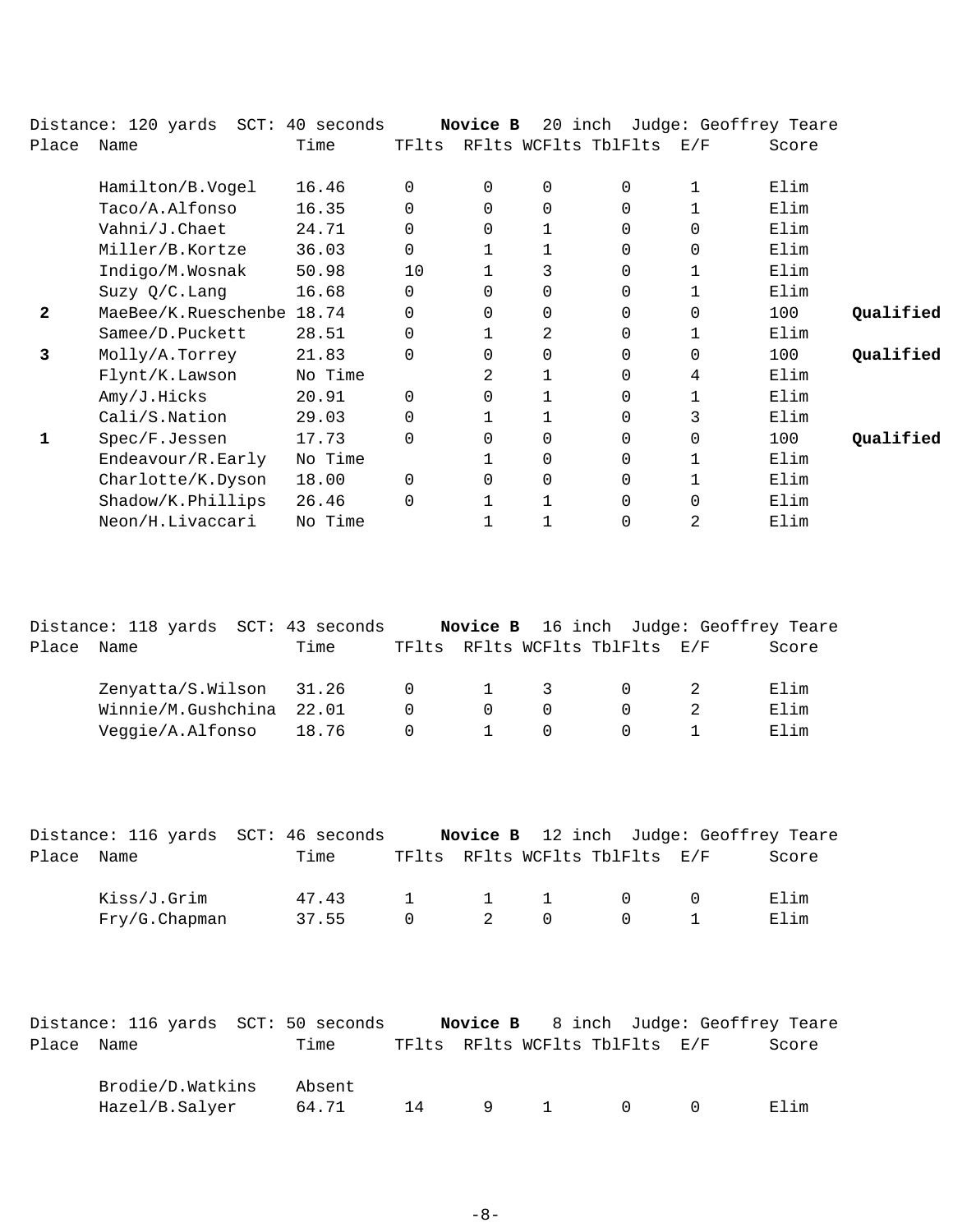Total Number of Dogs Showing: 24 Total Number of Dogs Absent: 1 Total Number of Dogs Withdrawn: 0 Total Number of Dogs Not Scored: 0 Total Number of Qualifiers: 4 Percent Qualified: 16.7%

|       | Distance: 120 yards SCT: 48 seconds |       |           |        |                                | <b>Novice Pref</b> 20 inch Judge: Geoffrey Teare |
|-------|-------------------------------------|-------|-----------|--------|--------------------------------|--------------------------------------------------|
| Place | Name                                | Time  |           |        | TFlts RFlts WCFlts TblFlts E/F | Score                                            |
|       | Donner/J.Elsroth                    | 55.78 | 7 3 0     |        | $\bigcap$                      | Elim                                             |
|       | Finley/D.Wilson                     | 27.47 | $\cap$    | $\cap$ | $\cap$                         | Elim                                             |
|       | Murphy/M.Kemmer                     | 26.44 | $\bigcap$ |        | $\Omega$                       | Elim                                             |

 Total Number of Dogs Showing: 3 Total Number of Dogs Absent: 0 Total Number of Dogs Withdrawn: 0 Total Number of Dogs Not Scored: 0 Total Number of Qualifiers: 0 Percent Qualified: 0.0%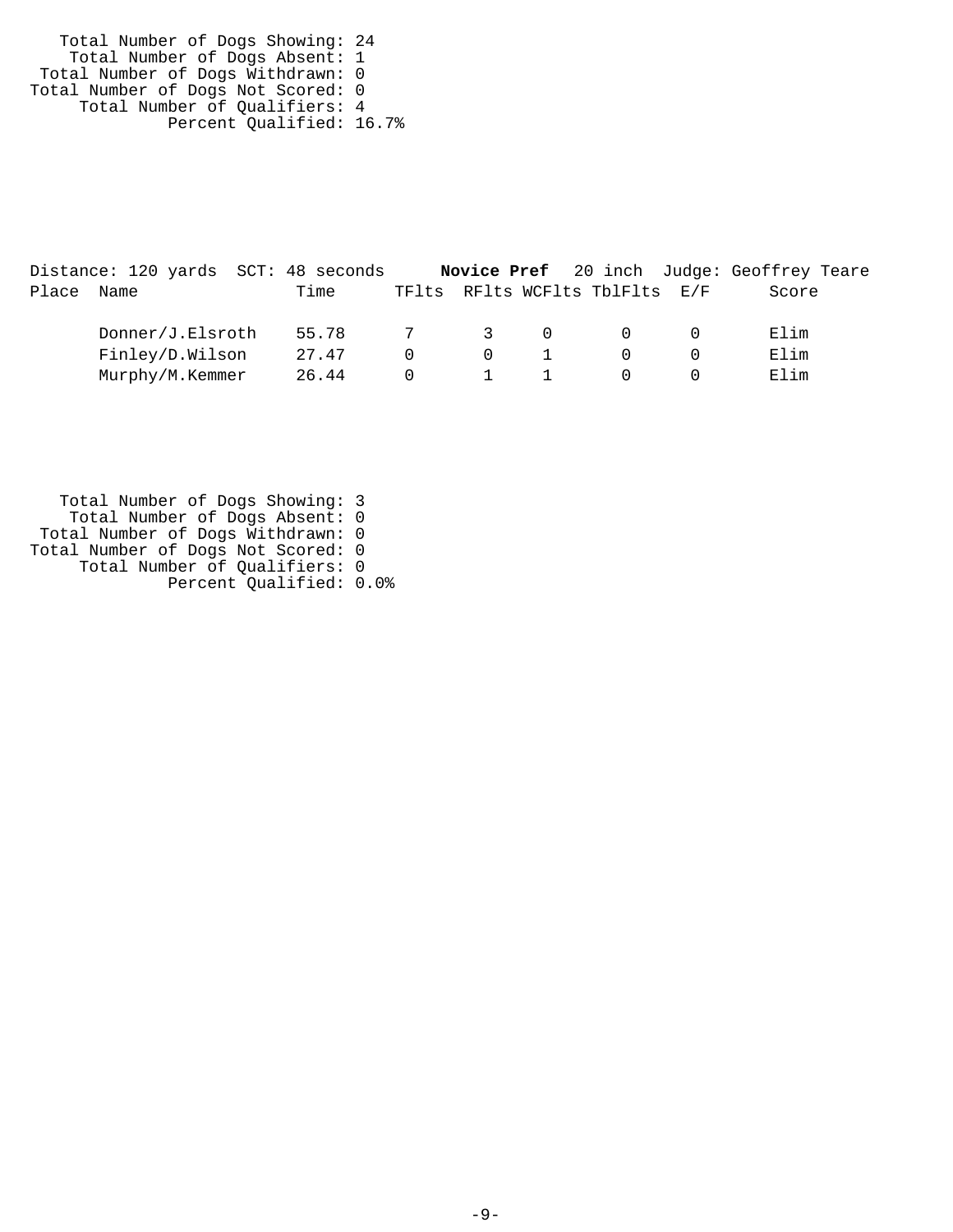#### **Sunday, May 29, 2022 Blue Ridge Agility Club Open JWW**

| Place      | Distance: 150 yards SCT: 43 seconds<br>Name | Time  |             |                |                | TFlts RFlts WCFlts TblFlts E/F            |              | Open 24 inch Choice Judge: Geoffrey Teare<br>Score |           |
|------------|---------------------------------------------|-------|-------------|----------------|----------------|-------------------------------------------|--------------|----------------------------------------------------|-----------|
|            |                                             |       |             |                |                |                                           |              |                                                    |           |
|            | Gir/K.Rueschenberg No Time                  |       |             | 2              | $\mathbf{1}$   | $\Omega$                                  | $\mathbf{1}$ | Elim                                               |           |
|            |                                             |       |             |                |                |                                           |              |                                                    |           |
|            |                                             |       |             |                |                |                                           |              |                                                    |           |
|            | Distance: 150 yards SCT: 45 seconds         |       |             |                |                | <b>Open</b> 24 inch Judge: Geoffrey Teare |              |                                                    |           |
| Place Name |                                             | Time  |             |                |                | TFlts RFlts WCFlts TblFlts E/F            |              | Score                                              |           |
|            | Maggie/T.Cockrell                           | 43.45 | $\mathbf 0$ |                | $\mathbf{1}$   | $\Omega$                                  | $\Omega$     | Elim                                               |           |
|            | Sierra/J.Parker                             | 44.83 | $\Omega$    | 2              | $\mathbf{1}$   | $\Omega$                                  |              | Elim                                               |           |
|            | Keeper/S.Nation 43.83                       |       | $\mathbf 0$ | $\overline{a}$ | $\mathbf 1$    | $\Omega$                                  |              | Elim                                               |           |
|            | Parker/J.Boggs No Time                      |       |             | $\mathbf{1}$   | $\mathbf 0$    | $\Omega$                                  | $\mathbf 1$  | Elim                                               |           |
|            | Minnie/E.Stewart-Fo 34.06                   |       | $\Omega$    |                | $\overline{0}$ | $\Omega$                                  | $\mathbf 0$  | 95                                                 | Qualified |
|            |                                             |       |             |                |                |                                           |              |                                                    |           |

|       | Distance: 150 yards SCT: 43 seconds |         |          | Open     | 20 inch              |          | Judge: Geoffrey Teare |       |           |
|-------|-------------------------------------|---------|----------|----------|----------------------|----------|-----------------------|-------|-----------|
| Place | Name                                | Time    | TFlts    |          | RFlts WCFlts TblFlts |          | E/F                   | Score |           |
|       | Rye/S.Wade                          | 36.87   | 0        |          | 2                    | $\Omega$ |                       | Elim  |           |
|       | Daru/N.Ben-Dror                     | 55.77   | 24       | 4        | 0                    | $\Omega$ | $\Omega$              | Elim  |           |
|       | Beauvais/P.Wrzeszcz 20.32           |         | 0        | $\Omega$ | 0                    | 0        | 0                     | 100   | Qualified |
|       | Demic/M.McGuire-Clo No Time         |         |          | 3        | 0                    | 0        |                       | Elim  |           |
|       | Nella/H.Bowden                      | No Time |          | 5        | 2                    | 0        | 4                     | Elim  |           |
| 3     | Joss/C.Motheral-Lyn 24.79           |         | $\Omega$ | $\Omega$ | 0                    | $\Omega$ | $\Omega$              | 100   | Qualified |
| 4     | Alita/T.Riley                       | 28.79   | $\Omega$ | $\Omega$ | 0                    | 0        | $\overline{0}$        | 100   | Qualified |
|       | Waze/J.Eizember                     | 27.39   |          | $\Omega$ | 1                    | $\Omega$ | $\Omega$              | Elim  |           |
|       | Smitten/K.Sheppard                  | 36.71   |          | 3        |                      | $\Omega$ |                       | Elim  |           |
| 2     | Slinky/K.Rueschenbe 21.74           |         |          | $\Omega$ | 0                    | $\Omega$ | $\Omega$              | 100   | Oualified |
|       | Justin/J.Eizember                   | 37.29   |          | 2        |                      | 0        | $\Omega$              | Elim  |           |
|       | Bear/I.Brewi                        | 43.19   |          | 3        | 0                    |          | 0                     | Elim  |           |

|       | Distance: 147 yards  SCT: 45 seconds |        |        |               |               |                                | <b>Open</b> 16 inch Judge: Geoffrey Teare |       |
|-------|--------------------------------------|--------|--------|---------------|---------------|--------------------------------|-------------------------------------------|-------|
| Place | Name                                 | Time   |        |               |               | TFlts RFlts WCFlts TblFlts E/F |                                           | Score |
|       | $Rhett/T$ . Ault                     | 50.16  | 1 N    | $4\degree$    | $\Omega$      |                                |                                           | Elim  |
|       | Razor/D.Krause                       | 33.86  | $\cap$ | $\mathcal{E}$ | $\mathcal{L}$ |                                |                                           | Elim  |
|       | Firefly/K.Bremser                    | Absent |        |               |               |                                |                                           |       |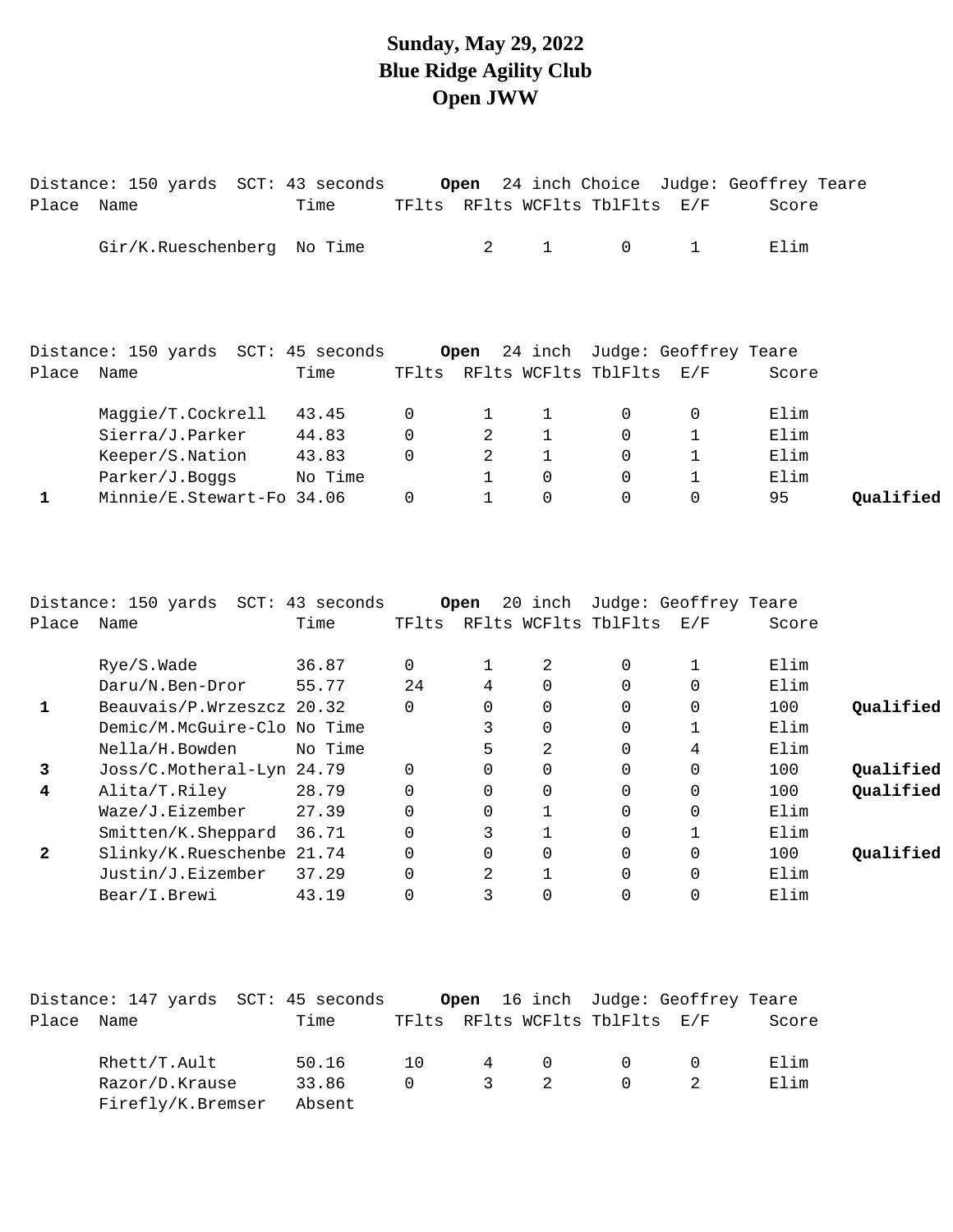| Whiskey/S.Richardso 47.04 |         |  |  | Elim |
|---------------------------|---------|--|--|------|
| Echo/S.Leonard            | No Time |  |  | Elim |

|       | Distance: 144 yards  SCT: 48 seconds |         |  |          |                                | Open 12 inch Judge: Geoffrey Teare |       |
|-------|--------------------------------------|---------|--|----------|--------------------------------|------------------------------------|-------|
| Place | Name                                 | Time    |  |          | TFlts RFlts WCFlts TblFlts E/F |                                    | Score |
|       |                                      |         |  |          |                                |                                    |       |
|       | Tribe/T.Van Deusen No Time           |         |  | $\sim$ 1 | $\cap$                         |                                    | Elim  |
|       | Yogi/J.Sagarin                       | No Time |  |          | $\Omega$                       |                                    | Elim  |
|       | Medley/K.Brown                       | 39.96   |  |          |                                |                                    | Elim  |

|            | Distance: 144 yards SCT: 51 seconds |         |    |          |                          |                                        | Open 8 inch Judge: Geoffrey Teare |       |
|------------|-------------------------------------|---------|----|----------|--------------------------|----------------------------------------|-----------------------------------|-------|
| Place Name |                                     | Time    |    |          |                          | TFlts RFlts WCFlts TblFlts E/F         |                                   | Score |
|            | Fini/S.Alexander                    | No Time |    |          | $2 \qquad \qquad \Omega$ | $\begin{array}{ccc} 0 & 1 \end{array}$ |                                   | 田lim  |
|            | Happy/C.Ito                         | 59.69   | 16 | $\Omega$ | $\Omega$                 |                                        |                                   | 84    |

 Total Number of Dogs Showing: 27 Total Number of Dogs Absent: 1 Total Number of Dogs Withdrawn: 0 Total Number of Dogs Not Scored: 0 Total Number of Qualifiers: 5 Percent Qualified: 18.5%

|       | Distance: 150 yards SCT: 50 seconds |  |         |          |                         |                                |  | Open Pref 20 inch Judge: Geoffrey Teare |
|-------|-------------------------------------|--|---------|----------|-------------------------|--------------------------------|--|-----------------------------------------|
| Place | Name                                |  | Time    |          |                         | TFlts RFlts WCFlts TblFlts E/F |  | Score                                   |
|       | Apollo/S.Apple                      |  | 39.71   | $\Omega$ | $\overline{\mathbf{3}}$ | $\overline{2}$                 |  | Elim                                    |
|       | Mia/C.Mackey                        |  | 51.70   |          | 4                       |                                |  | Elim                                    |
|       | Mission/J.Hamblin                   |  | No Time |          |                         | $^{\circ}$                     |  | Elim                                    |

|            | Distance: 150 yards SCT: 48 seconds |                 |    |  |                                | <b>Open Pref</b> 16 inch Judge: Geoffrey Teare |           |
|------------|-------------------------------------|-----------------|----|--|--------------------------------|------------------------------------------------|-----------|
| Place Name |                                     | Time            |    |  | TFlts RFlts WCFlts TblFlts E/F | Score                                          |           |
|            | Milo/M.Lenell                       | 38.81 0 0 0 0 0 |    |  |                                | 100                                            | Qualified |
|            | Roxy/B.Hart                         | 57.91           | 18 |  | 4 2 0 1                        | Elim                                           |           |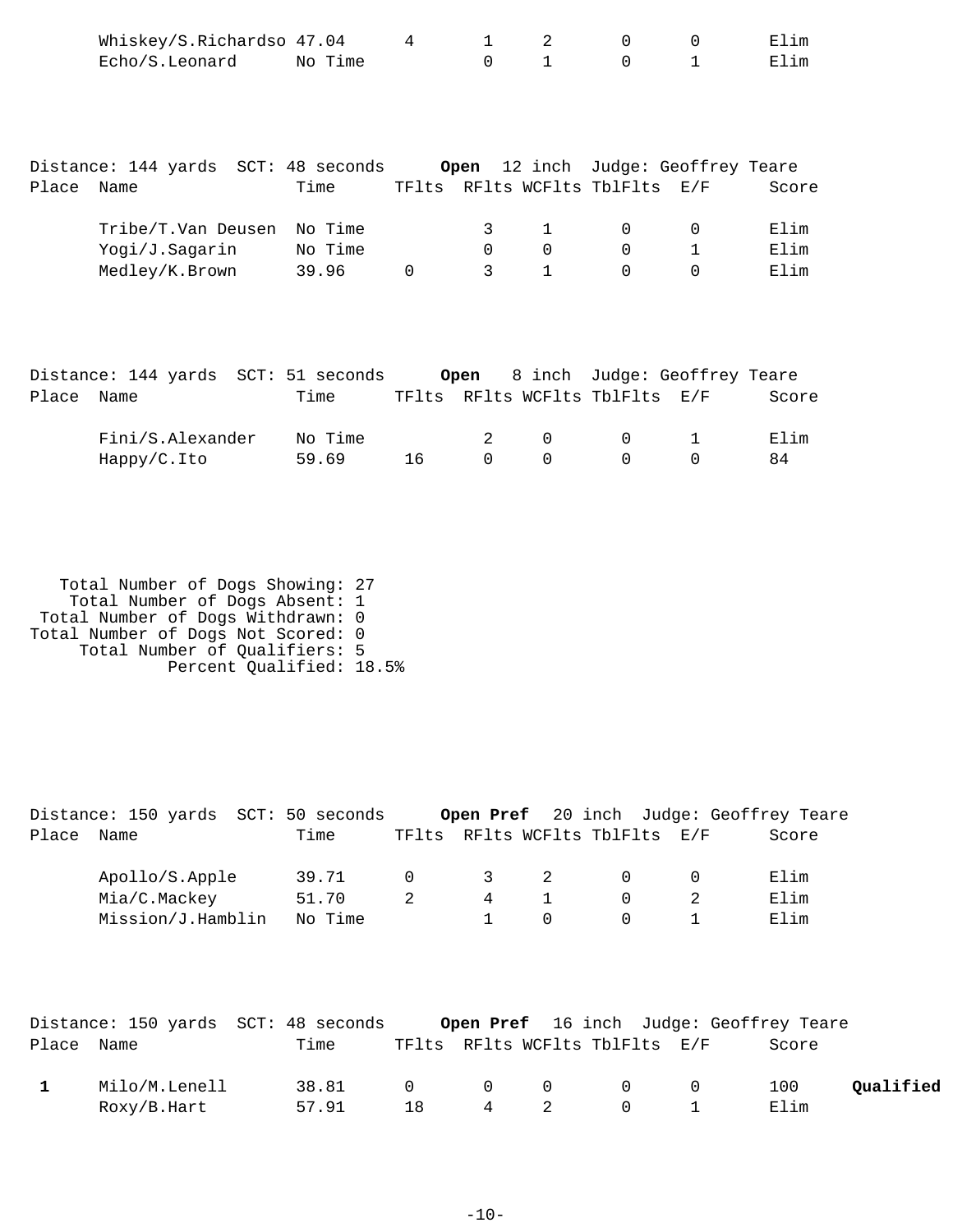| Ivy/M.Swanson    | 32.55 |    |   |  | Elim |           |
|------------------|-------|----|---|--|------|-----------|
| Dusty/M.Lively   | 44.26 |    |   |  | Elim |           |
| Rey/J.Webster    | 54.72 | 12 |   |  | Elim |           |
| Finley/D.Host    | 37.37 |    |   |  | 95   | Qualified |
| Socks/M.Jennings | 59.88 | 22 | 5 |  | Elim |           |

|            |                |  | Distance: 144 yards SCT: 53 seconds |                                |         |  | <b>Open Pref</b> 8 inch Judge: Geoffrey Teare |       |
|------------|----------------|--|-------------------------------------|--------------------------------|---------|--|-----------------------------------------------|-------|
| Place Name |                |  | Time                                | TFlts RFlts WCFlts TblFlts E/F |         |  |                                               | Score |
|            | Riva/J.Padqett |  | No Time                             |                                | 3 2 0 2 |  | Flim                                          |       |

 Total Number of Dogs Showing: 11 Total Number of Dogs Absent: 0 Total Number of Dogs Withdrawn: 0 Total Number of Dogs Not Scored: 0 Total Number of Qualifiers: 2 Percent Qualified: 18.2%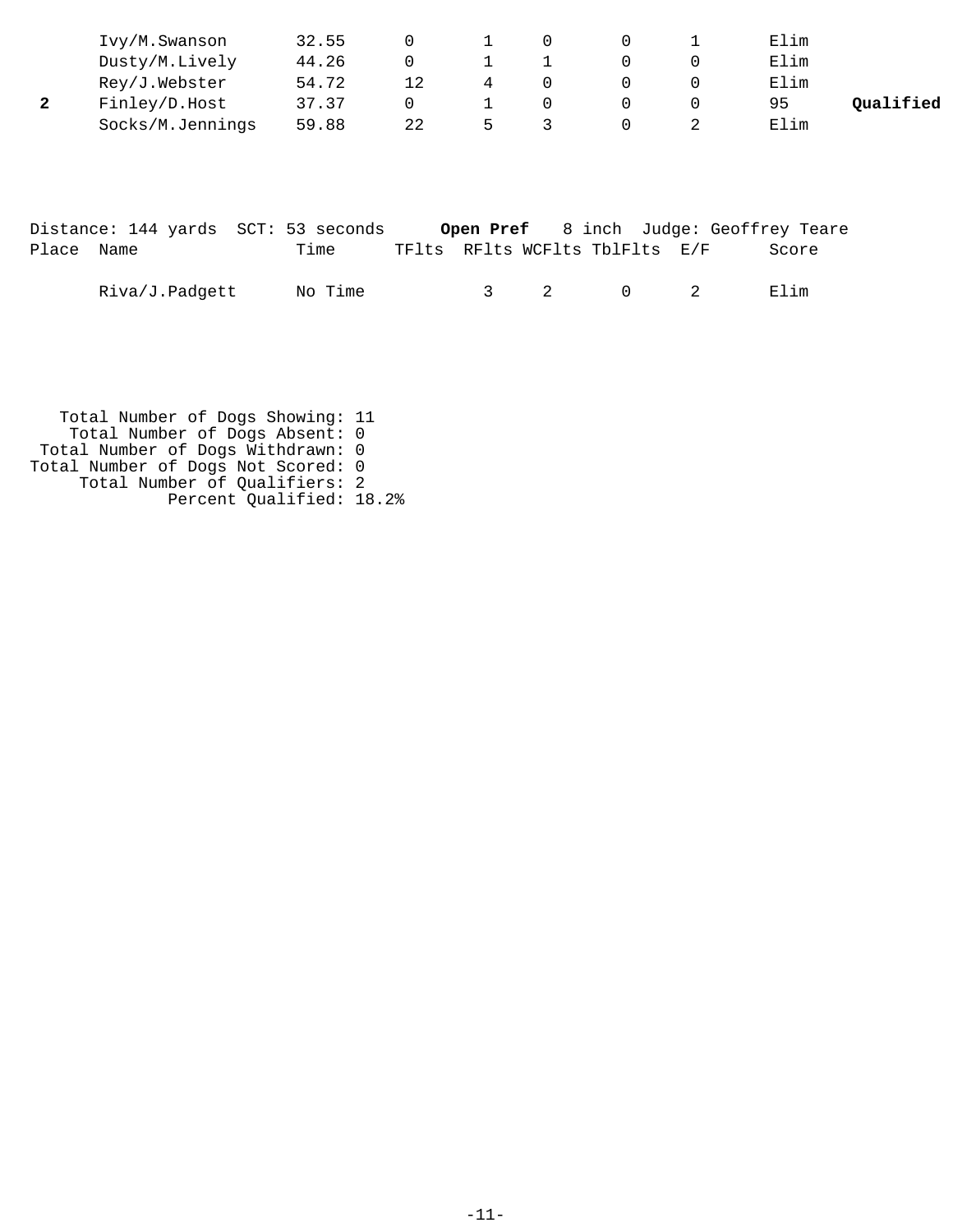# **Sunday, May 29, 2022 Blue Ridge Agility Club Master/Excellent JWW**

|            | Distance: 160 yards SCT: 52 seconds Excellent 8 inch Judge: Geoffrey Teare         |       |                |                |                     |                                |              |       |           |
|------------|------------------------------------------------------------------------------------|-------|----------------|----------------|---------------------|--------------------------------|--------------|-------|-----------|
| Place Name |                                                                                    | Time  |                |                |                     | TFlts RFlts WCFlts TblFlts E/F |              | Score |           |
|            | Maisie/P.McDonald                                                                  | 63.56 | 33             | 4              | 3                   | 0                              | 2            | Elim  |           |
|            | Tux/L.Sprick                                                                       | 61.72 | 27             | $\mathbf{1}$   | $\mathbf{1}$        | $\mathbf 0$                    | $\mathbf{1}$ | Elim  |           |
|            | Distance: 170 yards SCT: 45 seconds Excellent 24 inch Choice Judge: Geoffrey Teare |       |                |                |                     |                                |              |       |           |
| Place Name |                                                                                    | Time  |                |                |                     | TFlts RFlts WCFlts TblFlts E/F |              | Score |           |
| 1          | Antoine/K.Kulewski 33.29                                                           |       | $\mathbf 0$    | $\overline{0}$ | $\mathsf{O}\xspace$ | $\overline{0}$                 | $\mathsf 0$  | 100   | Qualified |
| Place Name | Distance: 170 yards SCT: 48 seconds Excellent 24 inch Judge: Geoffrey Teare        | Time  |                |                |                     | TFlts RFlts WCFlts TblFlts E/F |              | Score |           |
|            |                                                                                    |       |                |                |                     |                                |              |       |           |
|            | Griffen/M.Ogle                                                                     | 46.15 | 0              | 3              | 2                   | 0                              | $\mathbf 1$  | Elim  |           |
|            | Timer/K.Angel                                                                      | 33.26 | $\mathbf 0$    | $\mathbf{1}$   | $\overline{2}$      | $\mathsf{O}$                   | $\mathbf 1$  | Elim  |           |
|            | Tekla/C.Williams                                                                   | 26.90 | $\Omega$       | $\Omega$       | $\Omega$            | $\Omega$                       | 2            | Elim  |           |
| Place Name | Distance: 170 yards SCT: 45 seconds Excellent 20 inch Judge: Geoffrey Teare        |       |                |                |                     | TFlts RFlts WCFlts TblFlts E/F |              |       |           |
|            |                                                                                    | Time  |                |                |                     |                                |              | Score |           |
|            | Zeeva/R.Ogle                                                                       | 57.55 | 36             | 4              | 2                   | 0                              | $\mathbf 1$  | Elim  |           |
|            | Scot/V.Currier                                                                     | 24.48 | $\Omega$       | $\mathbf{1}$   | $\mathbf{1}$        | $\overline{0}$                 | 2            | Elim  |           |
| 1          | Dreamer/L.Wells                                                                    | 27.96 | $\mathbf 0$    | $\mathsf{O}$   | $\mathbf 0$         | $\mathbf 0$                    | 0            | 100   | Qualified |
|            | Salsa/K.Ferguson                                                                   | 32.01 | $\overline{0}$ | $\overline{0}$ | 1                   | $\overline{0}$                 | $\mathsf{O}$ | Elim  |           |
|            | Zoey/R.Reinhold                                                                    | 43.65 | 0              | $1\,$          | $\mathbf 1$         | 0                              | 1            | Elim  |           |
|            | Sport/J.Lambert                                                                    | 45.43 | 0              | 3              | $\mathbf 1$         | $\mathsf{O}$                   | $\mathbf 1$  | Elim  |           |
|            | Frankie/A.Ayers                                                                    | 41.50 | 0              | 1              | $\mathbf 1$         | $\mathbf 0$                    | 0            | Elim  |           |
|            | Senna/T.Riley                                                                      | 39.76 | 0              | 2              | $\mathbf 1$         | 0                              | 1            | Elim  |           |
| 2          | Rip/M.Duthie                                                                       | 39.62 | 0              | 0              | 0                   | $\mathsf{O}$                   | $\mathbf 0$  | 100   | Qualified |
|            | Sabot/J.Root                                                                       | 37.21 | 0              | 2              | $\mathbf 0$         | $\Omega$                       | $\mathbf 1$  | Elim  |           |
|            |                                                                                    |       |                |                |                     |                                |              |       |           |

|            |              | Distance: 165 yards SCT: 47 seconds |                                |  | <b>Excellent</b> 16 inch Judge: Geoffrey Teare |
|------------|--------------|-------------------------------------|--------------------------------|--|------------------------------------------------|
| Place Name |              | Time                                | TFlts RFlts WCFlts TblFlts E/F |  | Score                                          |
|            | Oz/D.McOueen | 58.82                               | 33 2 1 0 0                     |  | Elim                                           |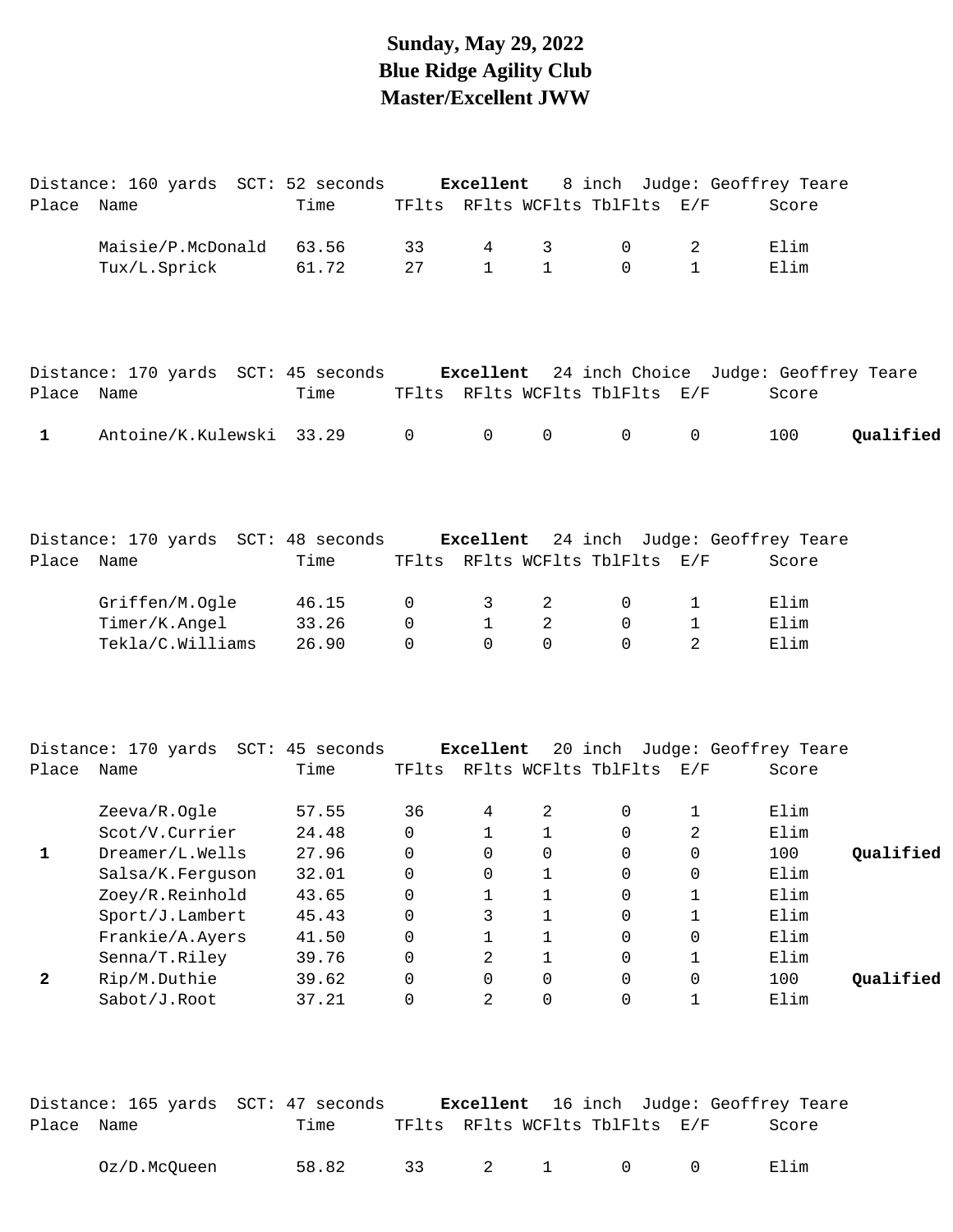| Elite/K.Brown               | 29.98   |    |  |  | Elim |
|-----------------------------|---------|----|--|--|------|
| Maisie Jane/K.Ricks 55.94   |         | 24 |  |  | Elim |
| Whiskey/L.Wells             | 57.91   | 30 |  |  | Elim |
| Jackson/D.Hamm              | No Time |    |  |  | Elim |
| Clam Chowdah/G.Chap No Time |         |    |  |  | Elim |
| Brynne/K.Baker              | 36.69   |    |  |  | Elim |

|            | Distance: 160 yards SCT: 49 seconds |        |          |                     |                         |                                | <b>Excellent</b> 12 inch Judge: Geoffrey Teare |           |
|------------|-------------------------------------|--------|----------|---------------------|-------------------------|--------------------------------|------------------------------------------------|-----------|
| Place Name |                                     | Time   |          |                     |                         | TFlts RFlts WCFlts TblFlts E/F | Score                                          |           |
|            | Zeus/N.Blue                         | Absent |          |                     |                         |                                |                                                |           |
|            | Madame Bovary/R.Cox 41.38           |        |          | $0 \qquad \qquad 3$ | $\overline{\mathbf{3}}$ | $\Omega$                       | Elim                                           |           |
|            | Nolya/G.Hubbard                     | 41.02  | $\Omega$ | $\cap$              | 0                       | $\Omega$                       | 100                                            | Qualified |
|            | Ruth/M.Dolan                        | 40.44  |          | 4                   |                         |                                | Elim                                           |           |

 Total Number of Dogs Showing: 26 Total Number of Dogs Absent: 1 Total Number of Dogs Withdrawn: 0 Total Number of Dogs Not Scored: 0 Total Number of Qualifiers: 4 Percent Qualified: 15.4%

|       | Distance: 160 yards<br>$SCT$ : | 52 seconds |          | Master   | 8<br>inch            | $J$ udge: | Geoffrey Teare |       |           |
|-------|--------------------------------|------------|----------|----------|----------------------|-----------|----------------|-------|-----------|
| Place | Name                           | Time       | TFlts    |          | RFlts WCFlts TblFlts |           | E/F            | Score |           |
|       | Impa/T.Helwig                  | 39.56      | $\Omega$ | $\Omega$ | 0                    | $\Omega$  | 0              | 100   | Qualified |
|       | Blaze/R.Hutson                 | 34.09      | $\Omega$ | $\Omega$ | $\Omega$             | $\Omega$  | 0              | 100   | Qualified |
|       | Ace/L.Sprick                   | 34.30      | $\Omega$ | $\Omega$ | $\Omega$             | $\Omega$  | 0              | 100   | Qualified |
|       | Kamikazee/R.Hutson             | 36.65      | $\Omega$ | $\Omega$ | $\Omega$             | $\Omega$  | 0              | 100   | Qualified |
|       | Dazzle/R.Gibbs                 | 41.77      | $\Omega$ | $\Omega$ | $\Omega$             | $\Omega$  | 0              | 100   | Qualified |
| 4     | Harper/C.Fowler                | 33.38      | $\Omega$ | $\Omega$ | 0                    | $\Omega$  | 0              | 100   | Qualified |
|       | Zatanna/M.Melucci              | Absent     |          |          |                      |           |                |       |           |
|       | Toby/R.Hutson                  | 39.88      | $\Omega$ | $\Omega$ | 0                    | $\Omega$  | 0              | 100   | Qualified |
|       | D'Art/S.Wilson                 | No Time    |          |          | 0                    | $\Omega$  | $\mathbf{1}$   | Elim  |           |
|       | Sugar/J.Haddy                  | 37.13      | $\Omega$ | 0        | 0                    | $\Omega$  | 0              | 100   | Qualified |
|       | Brooke/T.Gentry                | 44.33      | $\Omega$ | $\Omega$ | 0                    | $\Omega$  | 0              | 100   | Qualified |
| 2     | Saga/M.LeRoy                   | 29.84      | 0        | $\Omega$ | 0                    | $\Omega$  | 0              | 100   | Qualified |
| 3     | Lilas/S.Raheja                 | 32.65      | 0        | $\Omega$ | 0                    | $\Omega$  | 0              | 100   | Qualified |
|       | Chase/R.Hutson                 | 36.17      | $\Omega$ | $\Omega$ | 0                    | $\Omega$  | 0              | 100   | Qualified |
|       | Desmond/B.Kennedy              | 35.60      | 0        | 0        | 0                    | $\Omega$  | 0              | 100   | Qualified |
| 1     | Ripple/D.Haddy                 | 29.14      | $\Omega$ | $\Omega$ | 0                    | 0         | 0              | 100   | Qualified |
|       |                                |            |          |          |                      |           |                |       |           |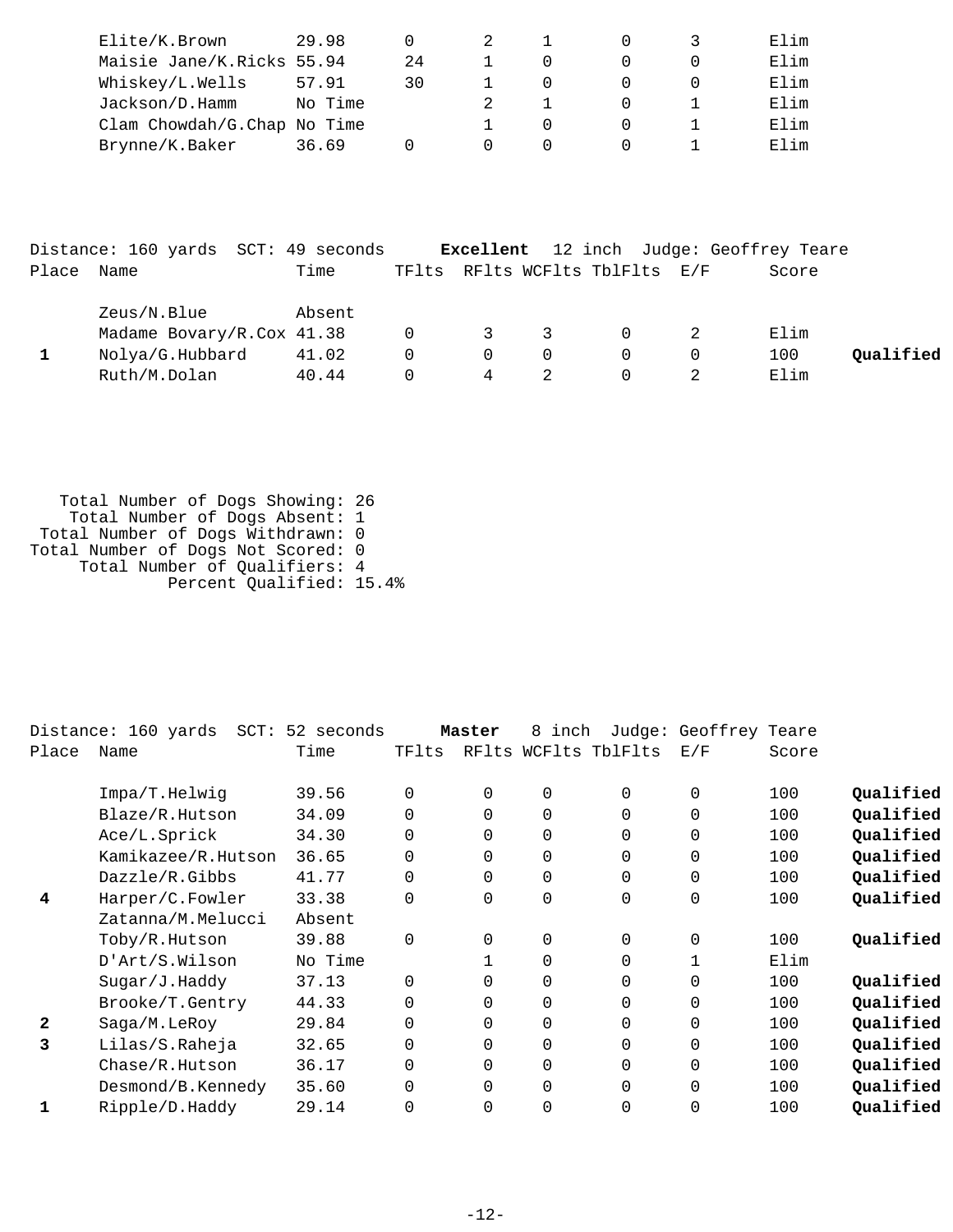| Pepper/B.Salyer   | 47.53 |          |  | 100  | Oualified |
|-------------------|-------|----------|--|------|-----------|
| Ann Perkins/C.Ito | 35.86 | $\cap$   |  | 100  | Oualified |
| Forrest/R.Gibbs   | 44.95 | $\Omega$ |  | 100  | Oualified |
| Jive/K.Wlodarski  | 40.83 |          |  | Elim |           |

|            | Distance: 170 yards SCT: 45 seconds |                |                |                                                    |                                                      |                                                                        | Master 24 inch Choice Judge: Geoffrey Teare |                        |
|------------|-------------------------------------|----------------|----------------|----------------------------------------------------|------------------------------------------------------|------------------------------------------------------------------------|---------------------------------------------|------------------------|
| Place Name |                                     | Time           |                |                                                    |                                                      | TFlts RFlts WCFlts TblFlts E/F                                         | Score                                       |                        |
|            | Fuel/C.Huther<br>Ruthless/T.Riley   | 32.53<br>27.95 | $\overline{0}$ | $\begin{array}{ccc} & & 0 & \quad & 0 \end{array}$ | $\begin{array}{ccccccc}\n0 & & 0 & & 0\n\end{array}$ | $\overline{0}$ 0<br>$\begin{array}{ccc} & & & 0 & \quad & \end{array}$ | 100<br>100                                  | Oualified<br>Qualified |

|              | Distance: 170 yards<br>$SCT$ : | 48 seconds |          | Master | 24 inch  |                      | Judge: Geoffrey Teare |       |           |
|--------------|--------------------------------|------------|----------|--------|----------|----------------------|-----------------------|-------|-----------|
| Place        | Name                           | Time       | TFlts    |        |          | RFlts WCFlts TblFlts | E/F                   | Score |           |
| 4            | Mason/R.English                | 43.37      |          | 0      | 0        | $\Omega$             | 0                     | 100   | Qualified |
|              | Enzo/E.Irwin                   | 44.77      |          |        |          | $\Omega$             |                       | Elim  |           |
| $\mathbf{2}$ | Riker/D.Plemmons               | 33.98      |          | 0      | 0        | $\Omega$             | $\Omega$              | 100   | Qualified |
|              | Nolan/B.Kennedy                | 30.09      |          | 0      | 0        | $\Omega$             | $\Omega$              | 100   | Qualified |
|              | Bryce/J.Perez                  | Absent     |          |        |          |                      |                       |       |           |
|              | Luke/C.McClung                 | 38.34      | $\Omega$ | 0      | $\Omega$ | $\Omega$             |                       | Elim  |           |
|              | Jamie/C.Lang                   | 38.34      | $\Omega$ | 0      | 0        | $\Omega$             | $\Omega$              | 100   | Oualified |
|              | Lincoln/R.English              | No Time    |          |        | $\Omega$ | $\Omega$             |                       | Elim  |           |

|       | Distance: 170 yards SCT: 45 seconds |         |             | Master         | 20<br>inch |                      | Judge: Geoffrey Teare |       |           |
|-------|-------------------------------------|---------|-------------|----------------|------------|----------------------|-----------------------|-------|-----------|
| Place | Name                                | Time    | TFlts       |                |            | RFlts WCFlts TblFlts | E/F                   | Score |           |
|       | Piper/R.Seward                      | 31.25   | $\Omega$    | $\Omega$       | 0          | $\Omega$             | 0                     | 100   | Qualified |
|       | Rhys/E.Posey                        | No Time |             | 2              |            | 0                    | 2                     | Elim  |           |
| 4     | Pyro/C.Huther                       | 28.82   | $\mathbf 0$ | $\Omega$       | $\Omega$   | $\Omega$             | 0                     | 100   | Qualified |
|       | Vie/J.Kopp                          | 30.73   | $\Omega$    | 0              | $\Omega$   | $\Omega$             | 0                     | 100   | Qualified |
|       | Zigzag/M.Duthie                     | 31.73   | $\Omega$    |                | 0          | $\Omega$             |                       | Elim  |           |
| 1     | Luna/J.Perez                        | 27.38   | $\mathbf 0$ | 0              | 0          | 0                    | 0                     | 100   | Qualified |
|       | Peggy Sue/W. Lang                   | 28.51   | $\Omega$    |                | 0          | 0                    | 0                     | Elim  |           |
|       | Vida Loca/J.Denerea 23.23           |         | $\Omega$    | 0              | 0          | $\Omega$             |                       | Elim  |           |
|       | Myth/J.Johnson                      | 52.30   | 21          | 4              |            | $\Omega$             |                       | Elim  |           |
|       | Elsa/S.Green                        | No Time |             | 2              | 0          | 0                    |                       | Elim  |           |
|       | Nunee/D.Bauman                      | 26.61   | $\Omega$    | $\Omega$       | 0          | $\Omega$             |                       | Elim  |           |
|       | Rain/D.Rose                         | 39.64   | $\Omega$    | $\overline{a}$ | 2          | $\Omega$             | 3                     | Elim  |           |
| 2     | Dooley/F.Wade                       | 27.80   | $\Omega$    | 0              | 0          | $\Omega$             | 0                     | 100   | Qualified |
|       | Rush/V.Currier                      | No Time |             |                | 0          | 0                    |                       | Elim  |           |
|       | Carly/A.Wutke                       | 29.09   | $\Omega$    | 0              | 0          | 0                    | 0                     | 100   | Qualified |
|       | Panda/F.Jessen                      | 33.87   | $\Omega$    |                | 0          | $\Omega$             | 0                     | Elim  |           |
|       | Rosa/D.Puckett                      | 28.92   | $\Omega$    | 0              | 0          | 0                    | 0                     | 100   | Qualified |
|       |                                     |         |             |                |            |                      |                       |       |           |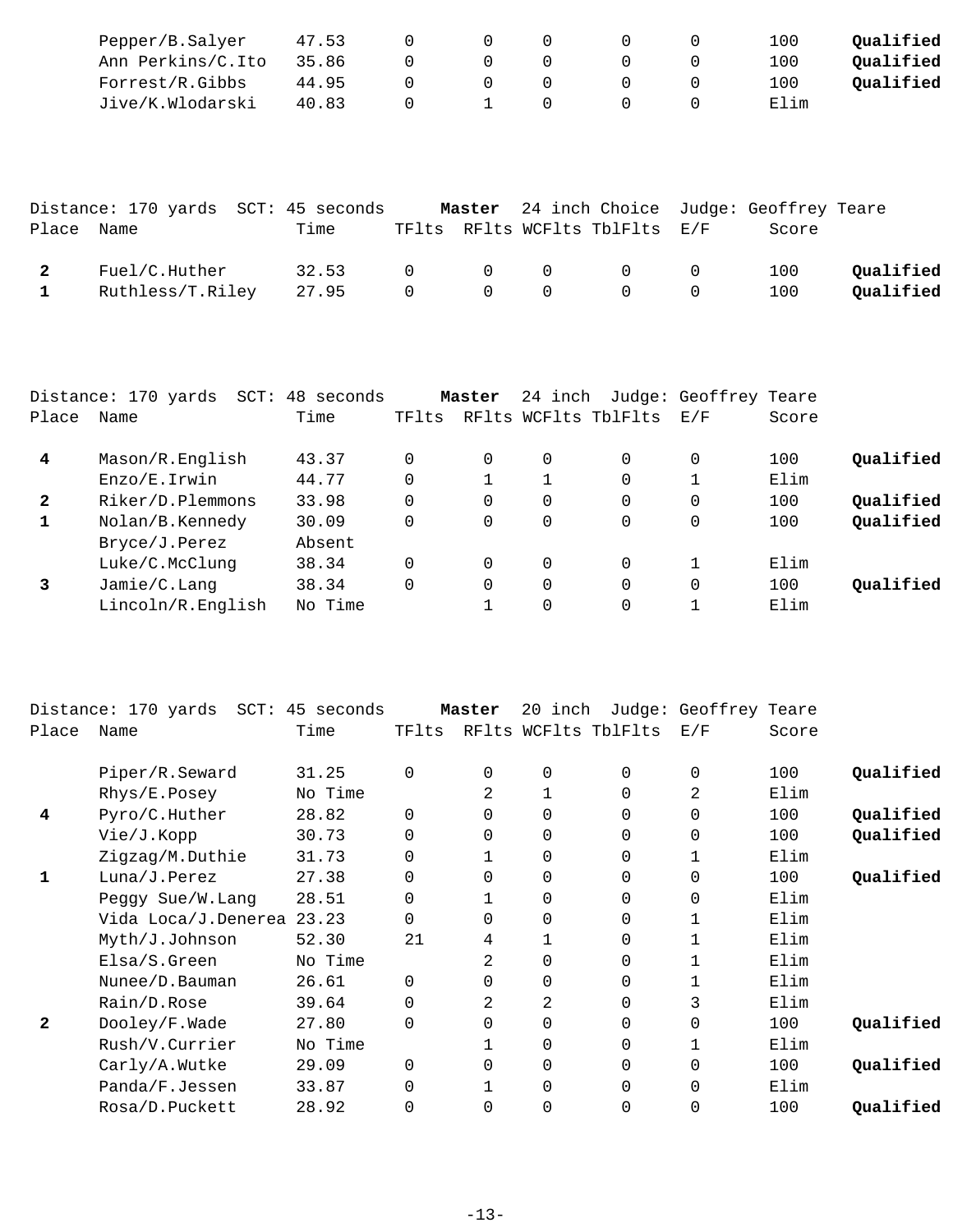| Katniss/A.Brashears 40.06 |       |    |  | 100 | Oualified |
|---------------------------|-------|----|--|-----|-----------|
| Zelda/P.Oberst            | 31.52 |    |  | 100 | Oualified |
| Claymore/J.Root           | 36.09 | O. |  | 100 | Qualified |
| Mercy/J.Kopp              | 28.75 |    |  | 100 | Oualified |

|                | Distance: 165 yards  SCT: 47 seconds |         |          | Master   | 16 inch              |          | Judge: Geoffrey Teare |       |           |
|----------------|--------------------------------------|---------|----------|----------|----------------------|----------|-----------------------|-------|-----------|
| Place          | Name                                 | Time    | TFlts    |          | RFlts WCFlts TblFlts |          | E/F                   | Score |           |
|                |                                      |         |          |          |                      |          |                       |       |           |
| 4              | Zoey/D.Krause                        | 30.07   | $\Omega$ | $\Omega$ | 0                    | $\Omega$ | $\mathbf 0$           | 100   | Qualified |
|                | Roo/J.Wiltsek                        | 37.28   | $\Omega$ |          | 1                    | 0        | $\mathbf 0$           | Elim  |           |
|                | Eevee/J.Lucas                        | No Time |          | 2        | $\Omega$             | 0        | 2                     | Elim  |           |
|                | Maverick/N.Jenkins                   | 38.11   | $\Omega$ | 0        | 0                    | 0        | $\mathbf 0$           | 100   | Qualified |
| 3              | Kola/J.Kopp                          | 29.53   | $\Omega$ | $\Omega$ | $\Omega$             | 0        | $\Omega$              | 100   | Qualified |
| $\overline{2}$ | Leila/J.Chaet                        | 26.70   | $\Omega$ | $\Omega$ | 0                    | $\Omega$ | $\mathbf 0$           | 100   | Qualified |
|                | Nala/S.Richardson                    | 52.80   | 15       | 2        | 1                    | 0        | 2                     | Elim  |           |
|                | Patch/D.Bauman                       | 34.83   | $\Omega$ | 2        | 1                    | 0        | 1                     | Elim  |           |
|                | Enzo/D.Griffith                      | Absent  |          |          |                      |          |                       |       |           |
|                | Joose/K.Ferguson                     | 26.90   | $\Omega$ | $\Omega$ | 0                    | 0        |                       | Elim  |           |
|                | Lizzy/R.Hollada                      | 28.71   | $\Omega$ |          | $\Omega$             | 0        | $\Omega$              | Elim  |           |
|                | Yeti/K.Sheppard                      | 37.41   | 0        |          | 0                    | 0        | 0                     | Elim  |           |
| 1              | Ivy/L.Niemczyk                       | 24.99   | $\Omega$ | $\Omega$ | 0                    | 0        | $\mathbf 0$           | 100   | Qualified |
|                | Strut/C.Renton                       | 30.84   | 0        | 0        | 0                    | 0        | 1                     | Elim  |           |
|                | Jyn/D.Jones                          | 40.79   | $\Omega$ | $\Omega$ | 0                    | 0        | $\Omega$              | 100   | Qualified |
|                | Bruno/W.Scardo                       | 27.70   | 0        |          |                      | 0        |                       | Elim  |           |
|                | Surfer/N.Jenkins                     | 37.46   | 0        |          | $\Omega$             | $\Omega$ |                       | Elim  |           |
|                | Jubilee/T.Eastman                    | 25.83   | 0        |          |                      | 0        |                       | Elim  |           |

|       | Distance: 160 yards<br>$SCT$ : | 49 seconds |          | Master   | 12<br>inch           |                | Judge: Geoffrey Teare |       |           |
|-------|--------------------------------|------------|----------|----------|----------------------|----------------|-----------------------|-------|-----------|
| Place | Name                           | Time       | TFlts    |          | RFlts WCFlts TblFlts |                | E/F                   | Score |           |
|       | Daphne/V.Mercurio              | Absent     |          |          |                      |                |                       |       |           |
|       | Tempest/A.Morgan               | 25.98      | $\Omega$ | 0        | 0                    | 0              |                       | Elim  |           |
|       | Jolene Rose/M.Liebh 32.44      |            |          | 0        | 0                    | 0              | 0                     | 100   | Qualified |
| 4     | Peyto/D.Devanney               | 29.34      | 0        | 0        | 0                    | 0              | 0                     | 100   | Qualified |
|       | Phantom/J.Youngbloo            | 31.00      | $\Omega$ |          |                      | 0              | 0                     | Elim  |           |
|       | Blair/K.Baker                  | 58.47      | 27       | 0        | 0                    | $\Omega$       | 0                     | 73    |           |
|       | Trixie/S.Lucas                 | 31.75      | $\Omega$ | $\Omega$ | 0                    | $\overline{0}$ | 0                     | 100   | Qualified |
|       | Beetle/G. Chapman              | 33.24      | $\Omega$ | $\Omega$ | 0                    | $\Omega$       | 0                     | 100   | Qualified |
|       | Molly/L.Wood                   | 33.99      | $\Omega$ | 0        | 0                    | 0              | 0                     | 100   | Qualified |
|       | Ali/M.Dorman                   | 47.99      | $\Omega$ | 2        |                      | $\Omega$       |                       | Elim  |           |
|       | Bolt/M.Dolan                   | 30.05      | $\Omega$ | 0        | 0                    | $\Omega$       | $\Omega$              | 100   | Qualified |
|       | Zig Zag/S.Peterson             | 27.41      | $\Omega$ | $\Omega$ | 0                    | $\Omega$       | $\Omega$              | 100   | Qualified |
| 2     | Vandy/B.White                  | 27.61      | $\Omega$ | $\Omega$ | 0                    | $\Omega$       | 0                     | 100   | Qualified |
|       | Lily/V.Pinto                   | 36.16      | $\Omega$ | 0        | 0                    | $\Omega$       | $\Omega$              | 100   | Qualified |
| 3     | Shelby Rae/M.Liebha 28.15      |            | $\Omega$ | 0        | 0                    | $\Omega$       | $\Omega$              | 100   | Qualified |
|       | Mia/J.Shields                  | 37.02      | $\Omega$ | 0        | 0                    | 0              | 0                     | 100   | Qualified |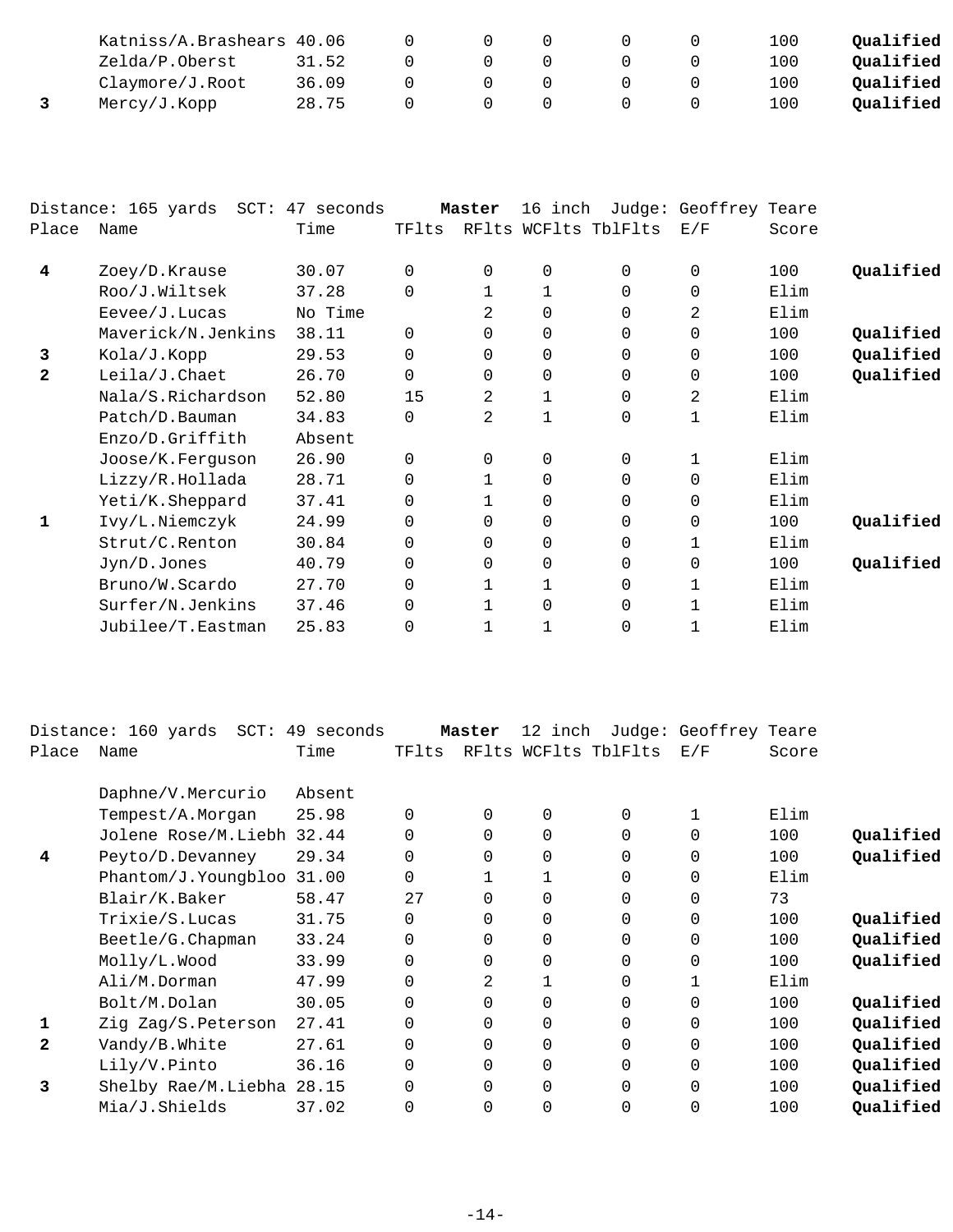Total Number of Dogs Showing: 81 Total Number of Dogs Absent: 4 Total Number of Dogs Withdrawn: 0 Total Number of Dogs Not Scored: 0 Total Number of Qualifiers: 51 Percent Qualified: 63.0%

|            | Distance: 170 yards SCT: 53 seconds |                 |  |                                | <b>Excellent Pref</b> 20 inch Judge: Geoffrey Teare |           |
|------------|-------------------------------------|-----------------|--|--------------------------------|-----------------------------------------------------|-----------|
| Place Name |                                     | Time            |  | TFlts RFlts WCFlts TblFlts E/F | Score                                               |           |
|            | Mister/B.Waites                     | 46.85 0 0 0 0 0 |  |                                | 100                                                 | Qualified |
|            | Sammy/P.Irwin                       | No Time         |  | 2 1 0 1                        | Elim                                                |           |

|            |               | Distance: 170 yards SCT: 50 seconds |    |                |          |                                | <b>Excellent Pref</b> 16 inch Judge: Geoffrey Teare |  |
|------------|---------------|-------------------------------------|----|----------------|----------|--------------------------------|-----------------------------------------------------|--|
| Place Name |               | Time                                |    |                |          | TFlts RFlts WCFlts TblFlts E/F | Score                                               |  |
|            | Alli/R.Clark  | No Time                             |    |                |          | 1 1 0 3                        | Elim                                                |  |
|            | Kensi/L.Brown | 71.67                               | 63 | $\overline{2}$ | $\Omega$ | $\bigcap$                      | Elim                                                |  |

|            | Distance: 165 yards SCT: 52 seconds |       |  |                                | <b>Excellent Pref</b> 12 inch Judge: Geoffrey Teare |  |
|------------|-------------------------------------|-------|--|--------------------------------|-----------------------------------------------------|--|
| Place Name |                                     | Time  |  | TFlts RFlts WCFlts TblFlts E/F | Score                                               |  |
|            | Echo/R.Firestone                    | 72.54 |  | 60 2 2 0 3                     | Elim                                                |  |

 Total Number of Dogs Showing: 5 Total Number of Dogs Absent: 0 Total Number of Dogs Withdrawn: 0 Total Number of Dogs Not Scored: 0 Total Number of Qualifiers: 1 Percent Qualified: 20.0%

|            | Distance: 160 yards SCT: 54 seconds |       |  |                       |                                | <b>Master Pref</b> 8 inch Judge: Geoffrey Teare |  |
|------------|-------------------------------------|-------|--|-----------------------|--------------------------------|-------------------------------------------------|--|
| Place Name |                                     | Time  |  |                       | TFlts RFlts WCFlts TblFlts E/F | Score                                           |  |
|            | Tucket/D.McOueen                    | 42.62 |  | $0 \qquad 0 \qquad 1$ | $\bigcap$                      | Elim                                            |  |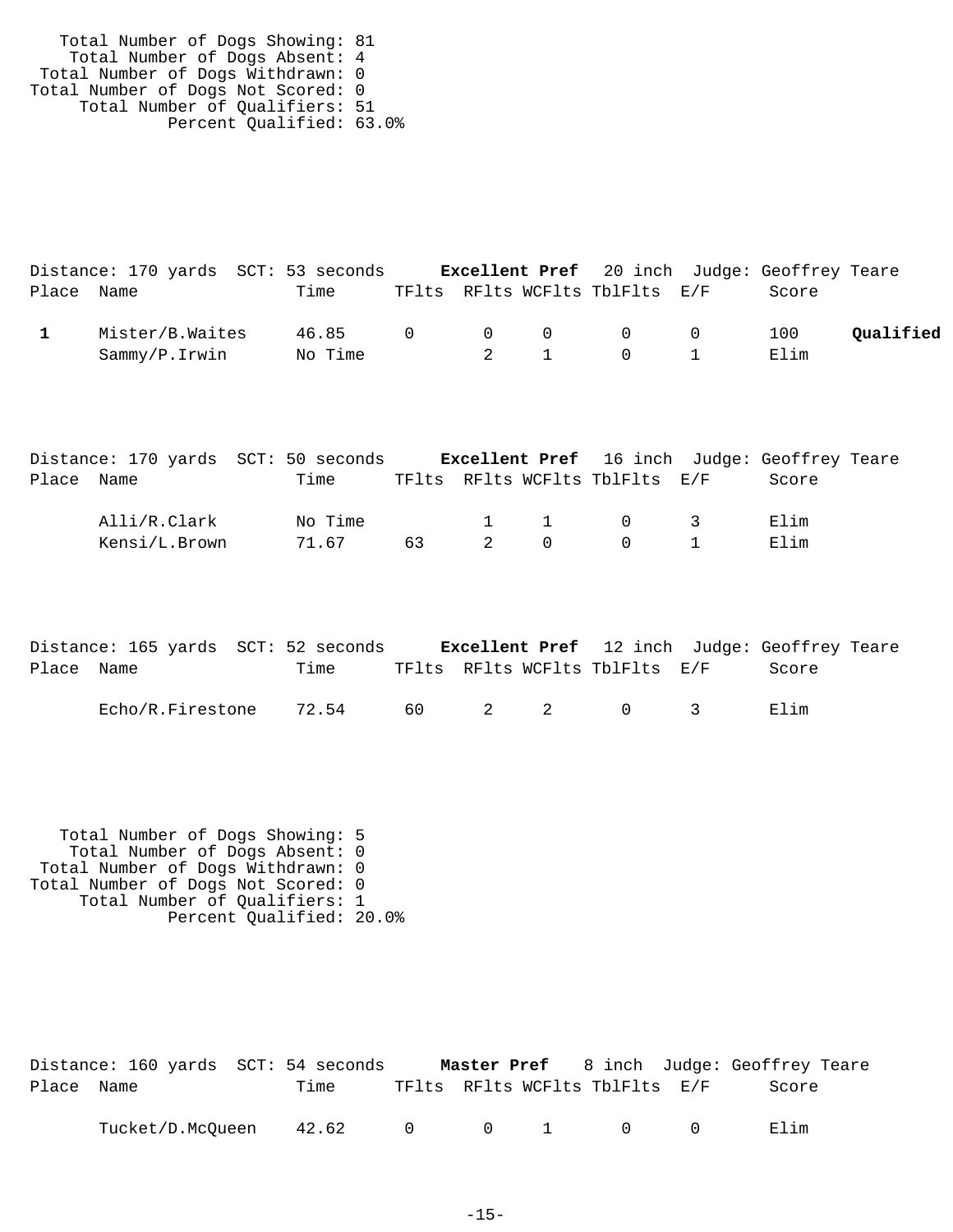| Nova/R.Firestone  | 56.25   | 6 |   |   |          | Elim |           |
|-------------------|---------|---|---|---|----------|------|-----------|
| Kiss/J.Wiltsek    | 27.98   |   | 0 | 0 | $\Omega$ | 100  | Oualified |
| Ford/C.Hollada    | 41.93   |   | 2 | 0 |          | Elim |           |
| Ariel/A.Morgan    | 37.87   |   |   | 0 |          | Elim |           |
| Riley/S.Nelson    | 32.93   |   | 0 | 0 | $\Omega$ | 100  | Oualified |
| Sarah/J.Lambert   | 56.92   | 6 | 2 | 0 |          | Elim |           |
| Lela/T.Ratonyi    | No Time |   |   | 0 |          | Elim |           |
| Gizmo/R.Firestone | 38.18   |   |   | 0 | $\Omega$ | 100  | Oualified |
|                   |         |   |   |   |          |      |           |

|            | Distance: 160 yards SCT: 57 seconds |         |        |                                              |                                        | <b>Master Pref</b> 4 inch Judge: Geoffrey Teare |
|------------|-------------------------------------|---------|--------|----------------------------------------------|----------------------------------------|-------------------------------------------------|
| Place Name |                                     | Time    |        |                                              | TFlts RFlts WCFlts TblFlts E/F         | Score                                           |
|            | Louie/K.Espy                        | No Time |        | $\begin{matrix} 1 & \mathbf{0} \end{matrix}$ | $\begin{array}{ccc} 0 & 1 \end{array}$ | Elim                                            |
|            | Marcie/C.Fowler                     | No Time | $\cap$ | $\bigcap$                                    | $\cap$ $\cap$                          | Elim                                            |

|       | Distance: 170 yards<br>SCT: | 53 seconds |          | Master Pref |          | 20 inch              |             | Judge: Geoffrey Teare |           |
|-------|-----------------------------|------------|----------|-------------|----------|----------------------|-------------|-----------------------|-----------|
| Place | Name                        | Time       | TFlts    |             |          | RFlts WCFlts TblFlts | E/F         | Score                 |           |
|       | Hazel/J.Andersen            | 38.75      | 0        |             | 0        | 0                    | $\Omega$    | Elim                  |           |
|       | Charlee/K.Durham            | 45.01      | 0        | 0           | 0        | 0                    | 0           | 100                   | Oualified |
|       | Potter/A.Sohn               | 38.03      | $\Omega$ | 0           | $\Omega$ | $\Omega$             |             | Elim                  |           |
|       | $\text{Cody/K}$ . Angel     | 37.52      | 0        | 0           | 0        | 0                    |             | Elim                  |           |
| 4     | Alfie/A.Francis             | 46.38      | $\Omega$ | $\Omega$    | $\Omega$ | $\Omega$             | $\Omega$    | 100                   | Qualified |
|       | Russia/N.Hynes              | 35.78      | $\Omega$ | $\Omega$    | 0        | $\Omega$             | $\mathbf 0$ | 100                   | Qualified |
| 2     | Forest/L.Fine               | 40.68      | 0        |             | 0        | 0                    | $\Omega$    | 100                   | Qualified |
|       |                             |            |          |             |          |                      |             |                       |           |

|                | Distance: 170 yards<br>$SCT$ : | 50 seconds |          | Master Pref    |                | 16 inch              |             | Judge: Geoffrey Teare |           |
|----------------|--------------------------------|------------|----------|----------------|----------------|----------------------|-------------|-----------------------|-----------|
| Place          | Name                           | Time       | TFlts    |                |                | RFlts WCFlts TblFlts | E/F         | Score                 |           |
|                | Breeze/B.Hart                  | 43.58      | $\Omega$ | $\Omega$       | $\Omega$       | $\Omega$             | $\mathbf 0$ | 100                   | Qualified |
|                | Emmy/N.Prochaska               | 57.91      | 21       |                | $\Omega$       | $\Omega$             | $\mathbf 0$ | Elim                  |           |
|                | Party/M.Burton                 | 35.46      | $\Omega$ | $\Omega$       | 0              | 0                    | $\mathbf 0$ | 100                   | Qualified |
| 1              | Silk/M.Oqle                    | 25.45      | $\Omega$ | 0              | 0              | 0                    | $\mathbf 0$ | 100                   | Qualified |
|                | Sam/V.Waters                   | 41.24      | $\Omega$ | $\Omega$       | 0              | 0                    | $\mathbf 0$ | 100                   | Qualified |
|                | Wish/S.Wilson                  | 25.95      | $\Omega$ |                |                | 0                    | 3           | Elim                  |           |
| 3              | Razzles/J.Youngbloo            | 30.20      | $\Omega$ | $\Omega$       | 0              | $\Omega$             | $\mathbf 0$ | 100                   | Qualified |
|                | Tess/K.Adams                   | 57.43      | 21       | 3              |                | $\mathbf 0$          | 2           | Elim                  |           |
|                | Hallie/A.Ayers                 | 44.64      | $\Omega$ | 3              | $\overline{a}$ | 0                    | 4           | Elim                  |           |
|                | Primage/K.Case                 | Absent     |          |                |                |                      |             |                       |           |
| 4              | Toad/G.Chapman                 | 30.37      | $\Omega$ | $\overline{0}$ | 0              | $\Omega$             | $\mathbf 0$ | 100                   | Qualified |
|                | Plenty/M.McGuire-Cl            | 27.65      | $\Omega$ |                |                | 0                    | $\mathbf 1$ | Elim                  |           |
| $\overline{2}$ | Zinger/A.Gooch                 | 28.75      | $\Omega$ | $\Omega$       | $\Omega$       | $\Omega$             | $\mathbf 0$ | 100                   | Qualified |
|                | Bonnie/D.Ferquson              | 31.21      |          | 1              | $\Omega$       | 0                    | 1           | Elim                  |           |
|                |                                |            |          |                |                |                      |             |                       |           |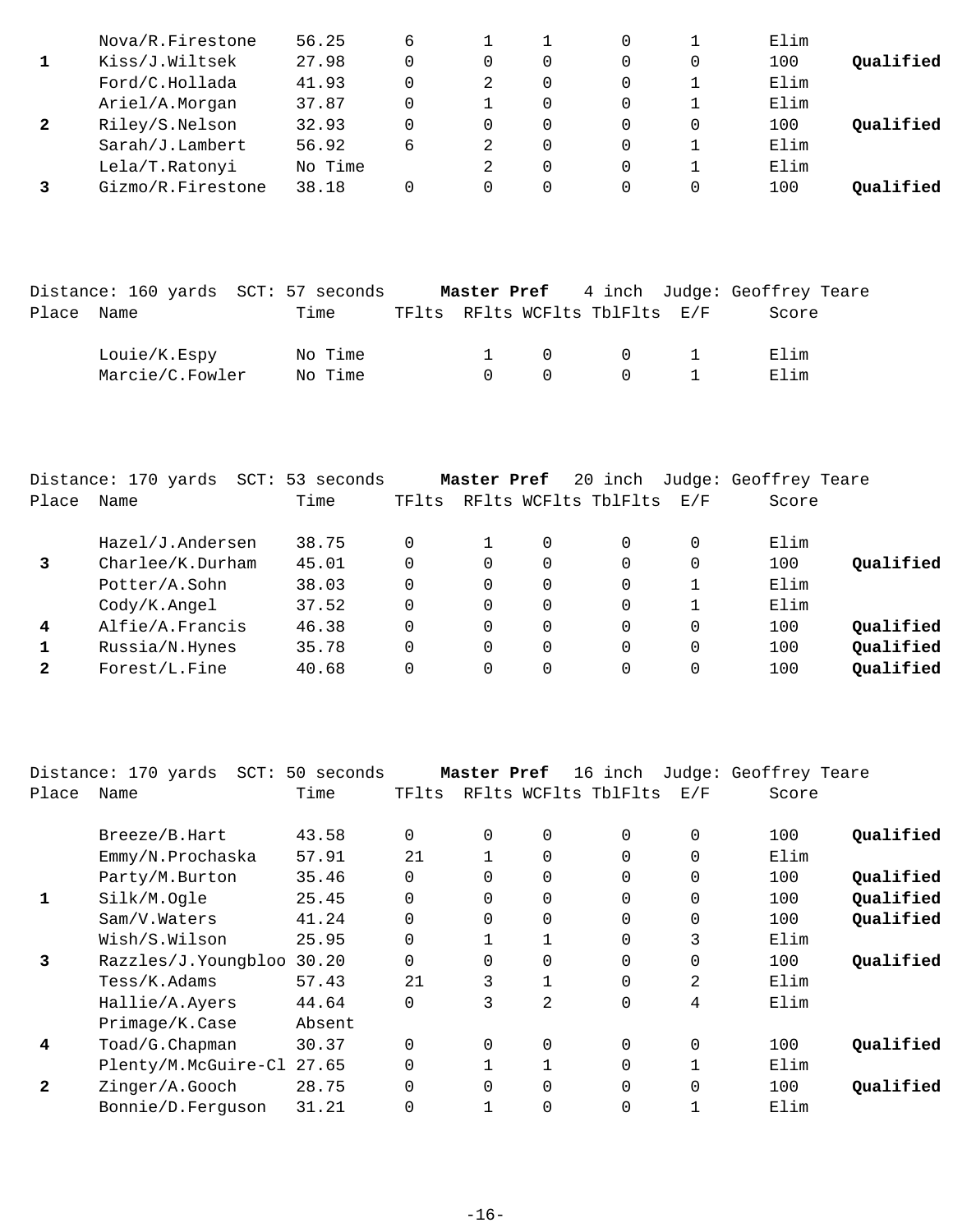| Whit/F.Jessen             | 34.68 |    |  |  | Elim |           |
|---------------------------|-------|----|--|--|------|-----------|
| Panda/K.Nordan            | 67.08 | 51 |  |  | Elim |           |
| Bismarck/S.Clingenp 57.27 |       | 21 |  |  | 79   |           |
| Packer/R.Clark            | 32.87 |    |  |  | 100  | Qualified |
| Brighton/M.Burton         | 46.94 |    |  |  | Elim |           |

|              | Distance: 165 yards<br>$SCT$ : | 52 seconds |             | Master Pref |             | 12 inch              |             | Judge: Geoffrey Teare |           |
|--------------|--------------------------------|------------|-------------|-------------|-------------|----------------------|-------------|-----------------------|-----------|
| Place        | Name                           | Time       | TFlts       |             |             | RFlts WCFlts TblFlts | E/F         | Score                 |           |
|              | Pharoah/N.Scardo               | 30.91      | $\Omega$    | 1           | 1           | 0                    | 1           | Elim                  |           |
| 4            | Pippa Rose/M.Youngb            | 35.96      | $\Omega$    | $\Omega$    | $\Omega$    | $\Omega$             | $\Omega$    | 100                   | Qualified |
|              | $Max/J$ . Chaet                | Absent     |             |             |             |                      |             |                       |           |
|              | Dottie/S.Lucas                 | 37.81      | $\Omega$    | $\Omega$    | $\mathbf 0$ | $\Omega$             | 0           | 100                   | Qualified |
| 3            | Squid/G. Chapman               | 35.86      | $\Omega$    | $\Omega$    | $\mathbf 0$ | $\Omega$             | $\mathbf 0$ | 100                   | Qualified |
|              | Lorelei/B.Gibbs                | 30.10      | $\Omega$    |             | $\mathbf 0$ | $\Omega$             | $\mathbf 1$ | Elim                  |           |
|              | Kip/J.Hopson                   | Absent     |             |             |             |                      |             |                       |           |
|              | EC/R.Spilman-Bush              | 45.18      | $\mathbf 0$ | 0           | 0           | $\mathbf 0$          | $\mathbf 0$ | 100                   | Qualified |
|              | Waldo/S.Green                  | Absent     |             |             |             |                      |             |                       |           |
| 1            | Hershey/R.Firestone            | 29.01      | $\Omega$    | $\Omega$    | $\mathbf 0$ | $\Omega$             | $\mathbf 0$ | 100                   | Qualified |
|              | Ryze/D.Lambert                 | 28.44      | $\Omega$    | $\Omega$    | 0           | $\Omega$             | 2           | Elim                  |           |
|              | Henna/J.Baiocco                | 36.34      | $\Omega$    | $\Omega$    | $\mathbf 0$ | $\Omega$             | $\Omega$    | 100                   | Qualified |
|              | Lucy/K.Nordan                  | 47.93      | $\Omega$    | $\Omega$    | $\mathbf 0$ | $\Omega$             | $\mathbf 0$ | 100                   | Qualified |
|              | Fiji/T.Eastman                 | Absent     |             |             |             |                      |             |                       |           |
| $\mathbf{2}$ | BB King/N.Scardo               | 29.32      | $\Omega$    | $\Omega$    | $\mathbf 0$ | $\Omega$             | $\Omega$    | 100                   | Qualified |

| Total Number of Dogs Showing: 47   |  |
|------------------------------------|--|
| Total Number of Dogs Absent: 5     |  |
| Total Number of Dogs Withdrawn: 0  |  |
| Total Number of Dogs Not Scored: 0 |  |
| Total Number of Qualifiers: 23     |  |
| Percent Qualified: 48.9%           |  |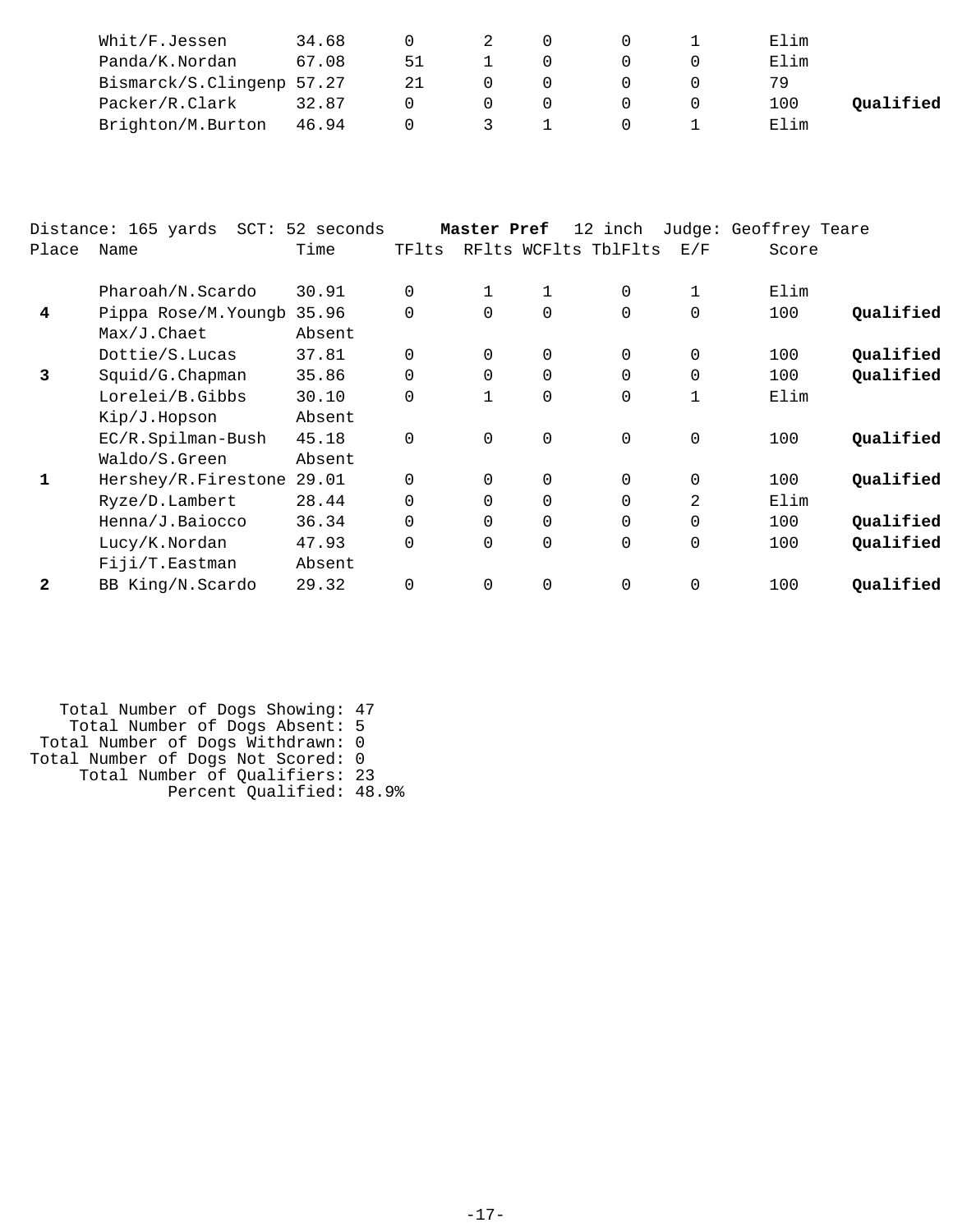#### **Sunday, May 29, 2022 Blue Ridge Agility Club Premier JWW**

| Place Name   | MCT: 42 seconds             | <b>Premier JWW</b> 24 inch Choice Judge: Geoffrey Teare<br>Time |              | RFlts WCFlts E/F |                |      | Score Top25 |           |
|--------------|-----------------------------|-----------------------------------------------------------------|--------------|------------------|----------------|------|-------------|-----------|
|              | Ruthless/T.Riley            | 38.93                                                           | $\mathbf{1}$ | 0                | $\mathsf{O}$   | Elim |             |           |
|              |                             |                                                                 |              |                  |                |      |             |           |
|              |                             |                                                                 |              |                  |                |      |             |           |
|              |                             |                                                                 |              |                  |                |      |             |           |
|              | MCT: 46 seconds             | Premier JWW 24 inch Judge: Geoffrey Teare                       |              |                  |                |      |             |           |
| Place Name   |                             | Time                                                            |              | RFlts WCFlts E/F |                |      | Score Top25 |           |
|              | Bryce/J.Perez               | Absent                                                          |              |                  |                |      |             |           |
|              |                             |                                                                 |              |                  |                |      |             |           |
|              |                             |                                                                 |              |                  |                |      |             |           |
|              |                             |                                                                 |              |                  |                |      |             |           |
|              | MCT: 42 seconds             | Premier JWW 20 inch Judge: Geoffrey Teare                       |              |                  |                |      |             |           |
| Place Name   |                             | Time                                                            |              | RFlts WCFlts E/F |                |      | Score Top25 |           |
|              | Dreamer/L.Wells             | 32.27                                                           | $\mathbf{1}$ | $\mathbf 0$      | $\mathbf 0$    | Elim |             |           |
|              | Sloane Ranger/C.Hol 27.55   |                                                                 | $\mathbf{1}$ | 2                | 2              | Elim |             |           |
|              | Vida Loca/J.Denerea No Time |                                                                 | $\Omega$     | $\Omega$         | $\overline{2}$ | Elim |             |           |
|              | Panda/F.Jessen              | 35.61                                                           | 1            | $\Omega$         | $\overline{a}$ | Elim |             |           |
|              | Rosa/D.Puckett              | Absent                                                          |              |                  |                |      |             |           |
|              | Alita/T.Riley               | 34.18                                                           | $\mathbf{1}$ | $\mathbf{1}$     | $\mathbf{1}$   | Elim |             |           |
| $\mathbf{1}$ | Luna/J.Perez                | 36.07                                                           | $\mathbf 0$  | $\mathbf 0$      | 0              | 100  | Yes         | Qualified |
|              |                             |                                                                 |              |                  |                |      |             |           |
|              |                             |                                                                 |              |                  |                |      |             |           |
|              |                             |                                                                 |              |                  |                |      |             |           |

|       | Premier JWW<br>MCT: 45 seconds | inch<br>16 | Judge: Geoffrey Teare |          |     |       |       |           |
|-------|--------------------------------|------------|-----------------------|----------|-----|-------|-------|-----------|
| Place | Name                           | Time       | RFlts                 | WCFlts   | E/F | Score | Top25 |           |
|       | Winnie/M.Gushchina             | 34.93      | $\Omega$              | $\Omega$ | 0   | 100   | Yes   | Qualified |
|       | Firefly/K.Bremser              | Absent     |                       |          |     |       |       |           |
|       | Roo/J.Wiltsek                  | 45.59      | 2                     |          | 0   | Elim  |       |           |
|       | Leila/J.Chaet                  | 32.39      | 0                     |          |     | Elim  |       |           |
|       | Ivy/L.Niemczyk                 | No Time    | 3                     |          | 0   | Elim  |       |           |
|       | Bruno/W.Scardo                 | 35.85      | 0                     |          | 0   | Elim  |       |           |
|       | Whiskey/L.Wells                | 45.52      | 2                     |          | 2   | Elim  |       |           |
|       | Jubilee/T.Eastman              | No Time    | 0                     |          |     | Elim  |       |           |

|            | MCT: 48 seconds  | <b>Premier JWW</b> 12 inch Judge: Geoffrey Teare |        |                  |                                     |             |     |           |
|------------|------------------|--------------------------------------------------|--------|------------------|-------------------------------------|-------------|-----|-----------|
| Place Name |                  | Time                                             |        | RFlts WCFlts E/F |                                     | Score Top25 |     |           |
| 1          | Peyto/D.Devanney | 33.01                                            | $\cap$ |                  | $\begin{matrix} 0 & 0 \end{matrix}$ | 100         | Yes | Qualified |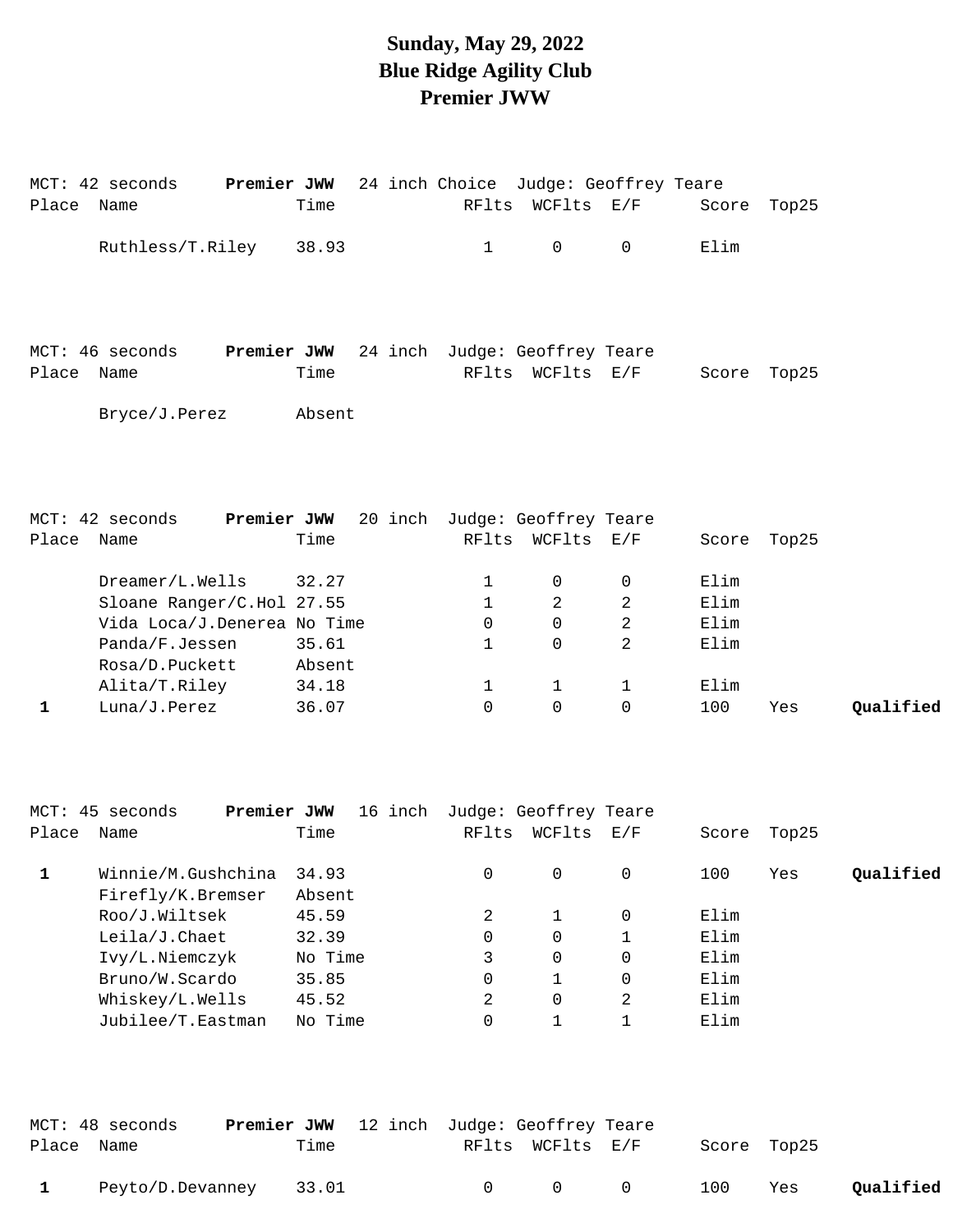| Phantom/J.Youngbloo 46.11 |       |  | Elim |     |           |
|---------------------------|-------|--|------|-----|-----------|
| Molly/L.Wood              | 38.52 |  | 100  | Yes | Qualified |
| Bolt/M.Dolan              | 37.36 |  | Elim |     |           |
| Zig Zag/S. Peterson 41.09 |       |  | Elim |     |           |
| Vandy/B.White             | 35.63 |  | Elim |     |           |
| Mia/J.Shields             | 52.88 |  | Elim |     |           |

|       | MCT: 50 seconds   | Premier JWW | 8 inch Judge: Geoffrey Teare |                  |     |      |             |           |
|-------|-------------------|-------------|------------------------------|------------------|-----|------|-------------|-----------|
| Place | Name              | Time        |                              | RFlts WCFlts E/F |     |      | Score Top25 |           |
|       | Saga/M.LeRoy      | 37.34       |                              |                  | - 0 | 100  | Yes         | Oualified |
|       | Lilas/S.Raheja    | 52.93       |                              |                  |     | Elim |             |           |
|       | Ann Perkins/C.Ito | 46.39       |                              |                  |     | 100  |             | Qualified |

 Total Number of Dogs Showing: 24 Total Number of Dogs Absent: 3 Total Number of Dogs Withdrawn: 0 Total Number of Dogs Not Scored: 0 Total Number of Qualifiers: 6 Percent Qualified: 25.0%

|       | MCT: 47 seconds            | Premier JWW Pref | 16 inch Judge: Geoffrey Teare |            |             |     |           |
|-------|----------------------------|------------------|-------------------------------|------------|-------------|-----|-----------|
| Place | Name                       | Time             | RFlts                         | WCFlts E/F | Score Top25 |     |           |
|       | Sam/V.Waters               | 49.50            |                               |            | Elim        |     |           |
|       | Razzles/J.Youngbloo 36.11  |                  |                               | $\Omega$   | Elim        |     |           |
|       | Zinger/A.Gooch             | 35.75            |                               | $\Omega$   | 100         | Yes | Oualified |
|       | Packer/R.Clark             | 39.33            |                               |            | Elim        |     |           |
|       | Moneypenny/C.Holmes Absent |                  |                               |            |             |     |           |

| Place<br>Time<br>WCFlts<br>RFlts<br>$\rm E$ / $\rm F$<br>Top25<br>Name<br>Score |           |
|---------------------------------------------------------------------------------|-----------|
|                                                                                 |           |
| 38.39<br>Pharoah/N.Scardo<br>100<br>Yes<br>0                                    | Qualified |
| Elim<br>$Squid/G.C$ hapman<br>47.91                                             |           |
| Absent<br>Kip/J.Hopson                                                          |           |
| $\mathbf{2}$<br>Henna/J.Baiocco<br>47.23<br>100<br>$\Omega$                     | Qualified |
| Elim<br>BB King/N.Scardo<br>47.41                                               |           |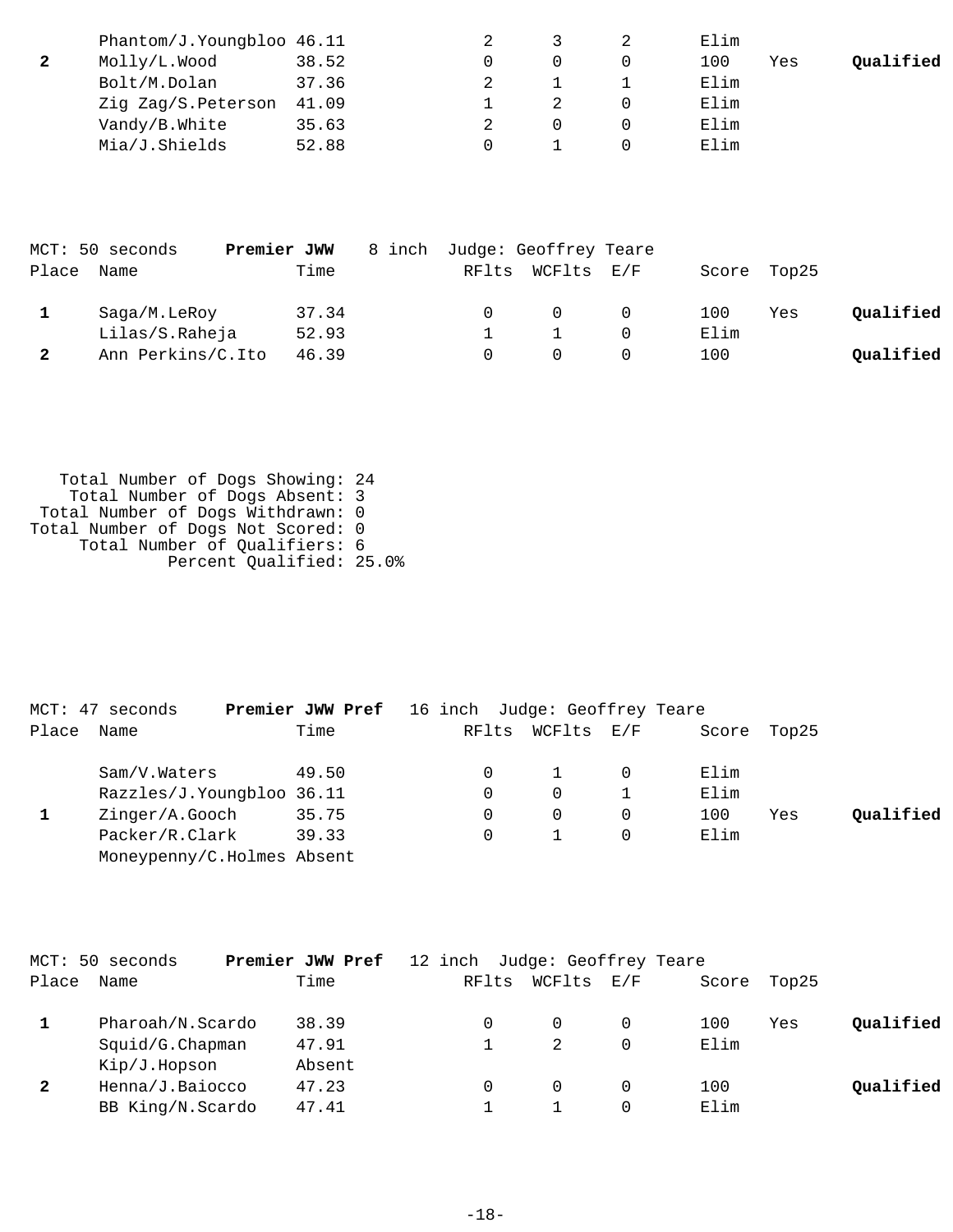Total Number of Dogs Showing: 8 Total Number of Dogs Absent: 2 Total Number of Dogs Withdrawn: 0 Total Number of Dogs Not Scored: 0 Total Number of Qualifiers: 3 Percent Qualified: 37.5%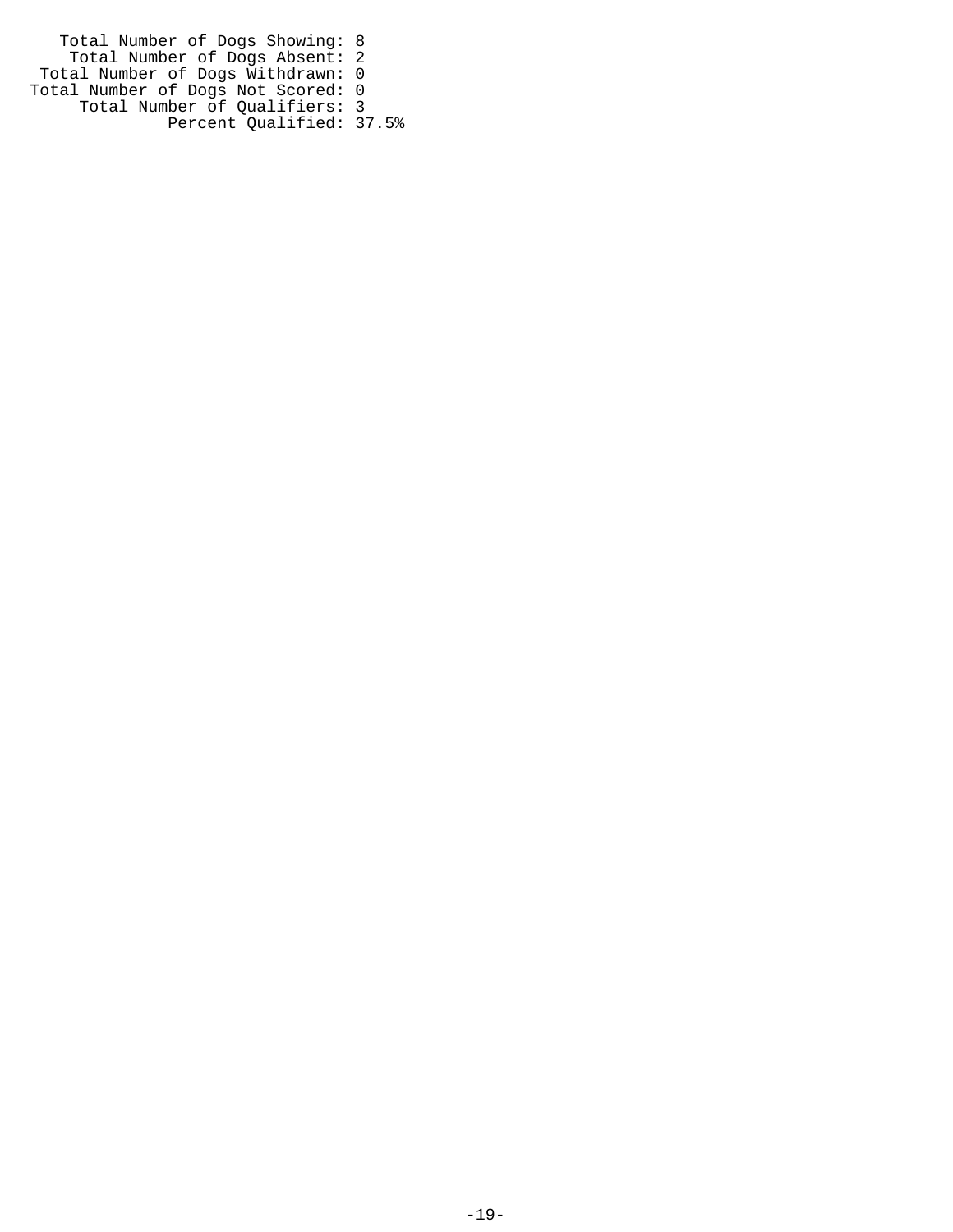# **Sunday, May 29, 2022 Blue Ridge Agility Club Time 2 Beat**

| Place | MCT: 50 seconds<br>Name | 24 inch Choice<br>Time 2 Beat<br>Time | Judge: Richard Fyfe<br>WCFlts                     | E/F | Points |           |
|-------|-------------------------|---------------------------------------|---------------------------------------------------|-----|--------|-----------|
| 1     | Fuel/C.Huther           | 29.28                                 | 0                                                 | 0   | 10     | Qualified |
| Place | MCT: 50 seconds<br>Name | Time                                  | Time 2 Beat 24 inch Judge: Richard Fyfe<br>WCFlts | E/F | Points |           |
|       | Sierra/J.Parker         | 42.12                                 | 2                                                 | 2   | Elim   |           |
|       | Tekla/C.Williams        | No Time                               | 0                                                 | 1   | Elim   |           |
|       | Riker/D.Plemmons        | No Time                               | 1                                                 | 0   | Elim   |           |
| 1     | Nolan/B.Kennedy         | 28.52                                 | 0                                                 | 0   | 10     | Oualified |

| $MCT$ : | 50 seconds<br>Time 2 Beat   | 20 inch | Judge: Richard Fyfe |             |                 |
|---------|-----------------------------|---------|---------------------|-------------|-----------------|
| Place   | Name                        | Time    | WCFlts              | E/F         | Points          |
|         |                             |         |                     |             |                 |
|         | Spec/F.Jessen               | No Time | 0                   | 1           | Elim            |
|         | Justin/J.Eizember           | No Time | 0                   | 1           | Elim            |
|         | Miller/B.Kortze             | Absent  |                     |             |                 |
|         | Molly/A.Torrey              | No Time | 0                   |             | Elim            |
|         | Amy/J.Hicks                 | 42.72   | 2                   | 2           | Elim            |
|         | Endeavour/R.Early           | 35.93   | 2                   | 2           | Elim            |
|         | Joss/C.Motheral-Lyn 42.16   |         |                     | $\mathbf 0$ | Elim            |
|         | Abby/D.Ferguson             | No Time | $\Omega$            | 2           | Elim            |
|         | Smitten/K.Sheppard          | 31.92   |                     | 2           | Elim            |
|         | Rhys/E.Posey                | 41.56   | 0                   | $\Omega$    | 8<br>Qualified  |
|         | Sloane Ranger/C.Hol No Time |         | 0                   |             | Elim            |
|         | Salsa/K.Ferguson            | No Time | 0                   | 1           | Elim            |
| 1       | Zoey/R.Reinhold             | 34.63   | 0                   | 0           | Qualified<br>10 |
|         | Carly/A.Wutke               | Absent  |                     |             |                 |
|         | Rosa/D.Puckett              | 27.10   | 0                   |             | Elim            |
|         | Katniss/A.Brashears         | 44.30   | 0                   | $\Omega$    | Qualified       |
|         | Panda/F.Jessen              | No Time | 0                   |             | Elim            |
|         | Waze/J.Eizember             | No Time | 0                   |             | Elim            |

|            | MCT: 55 seconds |         |  | Time 2 Beat 16 inch Judge: Richard Fyfe |        |        |
|------------|-----------------|---------|--|-----------------------------------------|--------|--------|
| Place Name |                 | Time    |  | WCFlts                                  | F. / F | Points |
|            | Razor/D.Krause  | No Time |  | $\cap$                                  | - 2    | Elim   |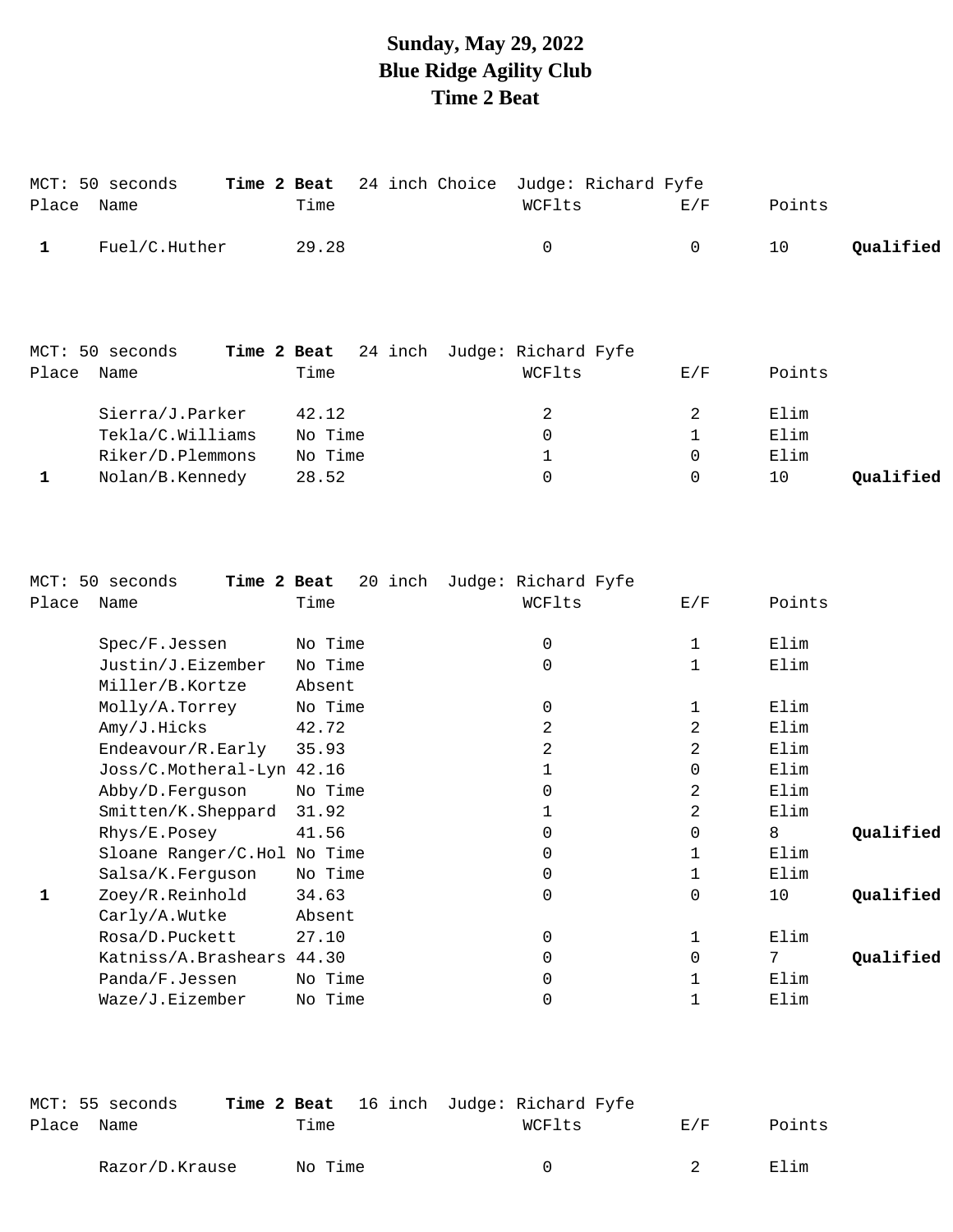| HeyBabe/B.Gibbs           | No Time | 0              |   | Elim |
|---------------------------|---------|----------------|---|------|
| Veggie/A.Alfonso          | 40.37   | 0              |   | Elim |
| Echo/S.Leonard            | No Time |                | 0 | Elim |
| $E$ evee/J.Lucas          | 34.24   | 0              |   | Elim |
| Clam Chowdah/G.Chap 49.36 |         | $\mathfrak{D}$ | 2 | Elim |
| Joose/K.Ferguson          | 29.39   |                |   | Elim |
| Yeti/K.Sheppard           | No Time |                | 2 | Elim |
| Strut/C.Renton            | 39.47   | 2              |   | Elim |
| Zoey/D.Krause             | 38.47   |                |   | Elim |
|                           |         |                |   |      |

|       | MCT: 60 seconds<br>Time 2 Beat | 12 inch | Judge: Richard Fyfe |          |        |           |
|-------|--------------------------------|---------|---------------------|----------|--------|-----------|
| Place | Name                           | Time    | WCFlts              | E/F      | Points |           |
|       | Ruth/M.Dolan                   | 42.87   |                     |          | Elim   |           |
|       | Zip-A-Dee/S.Peterso 28.19      |         |                     | 2        | Elim   |           |
|       | Kiss/J.Grim                    | No Time |                     | 2        | Elim   |           |
|       | Nolya/G.Hubbard                | Absent  |                     |          |        |           |
|       | Daphne/V.Mercurio              | Absent  |                     |          |        |           |
|       | Tempest/A.Morgan               | No Time | 0                   |          | Elim   |           |
|       | Jolene Rose/M.Liebh 32.28      |         | 0                   | $\Omega$ | 8      | Qualified |
|       | Lucky/A.Stipe                  | Absent  |                     |          |        |           |
|       | AJ/J.Kaufman                   | 40.48   | 2                   |          | Elim   |           |
|       | Vandy/B.White                  | 28.44   | 0                   | $\Omega$ | 9      | Qualified |
|       | Mia/J.Shields                  | 34.92   | 0                   | $\Omega$ | 7      | Qualified |
|       | Bolt/M.Dolan                   | 27.07   | 0                   | $\Omega$ | 9      | Qualified |
|       | Zig Zag/S.Peterson             | 27.00   | 0                   | 0        | 10     | Qualified |

|       | MCT: 60 seconds   | Time 2 Beat | 8 inch Judge: Richard Fyfe |     |                 |
|-------|-------------------|-------------|----------------------------|-----|-----------------|
| Place | Name              | Time        | WCFlts                     | E/F | Points          |
|       | Happy/C.Ito       | No Time     |                            |     | Elim            |
|       | Impa/T.Helwig     | 46.62       |                            | 0   | Oualified<br>6  |
|       | Zatanna/M.Melucci | Absent      |                            |     |                 |
|       | Saga/M.LeRoy      | 32.38       | 1                          | 0   | Elim            |
|       | Ann Perkins/C.Ito | 34.50       |                            |     | Oualified<br>10 |

| Total Number of Dogs Showing: 45   |  |
|------------------------------------|--|
| Total Number of Dogs Absent: 6     |  |
| Total Number of Dogs Withdrawn: 0  |  |
| Total Number of Dogs Not Scored: 0 |  |
| Total Number of Qualifiers: 12     |  |
| Percent Qualified: 26.7%           |  |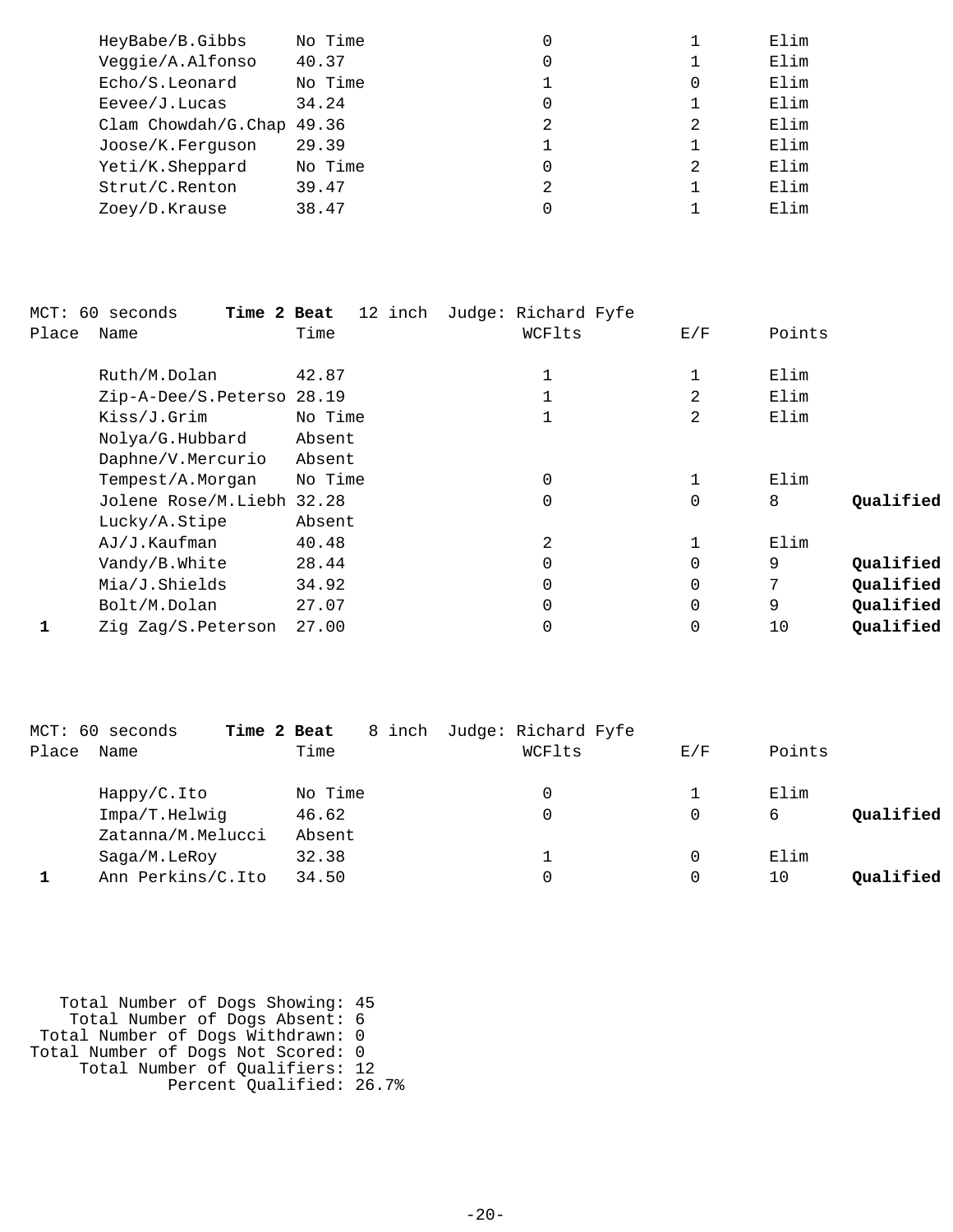|            | MCT: 50 seconds         |      | Time 2 Beat Pref 20 inch Judge: Richard Fyfe |                |        |           |
|------------|-------------------------|------|----------------------------------------------|----------------|--------|-----------|
| Place Name |                         | Time | WCFlts                                       | E/F            | Points |           |
|            | 1 Finley/D.Wilson 30.64 |      | $\bigcap$                                    | $\overline{a}$ | 10     | Qualified |

|       | MCT: 55 seconds | Time 2 Beat Pref 16 inch Judge: Richard Fyfe |        |     |        |           |
|-------|-----------------|----------------------------------------------|--------|-----|--------|-----------|
| Place | Name            | Time                                         | WCFlts | E/F | Points |           |
|       | Finley/D.Host   | 40.50                                        |        |     | Elim   |           |
|       | Alli/R.Clark    | 32.52                                        |        |     | Elim   |           |
|       | Jayci/J.Baiocco | No Time                                      |        |     | Elim   |           |
|       | Whit/F.Jessen   | 29.16                                        |        |     | 10     | Oualified |

|            | MCT: 60 seconds |       | Time 2 Beat Pref 12 inch Judge: Richard Fyfe |                |        |
|------------|-----------------|-------|----------------------------------------------|----------------|--------|
| Place Name |                 | Time  | WCFlts                                       | E/F            | Points |
|            | Fiji/T.Eastman  | 32.41 |                                              | $\overline{2}$ | Elim   |

|            | MCT: 60 seconds |         | <b>Time 2 Beat Pref</b> 8 inch Judge: Richard Fyfe |     |        |
|------------|-----------------|---------|----------------------------------------------------|-----|--------|
| Place Name |                 | Time    | WCFlts                                             | F/K | Points |
|            | Lela/T.Ratonyi  | No Time | $\cap$                                             |     | Elim   |

 Total Number of Dogs Showing: 7 Total Number of Dogs Absent: 0 Total Number of Dogs Withdrawn: 0 Total Number of Dogs Not Scored: 0 Total Number of Qualifiers: 2 Percent Qualified: 28.6%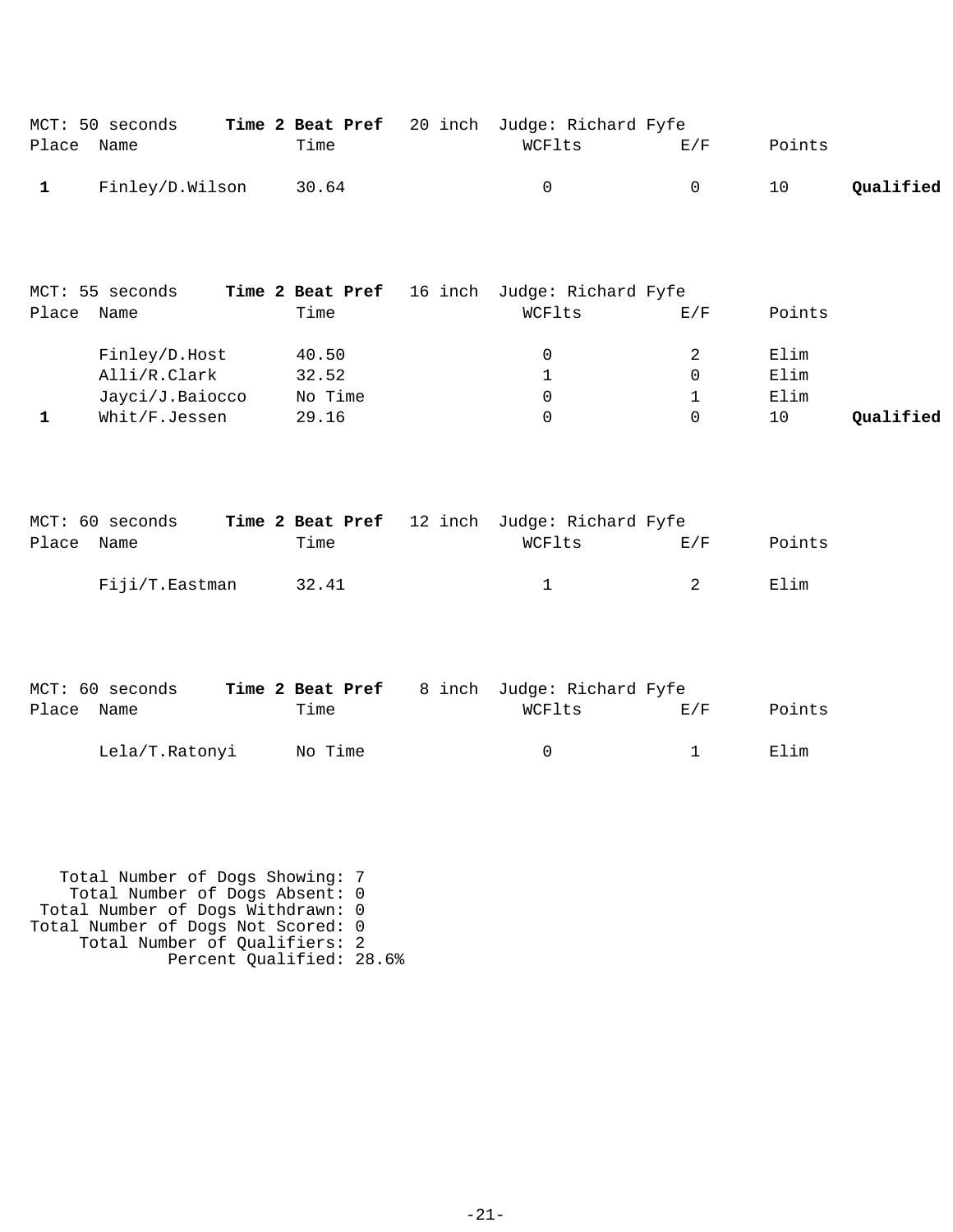### **Sunday, May 29, 2022 Blue Ridge Agility Club Premier Standard**

|       | MCT: 55 seconds           | Premier Standard                                    | 24 inch Choice Judge: Richard Fyfe |              |              |       |       |           |
|-------|---------------------------|-----------------------------------------------------|------------------------------------|--------------|--------------|-------|-------|-----------|
| Place | Name                      | Time                                                | RFlts                              | WCFlts E/F   |              | Score | Top25 |           |
| 1     | Ruthless/T.Riley          | 38.03                                               | 0                                  | $\mathbf 0$  | $\mathbf 0$  | 100   |       | Qualified |
|       | MCT: 55 seconds           | <b>Premier Standard</b> 20 inch Judge: Richard Fyfe |                                    |              |              |       |       |           |
| Place | Name                      | Time                                                | RFlts                              | WCFlts E/F   |              | Score | Top25 |           |
|       | Dreamer/L.Wells           | 49.45                                               | 0                                  | 3            | $\mathbf 0$  | Elim  |       |           |
|       | Sloane Ranger/C.Hol 34.10 |                                                     | $\Omega$                           | $\Omega$     | 2            | Elim  |       |           |
|       | Peggy Sue/W.Lang          | No Time                                             |                                    | $\mathbf{1}$ | $\mathbf{1}$ | Elim  |       |           |
|       | Vida Loca/J.Denerea 46.65 |                                                     | $\Omega$                           | 1            | $\mathbf{1}$ | Elim  |       |           |
|       | Nunee/D.Bauman            | No Time                                             | 0                                  | $\mathbf 0$  | 1            | Elim  |       |           |
|       | Panda/F.Jessen            | No Time                                             | 0                                  | 0            | 3            | Elim  |       |           |
|       | Rosa/D.Puckett            | 36.78                                               | 0                                  | 0            |              | Elim  |       |           |
|       | Alita/T.Riley             | 47.02                                               | 0                                  | 1            | 0            | Elim  |       |           |

|              | MCT: 60 seconds    | Premier Standard | 16 inch Judge: Richard Fyfe |          |     |       |       |           |
|--------------|--------------------|------------------|-----------------------------|----------|-----|-------|-------|-----------|
| Place        | Name               | Time             | RFlts                       | WCFlts   | E/F | Score | Top25 |           |
|              | Roo/J.Wiltsek      | 33.36            |                             | $\Omega$ |     | 100   | Yes   | Qualified |
| $\mathbf{2}$ | Maverick/N.Jenkins | 48.80            |                             | 0        |     | 100   |       | Qualified |
|              | Joose/K.Ferquson   | 36.23            |                             |          |     | Elim  |       |           |
|              | Bruno/W.Scardo     | 45.91            |                             |          |     | Elim  |       |           |
|              | Whiskey/L.Wells    | 60.60            | 4                           |          |     | Elim  |       |           |

|       | MCT: 65 seconds           | Premier Standard | 12 inch Judge: Richard Fyfe |          |     |       |       |           |
|-------|---------------------------|------------------|-----------------------------|----------|-----|-------|-------|-----------|
| Place | Name                      | Time             | RFlts                       | WCFlts   | E/F | Score | Top25 |           |
|       | Tempest/A.Morgan          | No Time          | 0                           | 0        | 2   | Elim  |       |           |
| 1     | Jolene Rose/M.Liebh 41.07 |                  |                             | 0        | 0   | 100   | Yes   | Oualified |
|       | Peyto/D.Devanney          | 45.34            | 0                           |          | 0   | Elim  |       |           |
|       | Lucky/A.Stipe             | Absent           |                             |          |     |       |       |           |
|       | Molly/L.Wood              | 47.06            |                             | $\Omega$ |     | Elim  |       |           |
|       | Bolt/M.Dolan              | 38.20            |                             | 0        |     | Elim  |       |           |
|       | Kylee/V.Gillow            | 40.68            |                             |          |     | Elim  |       |           |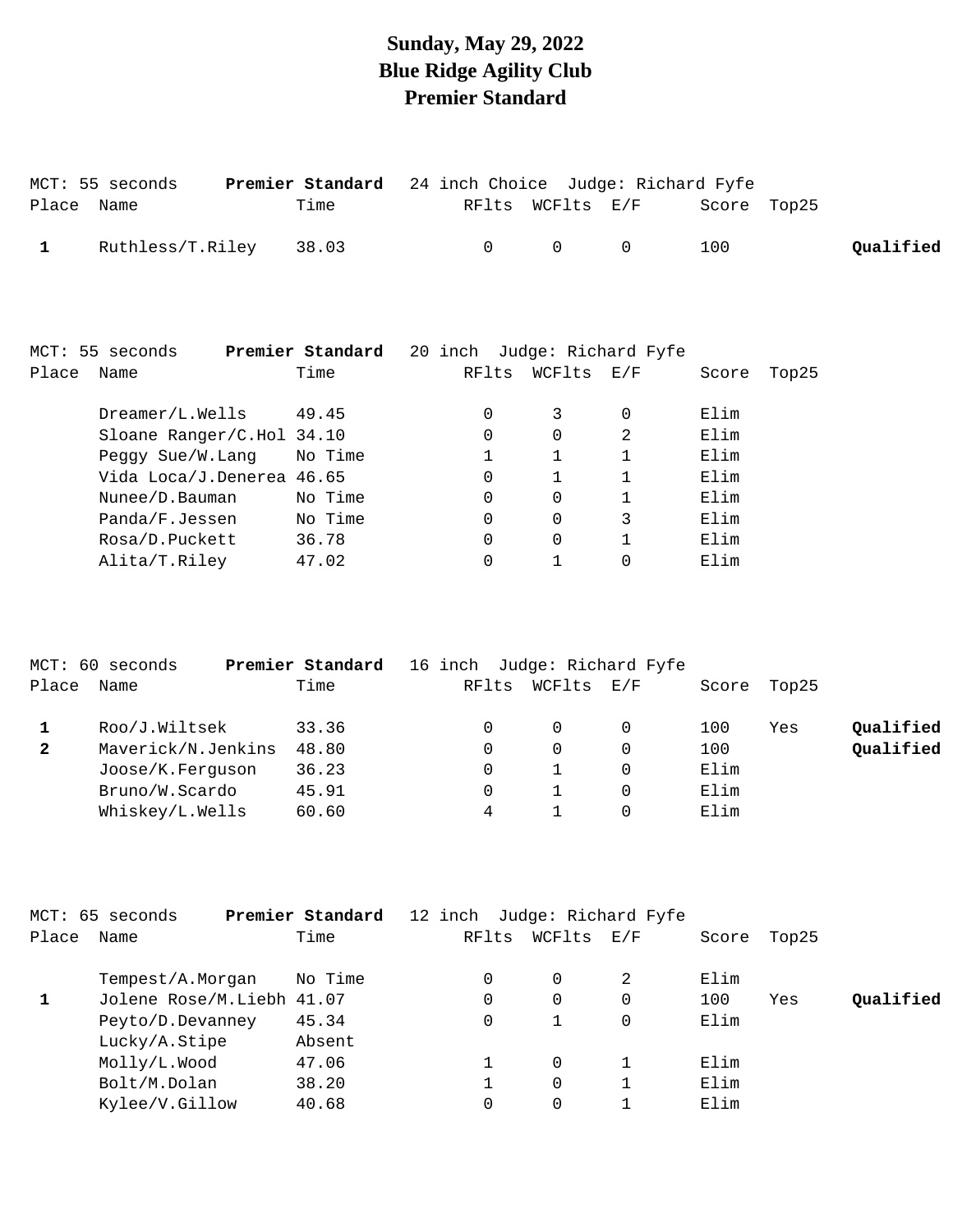| Zig Zag/S.Peterson 38.07  |  |  | Elim |
|---------------------------|--|--|------|
| Vandy/B.White 40.76       |  |  | Elim |
| Phantom/J.Youngbloo 34.81 |  |  | Elim |

|            | MCT: 65 seconds   | Premier Standard | 8 inch Judge: Richard Fyfe |                  |           |             |     |           |
|------------|-------------------|------------------|----------------------------|------------------|-----------|-------------|-----|-----------|
| Place Name |                   | Time             |                            | RFlts WCFlts E/F |           | Score Top25 |     |           |
|            | Saga/M.LeRoy      | 43.66            |                            | $\Omega$ 0       |           | Elim        |     |           |
|            | Ann Perkins/C.Ito | 51.33            | $\Omega$                   |                  | $\bigcap$ | 100         | Yes | Qualified |

| Total Number of Dogs Showing: 25   |  |
|------------------------------------|--|
| Total Number of Dogs Absent: 1     |  |
| Total Number of Dogs Withdrawn: 0  |  |
| Total Number of Dogs Not Scored: 0 |  |
| Total Number of Qualifiers: 5      |  |
| Percent Qualified: 20.0%           |  |
|                                    |  |

|            | MCT: 65 seconds | <b>Premier Standard Pref</b> 20 inch Judge: Richard Fyfe |  |                  |             |  |
|------------|-----------------|----------------------------------------------------------|--|------------------|-------------|--|
| Place Name |                 | Time                                                     |  | RFlts WCFlts E/F | Score Top25 |  |
|            |                 |                                                          |  |                  |             |  |

Dooley/A.Stipe Absent

|            | MCT: 60 seconds | <b>Premier Standard Pref</b> 16 inch Judge: Richard Fyfe |        |                  |             |  |
|------------|-----------------|----------------------------------------------------------|--------|------------------|-------------|--|
| Place Name |                 | Time                                                     |        | RFlts WCFlts E/F | Score Top25 |  |
|            | Alli/R.Clark    | 42.06                                                    | $\cap$ | $\sim$ 1         | Elim        |  |
|            | Zinger/A.Gooch  | 56.16                                                    |        | 2                | Elim        |  |

|       | MCT: 65 seconds              | Premier Standard Pref |       |            | 12 inch Judge: Richard Fyfe |       |       |
|-------|------------------------------|-----------------------|-------|------------|-----------------------------|-------|-------|
| Place | Name                         | Time                  | RFlts | WCFlts E/F |                             | Score | Top25 |
|       | Pharoah/N.Scardo             | 44.02                 |       |            |                             | Elim  |       |
|       | Pippa Rose/M. Youngb No Time |                       |       | 0          |                             | Elim  |       |
|       | Squid/G.Chapman              | 46.64                 |       |            |                             | Elim  |       |
|       | Kip/J.Hopson                 | Absent                |       |            |                             |       |       |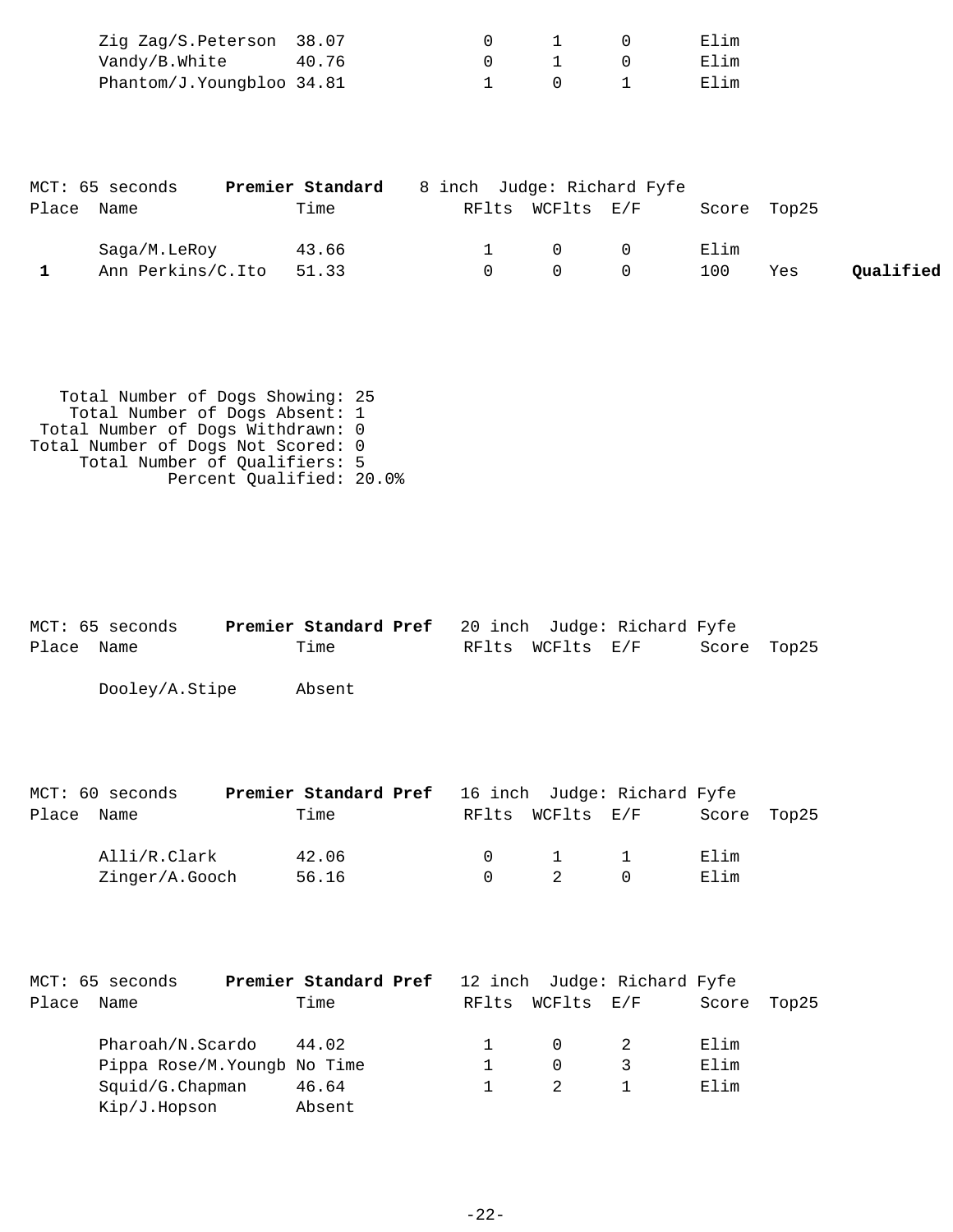| Henna/J.Baiocco        | 57.20 |  | Elim |
|------------------------|-------|--|------|
| BB King/N.Scardo 42.91 |       |  | Elim |

|       | MCT: 70 seconds  | Premier Standard Pref |               |                  | 8 inch Judge: Richard Fyfe |             |  |
|-------|------------------|-----------------------|---------------|------------------|----------------------------|-------------|--|
| Place | Name             | Time                  |               | RFlts WCFlts E/F |                            | Score Top25 |  |
|       | Kite/M.Gushchina | 44.03                 | $\mathcal{R}$ | $\mathcal{R}$    | $\overline{2}$             | Elim        |  |
|       | Mia/J.Shields    | 47.36                 | $\cap$        | $\bigcap$        |                            | Elim        |  |

| MCT: 70 seconds | Premier Standard Pref | 4 inch Judge: Richard Fyfe      |
|-----------------|-----------------------|---------------------------------|
| Place Name      | Time                  | Score Top25<br>RFlts WCFlts E/F |

Marcie/C.Fowler Absent

 Total Number of Dogs Showing: 9 Total Number of Dogs Absent: 3 Total Number of Dogs Withdrawn: 0 Total Number of Dogs Not Scored: 0 Total Number of Qualifiers: 0 Percent Qualified: 0.0%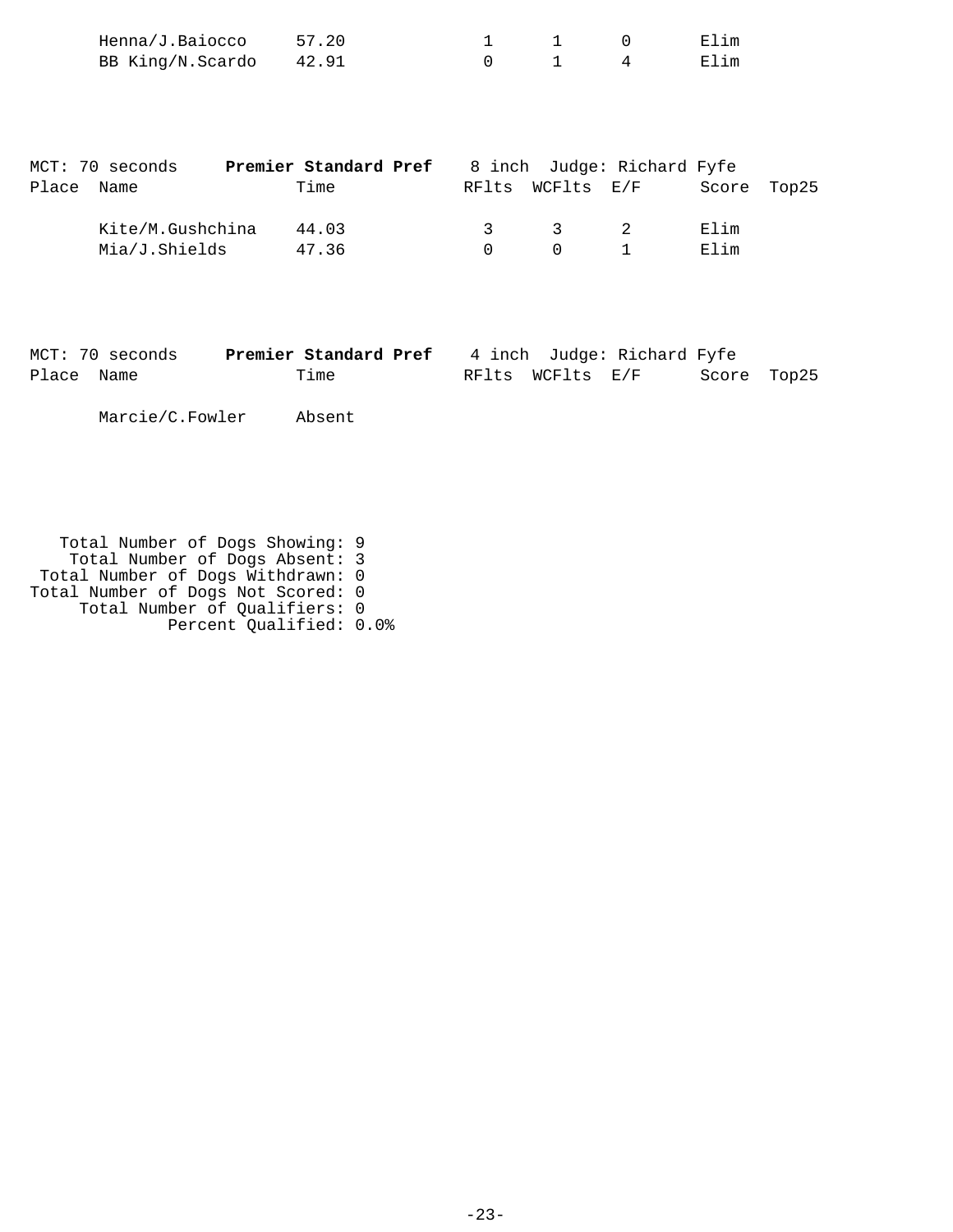### **Sunday, May 29, 2022 Blue Ridge Agility Club Master/Excellent Standard**

|       | Distance: 179 yards SCT: 67 seconds |        |          | Excellent      |   |                          |          | 24 inch Judge: Richard Fyfe |           |
|-------|-------------------------------------|--------|----------|----------------|---|--------------------------|----------|-----------------------------|-----------|
| Place | Name                                | Time   | TFlts    |                |   | RFlts WCFlts TblFlts E/F |          | Score                       |           |
|       | Mason/R.English                     | 48.50  | $\Omega$ | $\overline{0}$ | 0 | $\overline{0}$           |          | Elim                        |           |
|       | Griffen/M.Ogle                      | 46.03  | $\Omega$ | $\Omega$       |   | $\Omega$                 | $\Omega$ | 100                         | Qualified |
| 2     | Keeper/S.Nation                     | 57.78  | $\Omega$ | $\Omega$       |   |                          |          | 100                         | Qualified |
|       | Parker/J.Boqqs                      | Absent |          |                |   |                          |          |                             |           |

|       | Distance: 179 yards | SCT: 63 seconds |          | Excellent |          | 20 inch              | Judge: Richard Fyfe |       |           |
|-------|---------------------|-----------------|----------|-----------|----------|----------------------|---------------------|-------|-----------|
| Place | Name                | Time            | TFlts    |           |          | RFlts WCFlts TblFlts | $\rm E$ / $\rm F$   | Score |           |
|       | Waze/J.Eizember     | 36.57           | $\Omega$ |           |          | $\Omega$             | 3                   | Elim  |           |
|       | Monty/M.Cox         | Absent          |          |           |          |                      |                     |       |           |
|       | Zeeva/R.Ogle        | 52.61           | $\Omega$ |           | $\Omega$ |                      |                     | Elim  |           |
|       | Piper/R.Seward      | 45.90           | 0        |           | 0        |                      |                     | Elim  |           |
|       | Smitten/K.Sheppard  | 47.11           | $\Omega$ |           | 0        |                      | 0                   | Elim  |           |
|       | Scot/V.Currier      | 53.00           | $\Omega$ |           |          |                      | $\Omega$            | Elim  |           |
|       | Rhys/E.Posey        | 59.30           | $\Omega$ | $\Omega$  | $\Omega$ | $\Omega$             | $\Omega$            | 100   | Oualified |
|       | Senna/T.Riley       | 45.75           | 0        |           | $\Omega$ | $\Omega$             | $\Omega$            | Elim  |           |
|       | Dreamer/L.Wells     | No Time         |          |           | 0        |                      |                     | Elim  |           |
|       |                     |                 |          |           |          |                      |                     |       |           |

|       | SCT: 67<br>Distance: 176 yards | seconds |       | Excellent |                |                      |     | 16 inch Judge: Richard Fyfe |
|-------|--------------------------------|---------|-------|-----------|----------------|----------------------|-----|-----------------------------|
| Place | Name                           | Time    | TFlts |           |                | RFlts WCFlts TblFlts | E/F | Score                       |
|       | Roo/J.Wiltsek                  | 44.52   | 0     | $\Omega$  |                |                      |     | Elim                        |
|       | $E$ evee/J. Lucas              | No Time |       |           | 0              |                      | 3   | Elim                        |
|       | Elite/K.Brown                  | 36.90   | 0     | 0         | 0              | $\Omega$             |     | Elim                        |
|       | Maisie Jane/K.Ricks 77.78      |         | 30    |           | 0              |                      |     | Elim                        |
|       | Jackson/D.Hamm                 | 72.06   | 15    |           | 3              |                      | 3   | Elim                        |
|       | Clam Chowdah/G.Chap 46.61      |         | 0     |           | $\mathfrak{D}$ |                      |     | Elim                        |

|            | Distance: 172 yards SCT: 69 seconds |         |               |        |           |                                | Excellent 12 inch Judge: Richard Fyfe |
|------------|-------------------------------------|---------|---------------|--------|-----------|--------------------------------|---------------------------------------|
| Place Name |                                     | Time    |               |        |           | TFlts RFlts WCFlts TblFlts E/F | Score                                 |
|            | Nolya/G.Hubbard                     | No Time | $\mathcal{R}$ | $\cap$ | $\bigcap$ |                                | Elim                                  |
|            | Yogi/J.Sagarin                      | No Time | $\cap$        |        |           |                                | Elim                                  |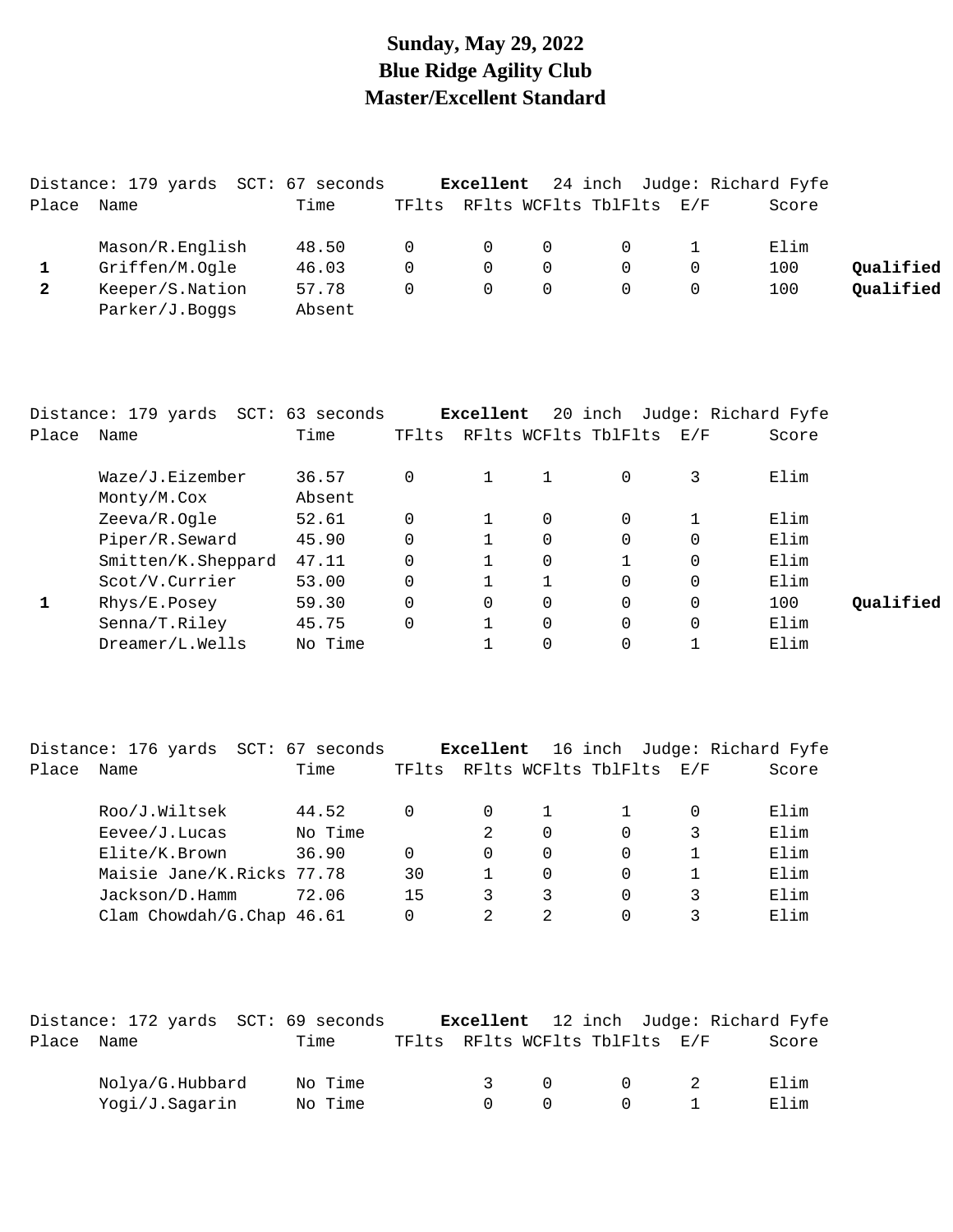| Medley/K.Brown    | 48.51   |  |  | Filim  |
|-------------------|---------|--|--|--------|
| Daphne/V.Mercurio | No Time |  |  | Elim   |
| Ruth/M.Dolan      | 53.57   |  |  | F. lim |
| Tempest/A.Morgan  | No Time |  |  | Elim   |

|       | Distance: 172 yards SCT: 74 seconds |       |                | Excellent |               |                                | 8 inch Judge: Richard Fyfe |
|-------|-------------------------------------|-------|----------------|-----------|---------------|--------------------------------|----------------------------|
| Place | Name                                | Time  |                |           |               | TFlts RFlts WCFlts TblFlts E/F | Score                      |
|       | Impa/T.Helwig                       | 57.88 | $\overline{0}$ |           | 2 1           |                                | Elim                       |
|       | Maisie/P.McDonald                   | 69.99 | $\Omega$       | 4         | $\mathcal{R}$ |                                | Elim                       |
|       | Tux/L.Sprick                        | 91.56 | 51             |           |               |                                | Elim                       |

 Total Number of Dogs Showing: 26 Total Number of Dogs Absent: 2 Total Number of Dogs Withdrawn: 0 Total Number of Dogs Not Scored: 0 Total Number of Qualifiers: 3 Percent Qualified: 11.5%

|            | Distance: 179 yards SCT: 63 seconds |                 |  |                                | <b>Master</b> 24 inch Choice Judge: Richard Fyfe |           |
|------------|-------------------------------------|-----------------|--|--------------------------------|--------------------------------------------------|-----------|
| Place Name |                                     | Time            |  | TFlts RFlts WCFlts TblFlts E/F | Score                                            |           |
|            | Fuel/C.Huther                       | 39.74 0 0 0 0 0 |  |                                | 100                                              | Qualified |
|            | Ruthless/T.Riley                    | 38.40 0 0 0 0 1 |  |                                | Flim                                             |           |

|              | Distance: 179 yards<br>$SCT$ : | 67<br>seconds |          | Master | 24 inch      |                      | Judge: Richard Fyfe |       |           |
|--------------|--------------------------------|---------------|----------|--------|--------------|----------------------|---------------------|-------|-----------|
| Place        | Name                           | Time          | TFlts    |        |              | RFlts WCFlts TblFlts | E/F                 | Score |           |
|              | Timer/K.Angel                  | 51.30         | $\Omega$ | 2      | 2            | $\Omega$             |                     | Elim  |           |
| 4            | Enzo/E.Irwin                   | 58.33         | $\Omega$ | 0      | $\Omega$     |                      | 0                   | 100   | Oualified |
|              | Tekla/C.Williams               | No Time       |          |        | $\mathbf{1}$ | $\Omega$             | 2                   | Elim  |           |
|              | Riker/D.Plemmons               | 47.59         | $\Omega$ | 0      | $\Omega$     | $\Omega$             |                     | Elim  |           |
|              | Nolan/B.Kennedy                | 37.74         | 0        | 0      | 0            | $\Omega$             | 0                   | 100   | Oualified |
|              | Bryce/J.Perez                  | Absent        |          |        |              |                      |                     |       |           |
| 3            | Luke/C.McClunq                 | 50.56         | $\Omega$ | 0      | $\Omega$     | $\Omega$             | 0                   | 100   | Oualified |
| $\mathbf{2}$ | Jamie/C.Lang                   | 47.94         | $\Omega$ | 0      | $\Omega$     | $\Omega$             | 0                   | 100   | Qualified |
|              | Lincoln/R.English              | 55.38         | $\Omega$ | 0      |              |                      |                     | Elim  |           |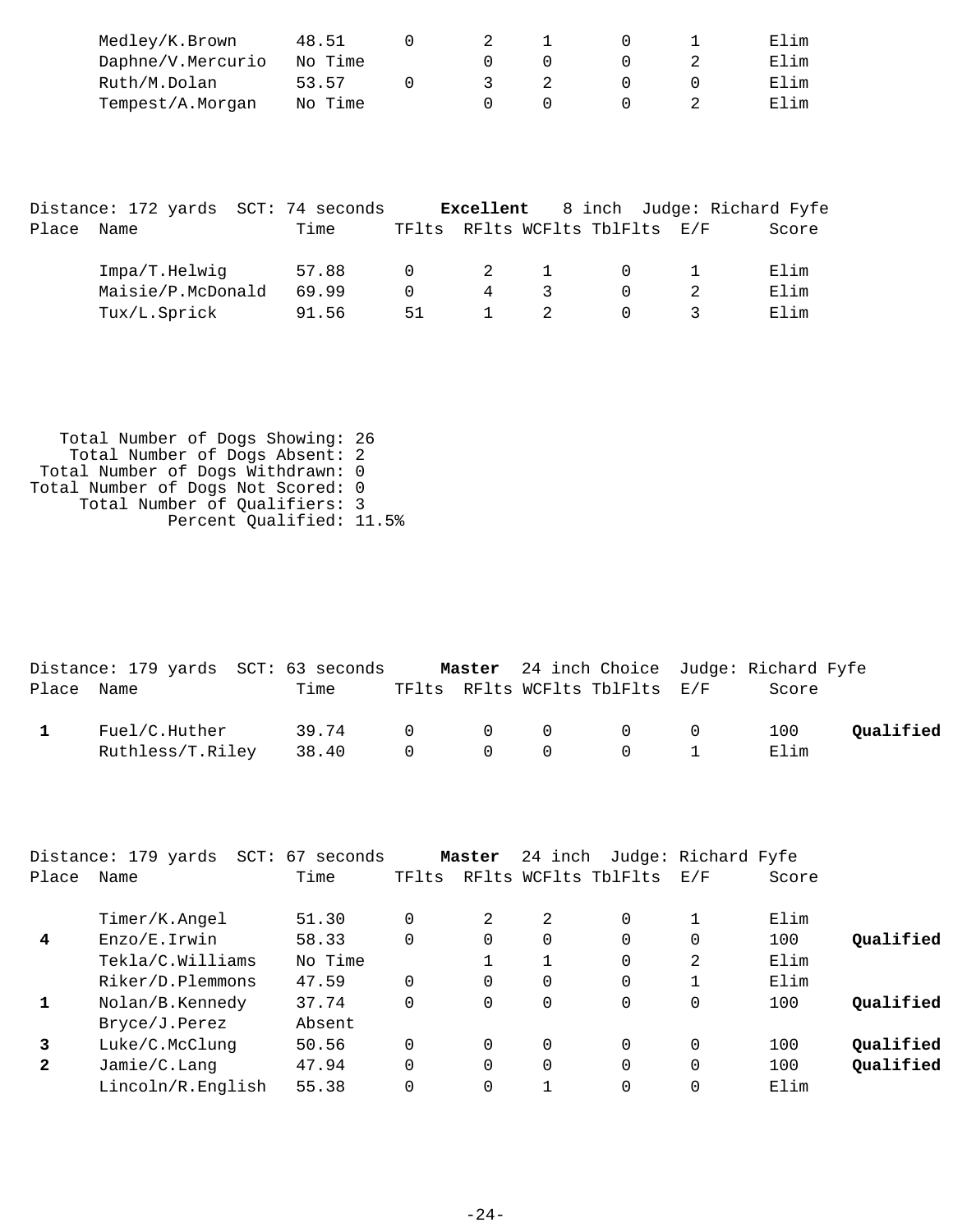|              | Distance: 179 yards SCT: 63 seconds |         |             | Master       | 20 inch     |                      | Judge: Richard Fyfe |       |           |
|--------------|-------------------------------------|---------|-------------|--------------|-------------|----------------------|---------------------|-------|-----------|
| Place        | Name                                | Time    | TFlts       |              |             | RFlts WCFlts TblFlts | E/F                 | Score |           |
| $\mathbf{2}$ | Pyro/C.Huther                       | 38.97   | $\Omega$    | $\Omega$     | $\mathbf 0$ | $\Omega$             | $\mathbf 0$         | 100   | Qualified |
| 4            | Vie/J.Kopp                          | 39.52   | $\Omega$    | $\Omega$     | $\mathbf 0$ | $\Omega$             | $\mathbf 0$         | 100   | Qualified |
|              | Zigzag/M.Duthie                     | 44.14   | 0           | 0            | 0           | 0                    | 0                   | 100   | Qualified |
|              | Luna/J.Perez                        | 37.09   | $\Omega$    | 0            | 0           | 0                    | 1                   | Elim  |           |
|              | Peggy Sue/W.Lang                    | No Time |             | 2            | 0           | $\Omega$             | $\mathbf{1}$        | Elim  |           |
| 1            | Vida Loca/J.Denerea 34.88           |         | $\mathbf 0$ | 0            | $\mathbf 0$ | 0                    | $\mathbf 0$         | 100   | Qualified |
| 3            | Myth/J.Johnson                      | 39.20   | 0           | 0            | 0           | 0                    | 0                   | 100   | Qualified |
|              | Elsa/S.Green                        | 60.54   | 0           | 2            | 1           | 0                    | 1                   | Elim  |           |
|              | Nunee/D.Bauman                      | 50.10   | $\Omega$    | $\Omega$     | $\mathbf 0$ | 2                    | 1                   | Elim  |           |
|              | Salsa/K.Ferguson                    | 53.70   | $\mathbf 0$ | $\mathbf 1$  | 1           | $\mathbf 0$          | 0                   | Elim  |           |
|              | Rain/D.Rose                         | No Time |             | 0            | $\mathbf 1$ | 0                    | 2                   | Elim  |           |
|              | Dooley/F.Wade                       | 44.93   | $\Omega$    | $\mathbf{1}$ | 0           | $\Omega$             | $\mathbf{1}$        | Elim  |           |
|              | Rush/V.Currier                      | 41.17   | $\Omega$    | $\Omega$     | 1           | $\Omega$             | $\mathbf 0$         | Elim  |           |
|              | Zoey/R.Reinhold                     | 54.03   | 0           | $\mathbf 1$  | $\mathbf 1$ | 0                    | $\mathbf 1$         | Elim  |           |
|              | Sport/J.Lambert                     | 41.68   | $\Omega$    | $\mathbf{1}$ | 1           | $\Omega$             | 2                   | Elim  |           |
|              | Carly/A.Wutke                       | 40.64   | 0           | $\Omega$     | $\mathbf 0$ | 1                    | $\mathbf 0$         | Elim  |           |
|              | Panda/F.Jessen                      | 44.55   | $\Omega$    | $\mathbf 1$  | $\mathbf 0$ | 0                    | 1                   | Elim  |           |
|              | Rosa/D.Puckett                      | 42.75   | $\mathbf 0$ | $\mathbf 1$  | 1           | 0                    | $\mathbf 0$         | Elim  |           |
|              | Katniss/A.Brashears 55.47           |         | $\Omega$    | $\Omega$     | 1           | 0                    | $\Omega$            | Elim  |           |
|              | Zelda/P.Oberst                      | No Time |             | $\Omega$     | 1           | 0                    | 1                   | Elim  |           |
|              | Claymore/J.Root                     | 44.31   | 0           | 0            | 0           | 0                    | $\mathbf 0$         | 100   | Qualified |
|              | Rip/M.Duthie                        | 54.06   | $\Omega$    | $\Omega$     | 0           | 0                    | 0                   | 100   | Qualified |
|              | Mercy/J.Kopp                        | 47.24   | 0           | 2            | 1           | 0                    | 1                   | Elim  |           |
|              | Hallie/A.Ayers                      | 56.16   | $\Omega$    | $\Omega$     | 0           | $\Omega$             | 1                   | Elim  |           |
|              |                                     |         |             |              |             |                      |                     |       |           |

|       | Distance: 176 yards | SCT: 67 seconds |          | Master   | 16 inch      |                      | Judge: Richard Fyfe |       |           |
|-------|---------------------|-----------------|----------|----------|--------------|----------------------|---------------------|-------|-----------|
| Place | Name                | Time            | TFlts    |          |              | RFlts WCFlts TblFlts | E/F                 | Score |           |
|       |                     |                 |          |          |              |                      |                     |       |           |
|       | Whiskey/L.Wells     | 59.45           | $\Omega$ | 4        | $\Omega$     | 0                    | $\mathbf 0$         | Elim  |           |
|       | Maverick/N.Jenkins  | 47.33           |          | $\Omega$ | $\Omega$     | 0                    | $\mathbf 0$         | 100   | Qualified |
|       | Kola/J.Kopp         | 62.89           | $\Omega$ | 0        |              |                      | 0                   | Elim  |           |
|       | Leila/J.Chaet       | 36.61           | $\Omega$ |          | $\Omega$     | 0                    | $\mathbf 0$         | Elim  |           |
|       | Nala/S.Richardson   | 71.78           | 12       |          | 2            | 0                    | 2                   | Elim  |           |
|       | Patch/D.Bauman      | 38.82           | $\Omega$ | $\Omega$ | $\mathbf{1}$ | 0                    | $\mathbf 0$         | Elim  |           |
|       | Enzo/D.Griffith     | Absent          |          |          |              |                      |                     |       |           |
|       | Lizzy/R.Hollada     | 45.37           | $\Omega$ |          |              | $\Omega$             | $\mathbf 0$         | Elim  |           |
|       | Yeti/K.Sheppard     | No Time         |          | 2        |              | 0                    | 2                   | Elim  |           |
|       | Ivy/L.Niemczyk      | No Time         |          |          |              | 0                    |                     | Elim  |           |
| 3     | Strut/C.Renton      | 39.27           | $\Omega$ | $\Omega$ | 0            | 0                    | $\mathbf 0$         | 100   | Qualified |
| 4     | Jyn/D.Jones         | 46.24           | $\Omega$ | 0        | 0            | 0                    | $\mathbf 0$         | 100   | Qualified |
|       | Bruno/W.Scardo      | 38.06           | $\Omega$ | $\Omega$ | $\Omega$     | 0                    | $\mathbf 0$         | 100   | Qualified |
| 2     | Surfer/N.Jenkins    | 38.29           |          | $\Omega$ | 0            | 0                    | $\mathbf 0$         | 100   | Qualified |
|       |                     |                 |          |          |              |                      |                     |       |           |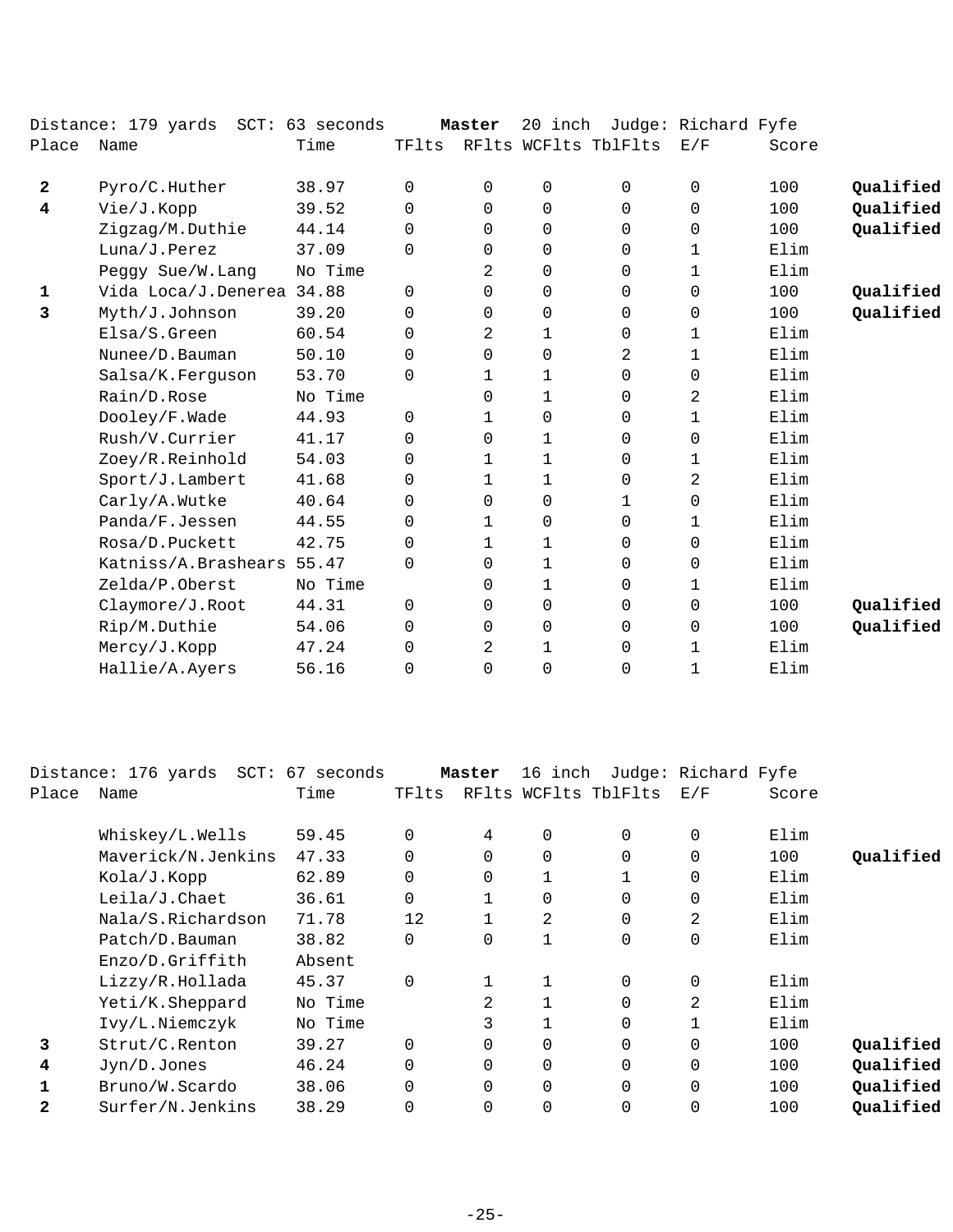|              | Distance: 172 yards  SCT: 69 seconds |         |          | Master   | 12 inch  |                      | Judge: Richard Fyfe |       |           |
|--------------|--------------------------------------|---------|----------|----------|----------|----------------------|---------------------|-------|-----------|
| Place        | Name                                 | Time    | TFlts    |          |          | RFlts WCFlts TblFlts | E/F                 | Score |           |
| 4            | Jolene Rose/M.Liebh 41.55            |         |          | $\Omega$ | $\Omega$ | 0                    | $\Omega$            | 100   | Qualified |
| 3            | Peyto/D.Devanney                     | 41.32   |          | $\Omega$ | $\Omega$ | $\Omega$             | $\Omega$            | 100   | Qualified |
|              | Phantom/J.Youngbloo 44.55            |         |          | 2        | $\Omega$ | $\Omega$             | $\mathbf 0$         | Elim  |           |
|              | Blair/K.Baker                        | No Time |          | $\Omega$ | $\Omega$ | $\Omega$             | 2                   | Elim  |           |
|              | Trixie/S.Lucas                       | 55.36   |          |          | $\Omega$ | $\Omega$             | $\Omega$            | Elim  |           |
|              | Beetle/G.Chapman                     | 42.94   |          | 0        | $\Omega$ | 0                    | $\mathbf 0$         | 100   | Qualified |
|              | Molly/L.Wood                         | 44.88   | $\Omega$ | $\Omega$ | $\Omega$ | $\Omega$             | $\Omega$            | 100   | Qualified |
|              | Ali/M.Dorman                         | 51.71   |          | 0        |          | $\Omega$             |                     | Elim  |           |
|              | Bolt/M.Dolan                         | 44.51   | $\Omega$ |          | $\Omega$ | $\Omega$             |                     | Elim  |           |
|              | Zig Zag/S.Peterson                   | 37.23   |          | 0        | $\Omega$ | $\Omega$             | $\Omega$            | 100   | Qualified |
|              | Vandy/B.White                        | 36.35   | $\Omega$ | $\Omega$ |          | $\Omega$             | $\Omega$            | Elim  |           |
|              | Lily/V.Pinto                         | 48.34   | $\Omega$ | $\Omega$ | $\Omega$ | $\Omega$             | $\Omega$            | 100   | Qualified |
| $\mathbf{2}$ | Shelby Rae/M.Liebha 38.83            |         |          | 0        | $\Omega$ | $\Omega$             | $\Omega$            | 100   | Qualified |
|              | Mia/J.Shields                        | 47.90   |          |          |          | 0                    |                     | Elim  |           |

|              | Distance: 172 yards<br>$SCT$ : | 74 seconds |          | Master       | inch<br>8    |                      | Judge: Richard Fyfe |       |           |
|--------------|--------------------------------|------------|----------|--------------|--------------|----------------------|---------------------|-------|-----------|
| Place        | Name                           | Time       | TFlts    |              |              | RFlts WCFlts TblFlts | E/F                 | Score |           |
|              | Blaze/R.Hutson                 | 48.26      | $\Omega$ | $\Omega$     | 0            | 0                    | $\Omega$            | 100   | Qualified |
|              | Kamikazee/R.Hutson             | 51.80      | $\Omega$ | $\Omega$     | $\Omega$     | $\Omega$             | $\mathbf 0$         | 100   | Qualified |
|              | Dazzle/R.Gibbs                 | 72.64      | $\Omega$ | 5            | $\mathbf 0$  | 0                    | $\mathbf 0$         | Elim  |           |
|              | Toby/R.Hutson                  | 76.39      | 6        | 1            | 2            | 0                    | 1                   | Elim  |           |
| 3            | Harper/C.Fowler                | 43.54      | $\Omega$ | $\Omega$     | $\Omega$     | 0                    | 0                   | 100   | Qualified |
|              | Zatanna/M.Melucci              | Absent     |          |              |              |                      |                     |       |           |
|              | D'Art/S.Wilson                 | No Time    |          | $\mathbf{1}$ | 2            | $\Omega$             | 2                   | Elim  |           |
|              | Chase/R.Hutson                 | 44.09      | $\Omega$ | 0            | $\mathbf 0$  | 0                    | $\mathbf 0$         | 100   | Qualified |
|              | Sugar/J.Haddy                  | 50.93      | $\Omega$ | $\mathbf{1}$ | $\mathbf{1}$ | $\Omega$             | $\mathbf{1}$        | Elim  |           |
|              | Makenzie/D.Watkins             | Absent     |          |              |              |                      |                     |       |           |
|              | Brooke/T.Gentry                | 64.53      | $\Omega$ | 0            | 0            | 0                    | 0                   | 100   | Qualified |
|              | Ace/L.Sprick                   | 46.89      | $\Omega$ | $\Omega$     | $\Omega$     | 0                    | $\mathbf 0$         | 100   | Qualified |
| $\mathbf{2}$ | Saga/M.LeRoy                   | 40.05      | $\Omega$ | $\Omega$     | $\Omega$     | $\Omega$             | $\mathbf 0$         | 100   | Qualified |
|              | Jive/K.Wlodarski               | 47.45      | $\Omega$ | 0            | $\mathbf 0$  | 0                    | 0                   | 100   | Qualified |
| 4            | Lilas/S.Raheja                 | 43.76      | $\Omega$ | 0            | $\mathbf 0$  | 0                    | $\mathbf 0$         | 100   | Qualified |
|              | Desmond/B.Kennedy              | 53.54      | $\Omega$ | 1            | 1            | 0                    | 1                   | Elim  |           |
| 1            | Ripple/D.Haddy                 | 38.57      | $\Omega$ | $\Omega$     | $\mathbf 0$  | 0                    | $\mathbf 0$         | 100   | Qualified |
|              | Pepper/B.Salyer                | 74.14      | 0        | 0            | $\Omega$     | 0                    | $\mathbf 0$         | 100   | Qualified |
|              | Ann Perkins/C.Ito              | 54.34      | $\Omega$ | 0            | $\mathbf 0$  | 0                    | $\mathbf 0$         | 100   | Qualified |
|              | Forrest/R.Gibbs                | 63.01      | 0        | $\Omega$     | $\mathbf{1}$ | 0                    | $\mathbf 0$         | Elim  |           |
|              |                                |            |          |              |              |                      |                     |       |           |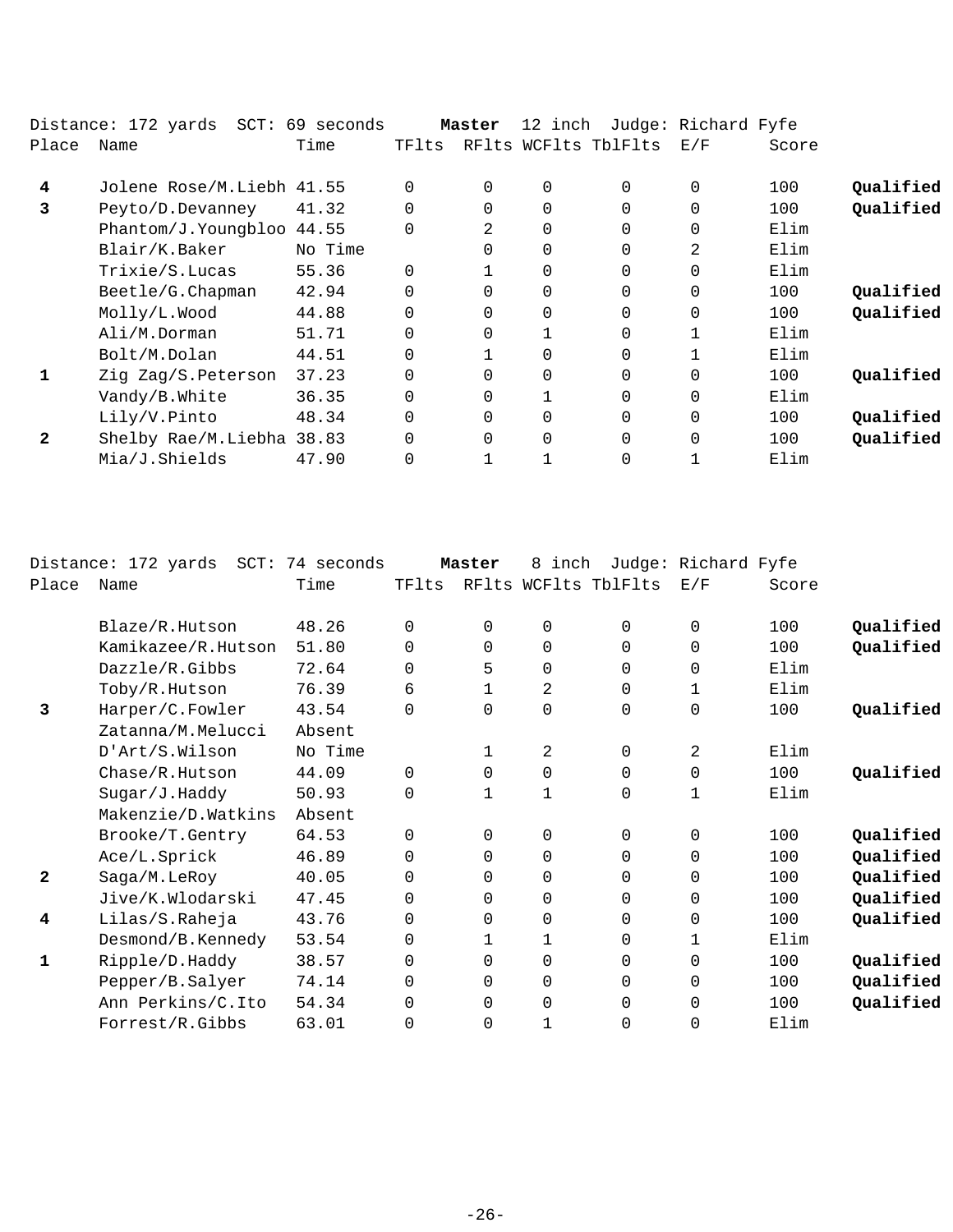| Total Number of Dogs Showing: 79   |  |
|------------------------------------|--|
| Total Number of Dogs Absent: 4     |  |
| Total Number of Dogs Withdrawn: 0  |  |
| Total Number of Dogs Not Scored: 0 |  |
| Total Number of Qualifiers: 36     |  |
| Percent Qualified: 45.6%           |  |
|                                    |  |

|            | Distance: 179 yards SCT: 72 seconds |                 |    |     | Excellent Pref 20 inch Judge: Richard Fyfe |       |  |
|------------|-------------------------------------|-----------------|----|-----|--------------------------------------------|-------|--|
| Place Name |                                     | Time            |    |     | TFlts RFlts WCFlts TblFlts E/F             | Score |  |
|            | Mister/B.Waites                     | 65.31 0 2 0 0 1 |    |     |                                            | Elim  |  |
|            | Sammy/P.Irwin                       | 77.40           | 15 | 2 2 | $\begin{array}{ccc} & & 0 \end{array}$     | Elim  |  |

|       |               | Distance: 179 yards SCT: 68 seconds |          |          |     | <b>Excellent Pref</b> 16 inch Judge: Richard Fyfe |       |           |
|-------|---------------|-------------------------------------|----------|----------|-----|---------------------------------------------------|-------|-----------|
| Place | Name          | Time                                |          |          |     | TFlts RFlts WCFlts TblFlts E/F                    | Score |           |
|       | Breeze/B.Hart | 67.77                               | $\Omega$ | $\Omega$ | - 2 | $\Omega$                                          | Elim  |           |
|       | Alli/R.Clark  | 55.23                               |          | 2        |     | $\Omega$                                          | Elim  |           |
|       | Coal/L.Brown  | 68.53                               |          | $\Omega$ |     | $\Omega$                                          | 100   | Oualified |
|       | Kensi/L.Brown | 70.61                               | 6        |          |     | $\left( \right)$                                  | Elim  |           |

|            | Distance: 176 yards SCT: 72 seconds |         |  | <b>Excellent Pref</b> 12 inch Judge: Richard Fyfe |       |  |
|------------|-------------------------------------|---------|--|---------------------------------------------------|-------|--|
| Place Name |                                     | Time    |  | TFlts RFlts WCFlts TblFlts E/F                    | Score |  |
|            | Echo/R.Firestone                    | No Time |  | $1 \quad 1 \quad 0 \quad 2$                       | Flim  |  |

 Total Number of Dogs Showing: 7 Total Number of Dogs Absent: 0 Total Number of Dogs Withdrawn: 0 Total Number of Dogs Not Scored: 0 Total Number of Qualifiers: 1 Percent Qualified: 14.3%

|            | Distance: 179 yards SCT: 72 seconds |                                | <b>Master Pref</b> 20 inch Judge: Richard Fyfe |       |
|------------|-------------------------------------|--------------------------------|------------------------------------------------|-------|
| Place Name | Time                                | TFlts RFlts WCFlts TblFlts E/F |                                                | Score |
|            |                                     |                                |                                                |       |

| Hazel/J.Andersen | $\sim$<br>Νc<br>™⊥me |  |  |  |  | ⊥ım<br><br>п. |
|------------------|----------------------|--|--|--|--|---------------|
|------------------|----------------------|--|--|--|--|---------------|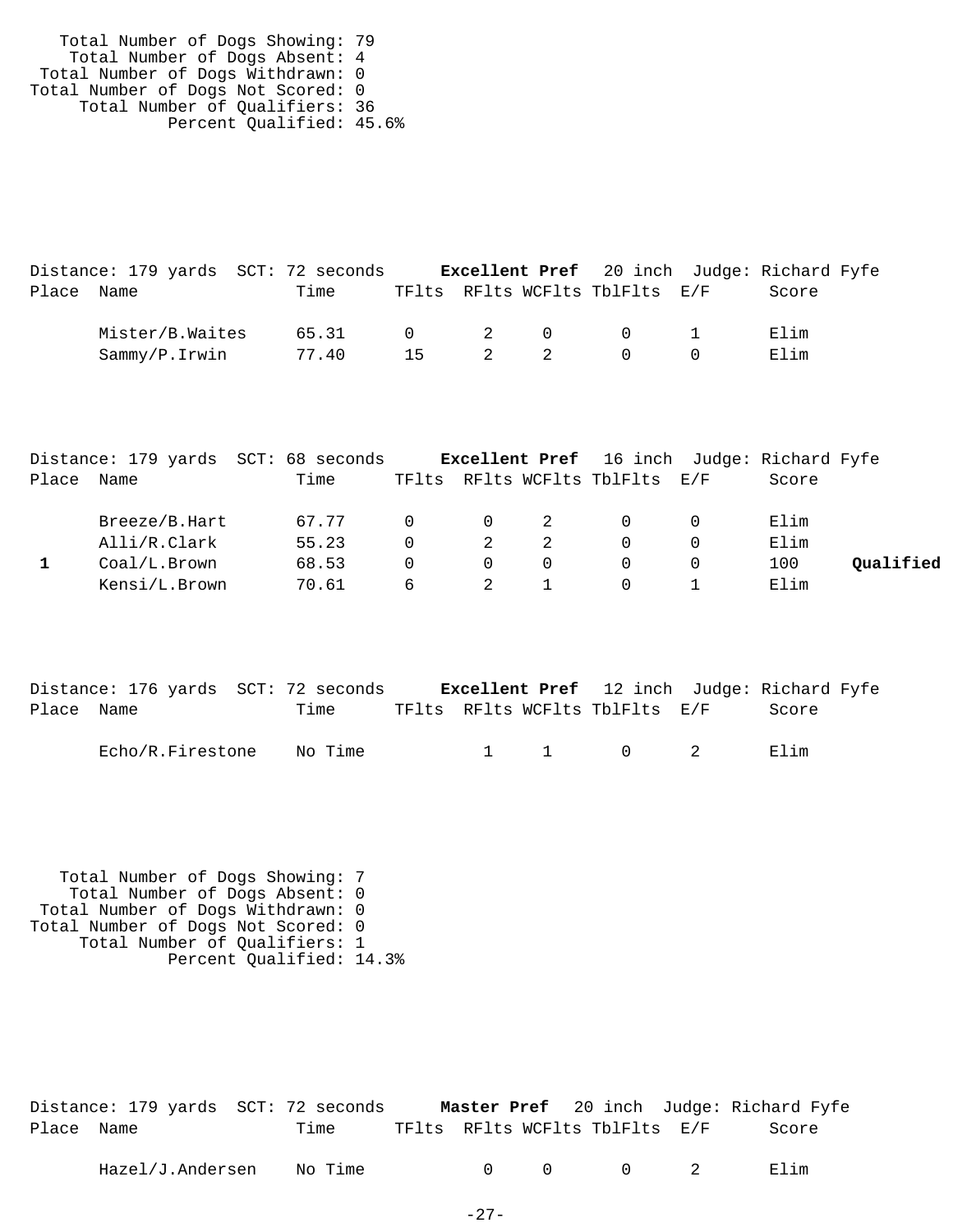| Charlee/K.Durham | 62.43 |  |  | Elim |           |
|------------------|-------|--|--|------|-----------|
| Potter/A.Sohn    | 48.85 |  |  | Elim |           |
| Cody/K.Angel     | 59.56 |  |  | Elim |           |
| Alfie/A.Francis  | 61.28 |  |  | 100  | Qualified |
| Russia/N.Hynes   | 49.47 |  |  | 100  | Qualified |
| Forest/L.Fine    | 54.90 |  |  | 100  | Qualified |

|       | $SCT$ :<br>Distance: 179 yards | 68 seconds |          | Master Pref |             | 16 inch              |             | Judge: Richard Fyfe |           |
|-------|--------------------------------|------------|----------|-------------|-------------|----------------------|-------------|---------------------|-----------|
| Place | Name                           | Time       | TFlts    |             |             | RFlts WCFlts TblFlts | E/F         | Score               |           |
|       | Emmy/N.Prochaska               | 86.22      | 54       | 2           | $\Omega$    | $\Omega$             | $\mathbf 0$ | Elim                |           |
|       | Party/M.Burton                 | 45.60      | $\Omega$ | $\Omega$    | $\mathbf 0$ | $\Omega$             | 0           | 100                 | Qualified |
| 1     | Silk/M.Oqle                    | 38.16      | $\Omega$ | $\Omega$    | 0           | $\Omega$             | $\mathbf 0$ | 100                 | Qualified |
|       | Sam/V.Waters                   | 49.69      | $\Omega$ |             | 0           | $\Omega$             | $\mathbf 0$ | 100                 | Qualified |
|       | Wish/S.Wilson                  | 44.08      | $\Omega$ |             | $\Omega$    | $\Omega$             | 5           | Elim                |           |
|       | Razzles/J.Youngbloo            | 39.04      | 0        | 0           | $\mathbf 0$ | $\Omega$             | 3           | Elim                |           |
| 4     | Tess/K.Adams                   | 43.81      | $\Omega$ | $\Omega$    | $\mathbf 0$ | $\Omega$             | $\mathbf 0$ | 100                 | Qualified |
|       | Primaqe/K.Case                 | Absent     |          |             |             |                      |             |                     |           |
| 3     | Toad/G.Chapman                 | 39.60      | $\Omega$ | $\Omega$    | $\mathbf 0$ | $\Omega$             | 0           | 100                 | Qualified |
| 2     | Plenty/M.McGuire-Cl            | 39.06      | $\Omega$ | $\Omega$    | $\mathbf 0$ | $\Omega$             | $\mathbf 0$ | 100                 | Qualified |
|       | Zinger/A.Gooch                 | 36.60      | $\Omega$ | $\Omega$    | $\Omega$    | $\Omega$             | 1           | Elim                |           |
|       | Whit/F.Jessen                  | 49.88      | $\Omega$ |             | $\mathbf 0$ | $\Omega$             | $\mathbf 0$ | Elim                |           |
|       | Panda/K.Nordan                 | 63.33      | $\Omega$ | $\Omega$    | $\mathbf 0$ | $\Omega$             | $\mathbf 0$ | 100                 | Qualified |
|       | Bismarck/S.Clingenp            | 83.39      | 45       |             |             | $\Omega$             | $\Omega$    | Elim                |           |
|       | Brighton/M.Burton              | 47.59      | $\Omega$ |             | 0           | $\Omega$             | 0           | 100                 | Oualified |
|       |                                |            |          |             |             |                      |             |                     |           |

|              | Distance: 176 yards  SCT: | 72 seconds |          | Master Pref |             | 12 inch              |                | Judge: Richard Fyfe |           |
|--------------|---------------------------|------------|----------|-------------|-------------|----------------------|----------------|---------------------|-----------|
| Place        | Name                      | Time       | TFlts    |             |             | RFlts WCFlts TblFlts | E/F            | Score               |           |
|              | Pharoah/N.Scardo          | No Time    |          | 2           |             | $\mathbf 0$          | 1              | Elim                |           |
| 3            | Pippa Rose/M.Youngb       | 52.32      | $\Omega$ | $\Omega$    | $\Omega$    | 0                    | $\mathbf 0$    | 100                 | Qualified |
|              | $Max/J$ . Chaet           | Absent     |          |             |             |                      |                |                     |           |
| 1            | Squid/G.Chapman           | 46.37      | $\Omega$ | $\Omega$    | 0           | $\Omega$             | $\mathbf 0$    | 100                 | Qualified |
| $\mathbf{2}$ | Dottie/S.Lucas            | 46.43      | $\Omega$ | $\Omega$    | $\Omega$    | 0                    | $\Omega$       | 100                 | Qualified |
|              | Lorelei/B.Gibbs           | 38.88      | $\Omega$ | $\Omega$    | $\mathbf 0$ | 0                    | 1              | Elim                |           |
|              | Kip/J.Hopson              | Absent     |          |             |             |                      |                |                     |           |
| 4            | EC/R.Spilman-Bush         | 57.25      | $\Omega$ | 0           | 0           | $\mathbf 0$          | 0              | 100                 | Qualified |
|              | Waldo/S.Green             | No Time    |          |             |             | 0                    | 1              | Elim                |           |
|              | Hershey/R.Firestone       | No Time    |          | $\Omega$    |             | 0                    |                | Elim                |           |
|              | Ryze/D.Lambert            | 41.33      | $\Omega$ | $\Omega$    | 0           | 0                    |                | Elim                |           |
|              | Henna/J.Baiocco           | 49.95      |          |             | $\Omega$    | 0                    | $\mathbf 0$    | Elim                |           |
|              | Lucy/K.Nordan             | 57.63      | $\Omega$ | $\Omega$    | 0           | 0                    | $\overline{0}$ | 100                 | Oualified |
|              | Fiji/T.Eastman            | No Time    |          | $\Omega$    |             | 0                    | 2              | Elim                |           |
|              | BB King/N.Scardo          | 44.35      |          | $\Omega$    | 0           | 0                    |                | Elim                |           |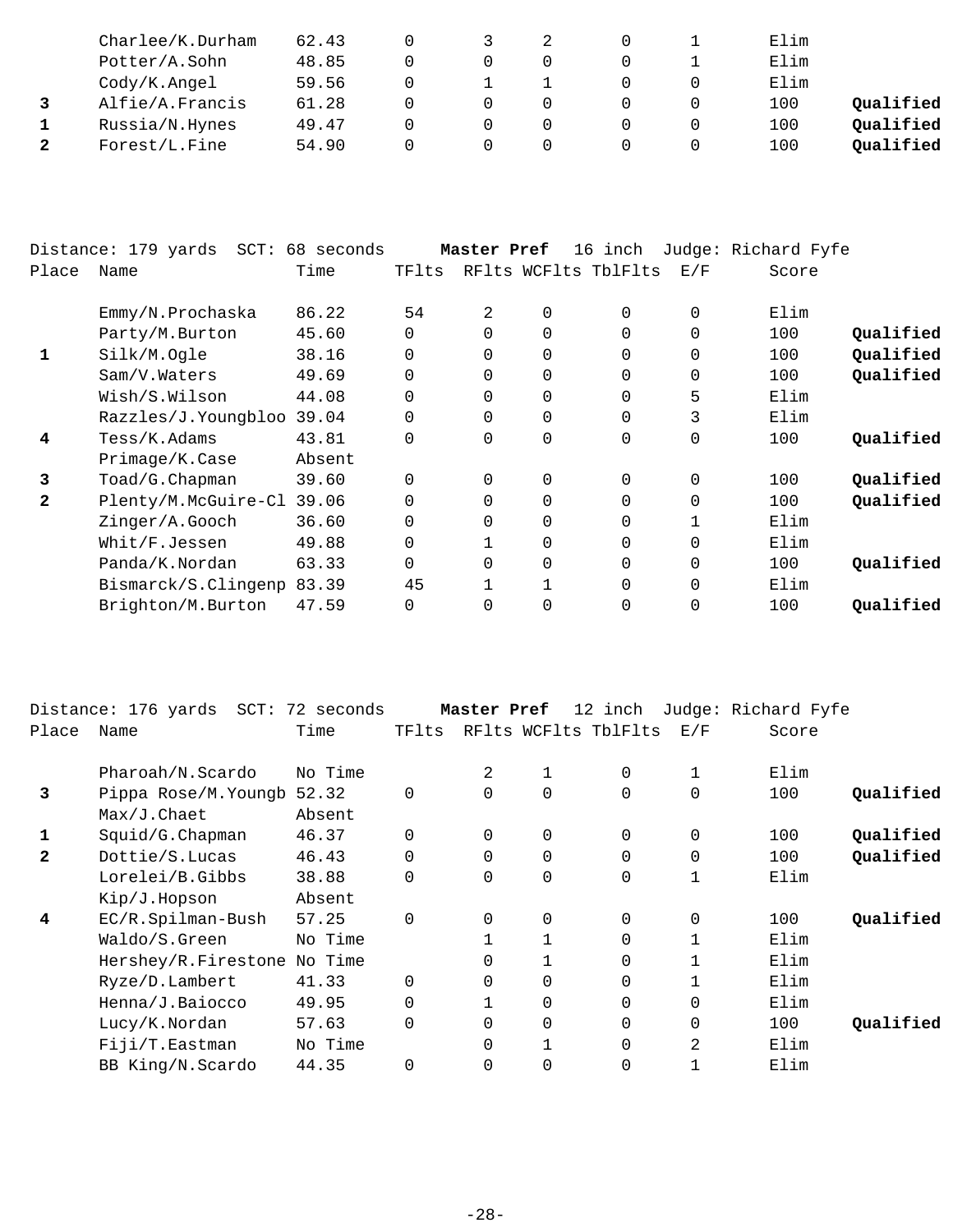|       | Distance: 172 yards | SCT: 74 seconds |          | Master Pref |          | 8 inch               |                | Judge: Richard Fyfe |
|-------|---------------------|-----------------|----------|-------------|----------|----------------------|----------------|---------------------|
| Place | Name                | Time            | TFlts    |             |          | RFlts WCFlts TblFlts | E/F            | Score               |
|       | Nova/R.Firestone    | 90.47           | 48       | $\Omega$    | 0        | $\Omega$             | $\Omega$       | 52                  |
|       | Tucket/D.McQueen    | 51.42           | 0        | $\Omega$    |          | $\Omega$             |                | Elim                |
|       | Kiss/J.Wiltsek      | 41.67           | 0        | 0           |          | 0                    | 2              | Elim                |
|       | Ford/C.Hollada      | 50.78           | 0        | 2           |          | 1                    | $\overline{2}$ | Elim                |
|       | Ariel/A.Morgan      | 43.19           | $\Omega$ | $\Omega$    | $\Omega$ | 0                    |                | Elim                |
|       | Riley/S.Nelson      | 46.30           | 0        |             | 0        | 1                    | $\overline{2}$ | Elim                |
|       | Sarah/J.Lambert     | Absent          |          |             |          |                      |                |                     |
|       | Lela/T.Ratonyi      | 66.33           | 0        |             | $\Omega$ | $\Omega$             | $\Omega$       | Elim                |
|       | Gizmo/R.Firestone   | 47.57           |          | 0           | 0        | 0                    |                | Elim                |

|            | Distance: 172 yards SCT: 79 seconds |       |                       |                                        |                                | <b>Master Pref</b> 4 inch Judge: Richard Fyfe |
|------------|-------------------------------------|-------|-----------------------|----------------------------------------|--------------------------------|-----------------------------------------------|
| Place Name |                                     | Time  |                       |                                        | TFlts RFlts WCFlts TblFlts E/F | Score                                         |
|            | Marcie/C.Fowler                     | 47.88 | $\Omega$ and $\Omega$ | $\begin{matrix} 1 & 0 \end{matrix}$    | $\cap$                         | Elim                                          |
|            | Louie/K.Espy                        | 58.26 | $\Omega$              | $\begin{array}{ccc} 0 & 1 \end{array}$ | $\Omega$                       | Elim                                          |

 Total Number of Dogs Showing: 44 Total Number of Dogs Absent: 4 Total Number of Dogs Withdrawn: 0 Total Number of Dogs Not Scored: 0 Total Number of Qualifiers: 16 Percent Qualified: 36.4%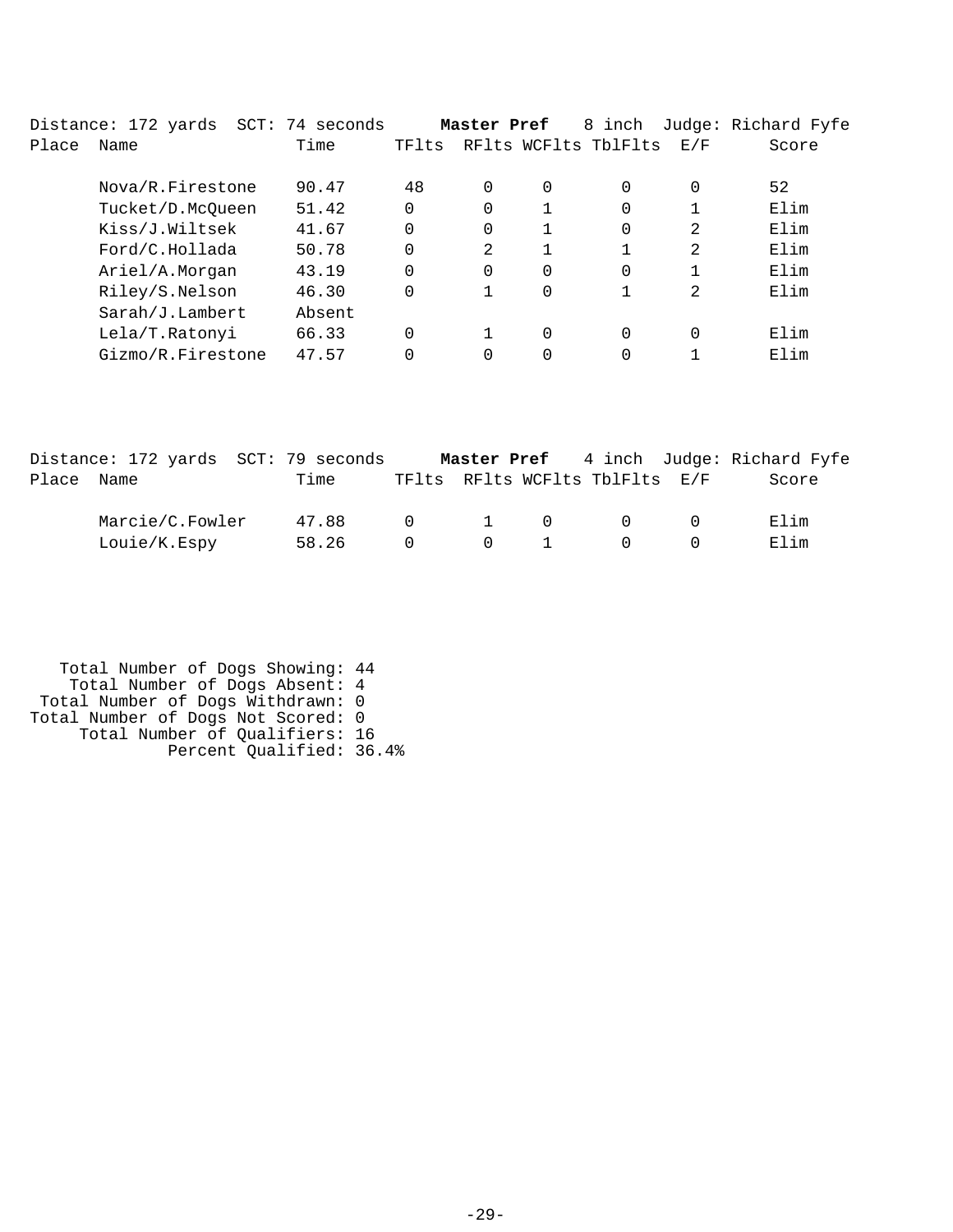#### **Sunday, May 29, 2022 Blue Ridge Agility Club Open Standard**

|            | Distance: 150 yards SCT: 64 seconds |        |     |                                     |                | Open 24 inch Judge: Richard Fyfe       |                |       |           |
|------------|-------------------------------------|--------|-----|-------------------------------------|----------------|----------------------------------------|----------------|-------|-----------|
| Place Name |                                     | Time   |     |                                     |                | TFlts RFlts WCFlts TblFlts E/F         |                | Score |           |
|            | Bolero/T.Vila                       | Absent |     |                                     |                |                                        |                |       |           |
|            | Sierra/J.Parker                     | 65.09  | 2 — | 2 2                                 |                | $\begin{array}{ccc} 0 & 1 \end{array}$ |                | Elim  |           |
|            | Minnie/E.Stewart-Fo 42.84           |        |     | $\begin{matrix} 0 & 0 \end{matrix}$ | $\overline{0}$ | $\overline{0}$                         | $\overline{0}$ | 100   | Oualified |

|       | Distance: 150 yards SCT: 62 seconds |         |          | Open     | 20<br>inch           |          | Judge: Richard Fyfe                                       |       |           |
|-------|-------------------------------------|---------|----------|----------|----------------------|----------|-----------------------------------------------------------|-------|-----------|
| Place | Name                                | Time    | TFlts    |          | RFlts WCFlts TblFlts |          | $\mathop{\rm E{}}\nolimits$ / $\mathop{\rm F{}}\nolimits$ | Score |           |
|       | Charlotte/K.Dyson                   | 33.24   | 0        |          |                      | $\Omega$ | 3                                                         | Elim  |           |
|       | Rye/S.Wade                          | No Time |          | $\Omega$ | 0                    | $\Omega$ | 2                                                         | Elim  |           |
|       | Daru/N.Ben-Dror                     | 85.72   | 46       | 6        | 0                    |          | 3                                                         | Elim  |           |
|       | Crystal/M.Lively                    | 71.47   | 18       | 3        | 0                    | $\Omega$ | 2                                                         | Elim  |           |
|       | Shadow/K.Phillips                   | 47.67   | 0        | 0        |                      | $\Omega$ | 0                                                         | 95    | Qualified |
| 2     | Frankie/A.Ayers                     | 55.81   | $\Omega$ |          | $\Omega$             | $\Omega$ | $\Omega$                                                  | 95    | Qualified |
|       | Demic/M.McGuire-Clo 54.03           |         | $\Omega$ | 4        | $\Omega$             | 0        | $\Omega$                                                  | Elim  |           |
|       | Nella/H.Bowden                      | 87.34   | 50       | 2        | 0                    | $\Omega$ | 0                                                         | Elim  |           |
|       | Neon/H.Livaccari                    | No Time |          | 2        |                      | $\Omega$ | 3                                                         | Elim  |           |
|       | Joss/C.Motheral-Lyn                 | 58.56   | $\Omega$ | 3        | $\Omega$             | $\Omega$ |                                                           | Elim  |           |
|       | Abby/D.Ferguson                     | 63.66   | 2        | 3        | $\Omega$             |          |                                                           | Elim  |           |
| 3     | Alita/T.Riley                       | 47.28   | 0        |          | $\Omega$             |          | $\Omega$                                                  | 90    | Oualified |
|       | Sabot/J.Root                        | No Time |          | $\Omega$ | $\Omega$             | 0        |                                                           | Elim  |           |
|       | Justin/J.Eizember                   | 54.77   | $\Omega$ | 2        | $\Omega$             | $\Omega$ | $\Omega$                                                  | Elim  |           |
|       | Bear/I.Brewi                        | 65.43   | 6        | 2        | $\Omega$             | 0        | 2                                                         | Elim  |           |

|              | Distance: 147 yards<br>SCT: | 64 seconds |       | Open     | 16 inch  | Judge: Richard Fyfe      |          |       |           |
|--------------|-----------------------------|------------|-------|----------|----------|--------------------------|----------|-------|-----------|
| Place        | Name                        | Time       | TFlts |          |          | RFlts WCFlts TblFlts E/F |          | Score |           |
|              | Zenyatta/S.Wilson           | 44.85      |       | 3        | $\Omega$ | $\Omega$                 |          | Elim  |           |
|              | Razor/D.Krause              | No Time    |       | 0        | 0        | 0                        | 2        | Elim  |           |
|              | Firefly/K.Bremser           | Absent     |       |          |          |                          |          |       |           |
| 3            | Whiskey/S.Richardso 68.47   |            | 8     |          | $\Omega$ | $\Omega$                 | 0        | 87    | Oualified |
|              | Echo/S.Leonard              | Absent     |       |          |          |                          |          |       |           |
|              | Marty/T.Gentry              | No Time    |       |          | 0        | $\Omega$                 | 3        | Elim  |           |
|              | Oz/D.McOueen                | 61.17      |       | $\Omega$ | $\Omega$ | $\Omega$                 | $\Omega$ | 100   | Qualified |
| $\mathbf{2}$ | Brynne/K.Baker              | 55.34      |       |          | 0        | 0                        |          | 95    | Qualified |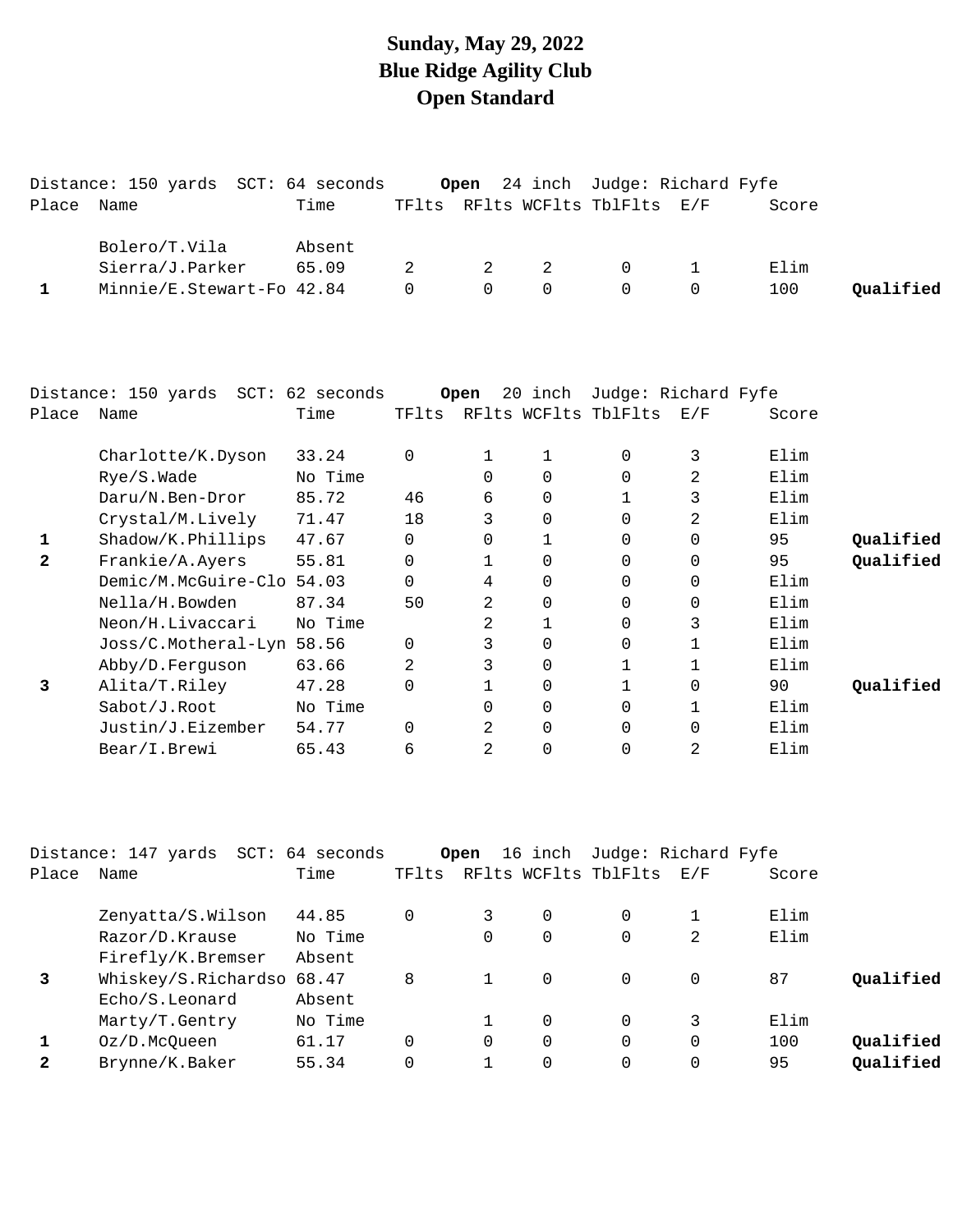|            |             |  | Distance: 144 yards SCT: 66 seconds         |  | <b>Open</b> 12 inch Judge: Richard Fyfe                                  |                |                |       |           |
|------------|-------------|--|---------------------------------------------|--|--------------------------------------------------------------------------|----------------|----------------|-------|-----------|
| Place Name |             |  | Time                                        |  | TFlts RFlts WCFlts TblFlts E/F                                           |                |                | Score |           |
| 1          | Zeus/N.Blue |  | Absent<br>Madame Bovary/R.Cox 52.54 0       |  | $1 \quad 1$                                                              | $\overline{0}$ | $\overline{0}$ | 90    | Oualified |
| Place Name |             |  | Distance: 144 yards SCT: 69 seconds<br>Time |  | <b>Open</b> 8 inch Judge: Richard Fyfe<br>TFlts RFlts WCFlts TblFlts E/F |                |                | Score |           |

| 1 Fini/S.Alexander 57.06 0 0 0 0 0 0 100 Qualified |  |  |  |  |
|----------------------------------------------------|--|--|--|--|
|                                                    |  |  |  |  |

 Total Number of Dogs Showing: 25 Total Number of Dogs Absent: 4 Total Number of Dogs Withdrawn: 0 Total Number of Dogs Not Scored: 0 Total Number of Qualifiers: 9 Percent Qualified: 36.0%

Distance: 150 yards SCT: 69 seconds **Open Pref** 20 inch Judge: Richard Fyfe Place Name Time TFlts RFlts WCFlts TblFlts E/F Score Apollo/S.Apple No Time 0 0 0 0 2 Elim Murphy/M.Kemmer Absent Mission/J.Hamblin Absent

|       | Distance: 150 yards | SCT: 67 seconds |          |              |          |                      |     | Open Pref 16 inch Judge: Richard Fyfe |
|-------|---------------------|-----------------|----------|--------------|----------|----------------------|-----|---------------------------------------|
| Place | Name                | Time            | TFlts    |              |          | RFlts WCFlts TblFlts | E/F | Score                                 |
|       | Ivy/M.Swanson       | 47.28           | $\cap$   | $\Omega$     | $\Omega$ |                      |     | Elim                                  |
|       | Rey/J.Webster       | 64.16           | $\Omega$ | $\Omega$     | $\Omega$ |                      |     | Elim                                  |
|       | Finley/D.Host       | 47.62           | $\cap$   | $\mathbf{1}$ | $\Omega$ |                      |     | Elim                                  |
|       | Socks/M.Jennings    | Absent          |          |              |          |                      |     |                                       |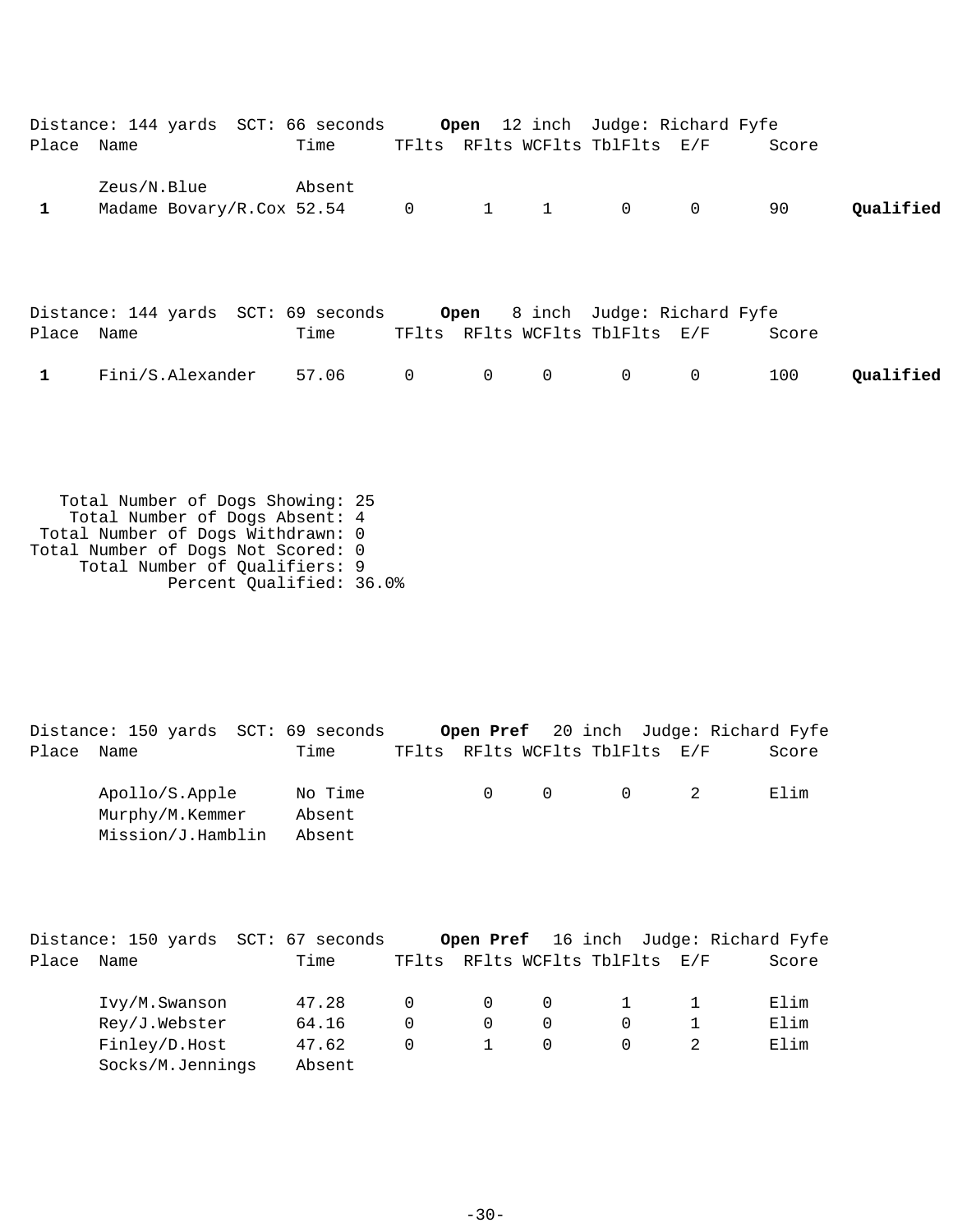Total Number of Dogs Showing: 4 Total Number of Dogs Absent: 3 Total Number of Dogs Withdrawn: 0 Total Number of Dogs Not Scored: 0 Total Number of Qualifiers: 0 Percent Qualified: 0.0%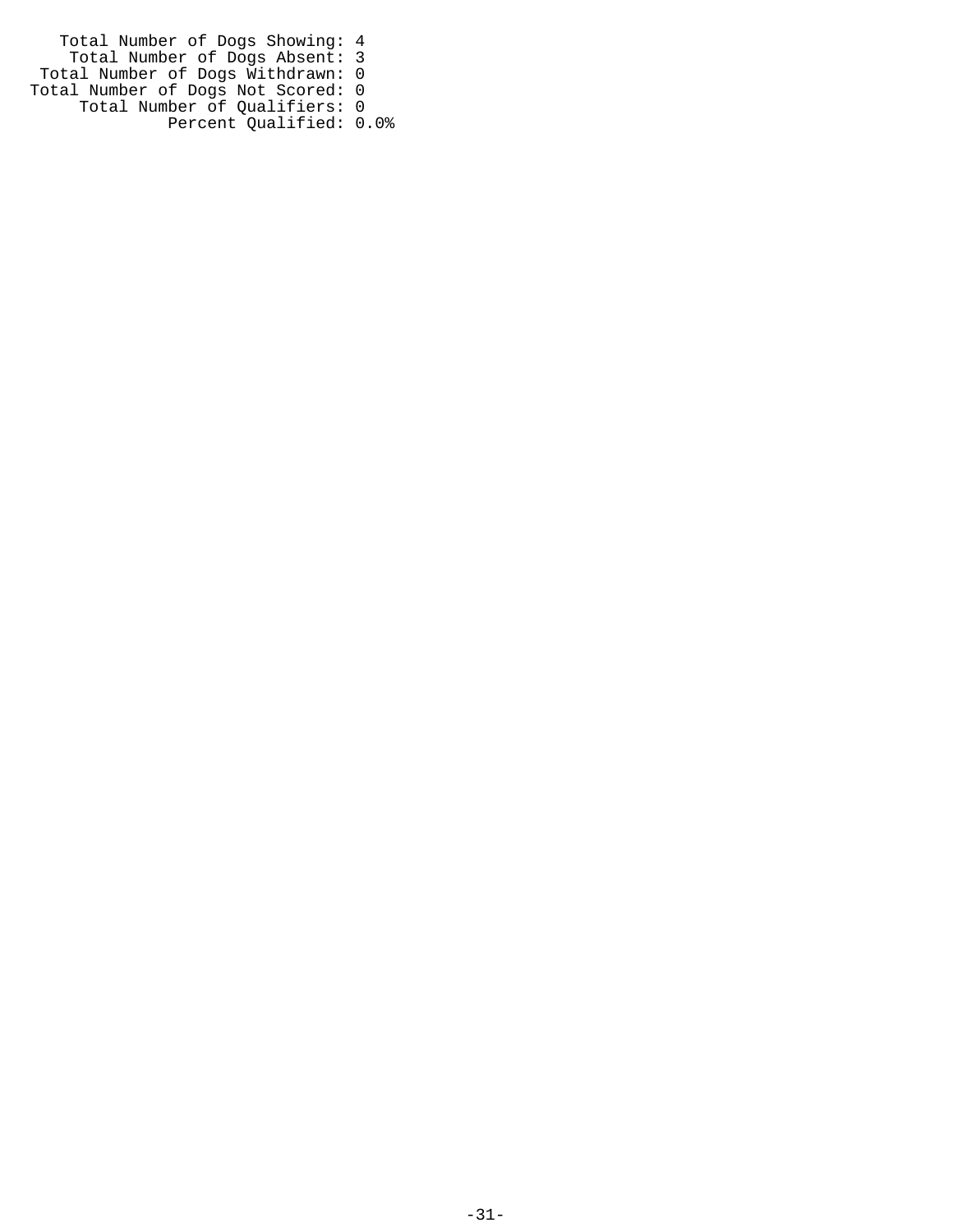### **Sunday, May 29, 2022 Blue Ridge Agility Club Novice Standard**

Distance: 148 yards SCT: 72 seconds **Novice A** 24 inch Judge: Richard Fyfe Place Name Time TFlts RFlts WCFlts TblFlts E/F Score

|            | Luna/C.Stroud                                                                                                                                                                                            | Absent                  |                |                                |                                                  |                        |                                                |                 |           |
|------------|----------------------------------------------------------------------------------------------------------------------------------------------------------------------------------------------------------|-------------------------|----------------|--------------------------------|--------------------------------------------------|------------------------|------------------------------------------------|-----------------|-----------|
| Place Name | Distance: 148 yards SCT: 71 seconds Novice A 20 inch Judge: Richard Fyfe<br>Echo/C.Pledger<br>Sky/D.Eckert                                                                                               | Time<br>Absent<br>64.75 | $\mathbf 0$    | $2 \left( \frac{1}{2} \right)$ | TFlts RFlts WCFlts TblFlts E/F<br>$\mathsf{O}$   | $\overline{0}$         | $\mathbf{1}$                                   | Score<br>Elim   |           |
| Place Name | Distance: 144 yards SCT: 83 seconds Novice A 8 inch Judge: Richard Fyfe<br>Jazz/J.Bowman                                                                                                                 | Time<br>45.42           | $\mathsf{O}$   | $\mathsf{O}$                   | TFlts RFlts WCFlts TblFlts E/F<br>$\overline{0}$ | $\mathbf{1}$           | $\mathbf{1}$                                   | Score<br>Elim   |           |
|            | Total Number of Dogs Showing: 2<br>Total Number of Dogs Absent: 2<br>Total Number of Dogs Withdrawn: 0<br>Total Number of Dogs Not Scored: 0<br>Total Number of Qualifiers: 0<br>Percent Qualified: 0.0% |                         |                |                                |                                                  |                        |                                                |                 |           |
| Place Name | Distance: 148 yards SCT: 72 seconds Novice B 24 inch Judge: Richard Fyfe<br>1 Maggie/T.Cockrell 56.58 0                                                                                                  | Time                    |                | $0 \qquad \qquad$              | $\overline{0}$                                   | $1 \quad \blacksquare$ | TFlts RFlts WCFlts TblFlts E/F                 | Score<br>$0$ 95 | Qualified |
| Place Name | Distance: 148 yards SCT: 71 seconds Novice B 20 inch Judge: Richard Fyfe<br>MaeBee/K.Rueschenbe 46.61                                                                                                    | Time                    | $\overline{0}$ | 2                              | $\overline{0}$                                   | 0                      | TFlts RFlts WCFlts TblFlts E/F<br>$\mathbf{1}$ | Score<br>Elim   |           |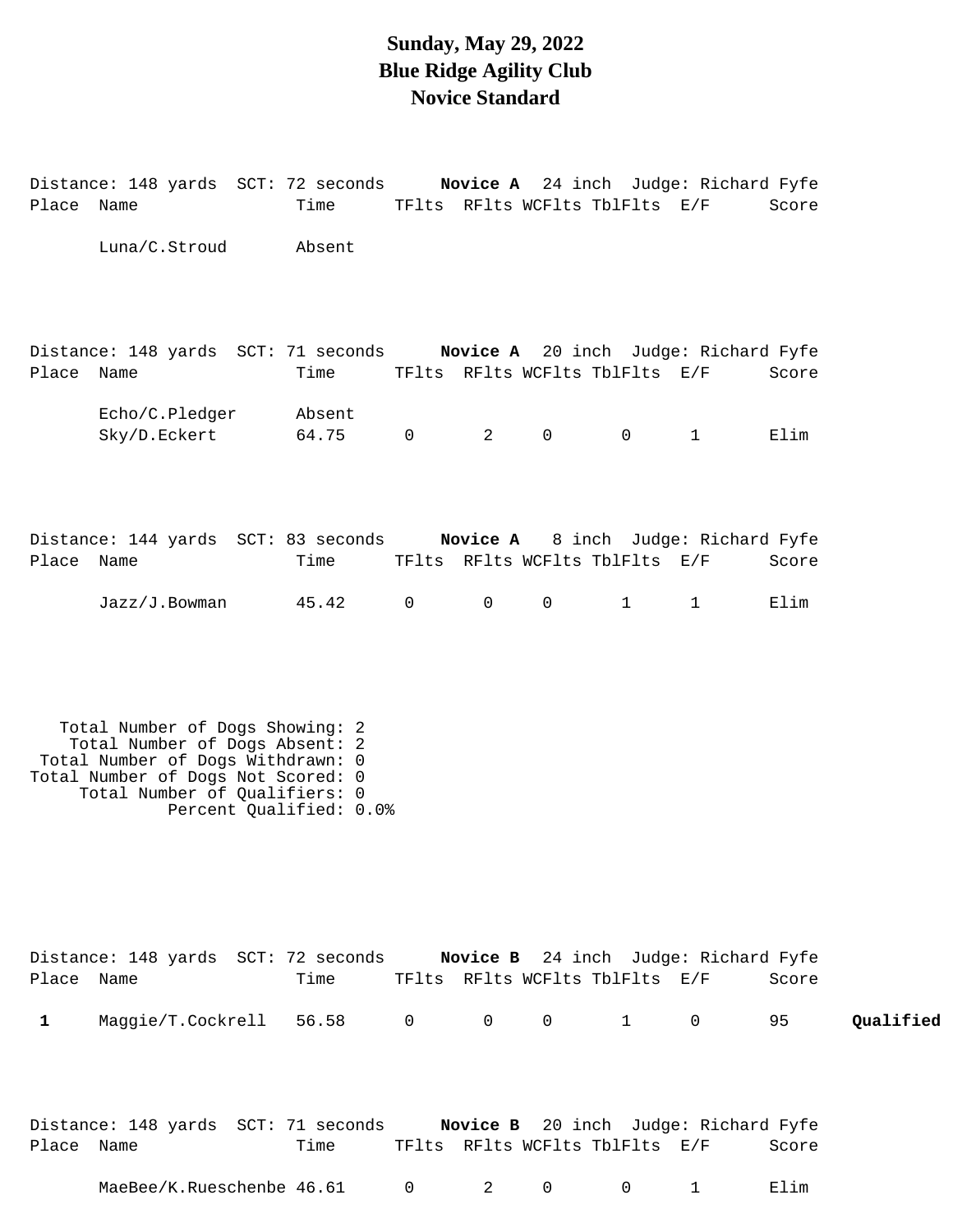| Hamilton/B.Vogel  | 54.97   |                           |   | 2 |          |   | Elim |           |
|-------------------|---------|---------------------------|---|---|----------|---|------|-----------|
| Miller/B.Kortze   | 59.24   |                           |   | 0 | 0        | 0 | 95   | Oualified |
| Indigo/M.Wosnak   | 70.38   |                           | 2 |   |          | 3 | Elim |           |
| Suzy $Q/C$ . Lang | No Time |                           |   | 0 | $\Omega$ |   | Elim |           |
| Sparrow/M.Cox     | Absent  |                           |   |   |          |   |      |           |
| Samee/D.Puckett   | 64.16   | 0                         |   |   | $\Omega$ | 2 | Elim |           |
| Molly/A.Torrey    | 59.07   |                           | 2 |   | $\Omega$ |   | Elim |           |
| Amy/J.Hicks       | 59.00   |                           | 2 | 0 | $\Omega$ |   | Elim |           |
| Cali/S.Nation     | Absent  |                           |   |   |          |   |      |           |
|                   |         |                           |   |   | $\Omega$ |   | 90   | Oualified |
|                   |         | Slinky/K.Rueschenbe 42.68 |   |   |          |   |      |           |

|            | Distance: 144 yards SCT: 77 seconds |         |               |          |                                 | Novice B 12 inch Judge: Richard Fyfe |
|------------|-------------------------------------|---------|---------------|----------|---------------------------------|--------------------------------------|
| Place Name |                                     | Time    |               |          | TFlts RFlts WCFlts TblFlts E/F  | Score                                |
|            | Tribe/T.Van Deusen No Time          |         |               |          | $1 \quad 1 \quad 0 \quad 1$     | Elim                                 |
|            | Fry/G.Chapman                       | No Time | $\sim$ $\sim$ | $\sim$ 1 | $\begin{matrix}0&1\end{matrix}$ | Elim                                 |

|            | Distance: 144 yards SCT: 83 seconds |       |  |                                | <b>Novice B</b> 8 inch Judge: Richard Fyfe |       |           |
|------------|-------------------------------------|-------|--|--------------------------------|--------------------------------------------|-------|-----------|
| Place Name |                                     | Time  |  | TFlts RFlts WCFlts TblFlts E/F |                                            | Score |           |
|            | Hazel/B.Salyer                      | 69.25 |  |                                |                                            | Elim  |           |
|            | Happy/C.Ito                         | 68.72 |  | $0 \qquad 2 \qquad 0 \qquad 0$ | $\overline{0}$                             | 90    | Qualified |

 Total Number of Dogs Showing: 14 Total Number of Dogs Absent: 2 Total Number of Dogs Withdrawn: 0 Total Number of Dogs Not Scored: 0 Total Number of Qualifiers: 4 Percent Qualified: 28.6%

|            | Distance: 148 yards SCT: 77 seconds |         |  |                                | Novice Pref 20 inch Judge: Richard Fyfe |
|------------|-------------------------------------|---------|--|--------------------------------|-----------------------------------------|
| Place Name |                                     | Time    |  | TFlts RFlts WCFlts TblFlts E/F | Score                                   |
|            | Finley/D.Wilson                     | No Time |  | 1 2 0 1                        | Flim                                    |

Distance: 148 yards SCT: 76 seconds **Novice Pref** 16 inch Judge: Richard Fyfe Place Name Time TFlts RFlts WCFlts TblFlts E/F Score

Warren/N.Prochaska 81.66 5 2 2 0 2 Elim

-32-